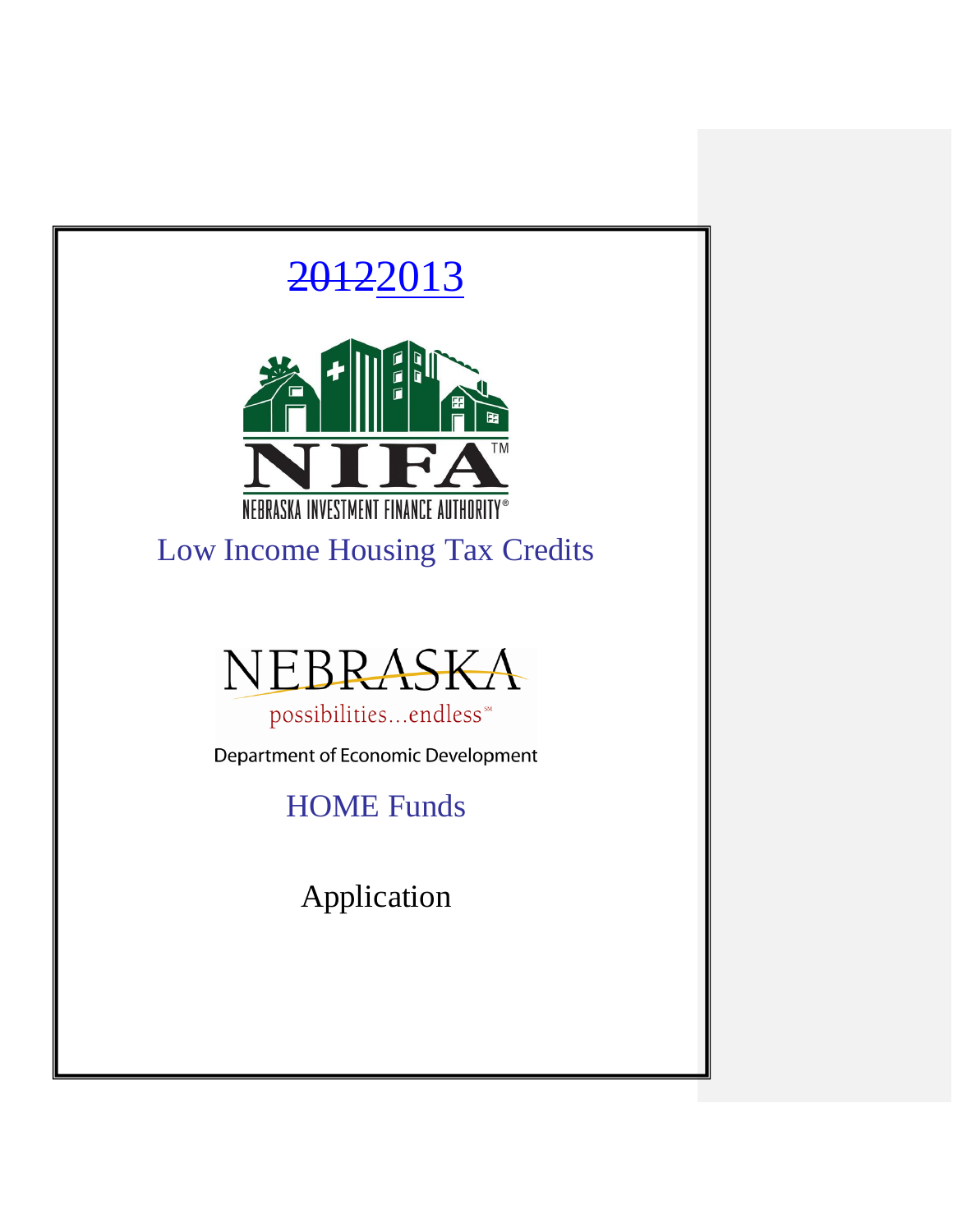#### **A. INSTRUCTIONS AND CERTIFICATION**

#### **1. INSTRUCTIONS:**

The undersigned applicant hereby makes application to the Nebraska Investment Finance Authority ("NIFA") for a reservation of federal low-income housing tax credits ("LIHTC"). Applications must be submitted to NIFA in the following manner:

(a) Applications are due via the online funding application system no later than 5:00 p.m. on the last day of the application cycle as described in NIFA's LIHTC Allocation Plan.

(b) An original and three (3) copies must be provided.

(c) Please provide a copy of Exhibit 111 via email to robin.ambroz@nifa.org in addition to attaching a copy labeled at Exhibit 111.

(d)(b) Applications must be accompanied by an application feeApplication fees are due in NIFA's office no later than 5:00 p.m. on the last day of the application cycle as described in NIFA's LIHTC Allocation Plan in an amount equal to 1% of the annual LIHTC request.

(e)(c) All members of the Development Team must be current on fees owed to NIFA for existing or previously awarded developments.Each copy must be standard two-hole-punched at the top. (f) All Exhibit numbers must be clearly identified by the appropriate tabs (i.e. Exhibit  $111$ tabbed 111).

Failure to submit the application required tabbed copies in the preceding manner will result in the application being returned to the applicant without NIFA's and/or NDED's review. The original application package must have an original signature. Certain items in the application package (architect's drawings, oversized maps, brochures, etc.) need not be reproduced. The application may be clipped or banded for delivery purposes but **should not be bound**. The application must be filled out completely, with all questions and items completed. If a question or item does not pertain to your Development, insert "N/A" in the applicable space. Inaccurate or incomplete information in this application may result in forfeiture of any LIHTC reserved or allocated.

**INQUIRIES** should be directed to:

LIHTC Program: HOME Program: Manager – LIHTC & CRANE Programs Brian Gaskill<br>Nebraska Investment Finance Authority Nebraska Dep Nebraska Department of Economic Development P.O. Box 94666  $1230$  O Street, Suite  $200$ Lincoln, NE 68508-1402 Lincoln, NE 68509-4666 Telephone: (402) 434-3900<br>
Facsimile: (402) 434-3921<br>
Facsimile: (402) 471-8405 Facsimile: (402) 434-3921 Web Address: [www.nifa.org](http://www.nifa.org/) Email: brian.gaskill@nebraska.gov Web Address: [http://crd.neded.org](http://crd.neded.org/)

#### *2.* **APPLICATION REQUIREMENTS FOR HOME FUNDS** *(to be verified by Nebraska Department of Economic Development)*

The following application requirements will be verified with data and information available to the Nebraska Department of Economic Development (NDED) and do not need to be specifically addressed in the application.

1. Applicant is eligible. Eligible HOME applicants include 501 (c)(3) and 501 (c)(4) non-profit organizations, Community Housing Development Organizations (CHDOs), Local/Regional Housing Authorities, and Units of Local Government. 501 (c)(3) and 501 (c)(4) non-profit organizations must include affordable housing in their mission.

**Formatted:** Indent: Left: 0.75", No bullets or numbering **Formatted:** Default Paragraph Font

**Formatted:** Indent: Left: 0.75", No bullets or numbering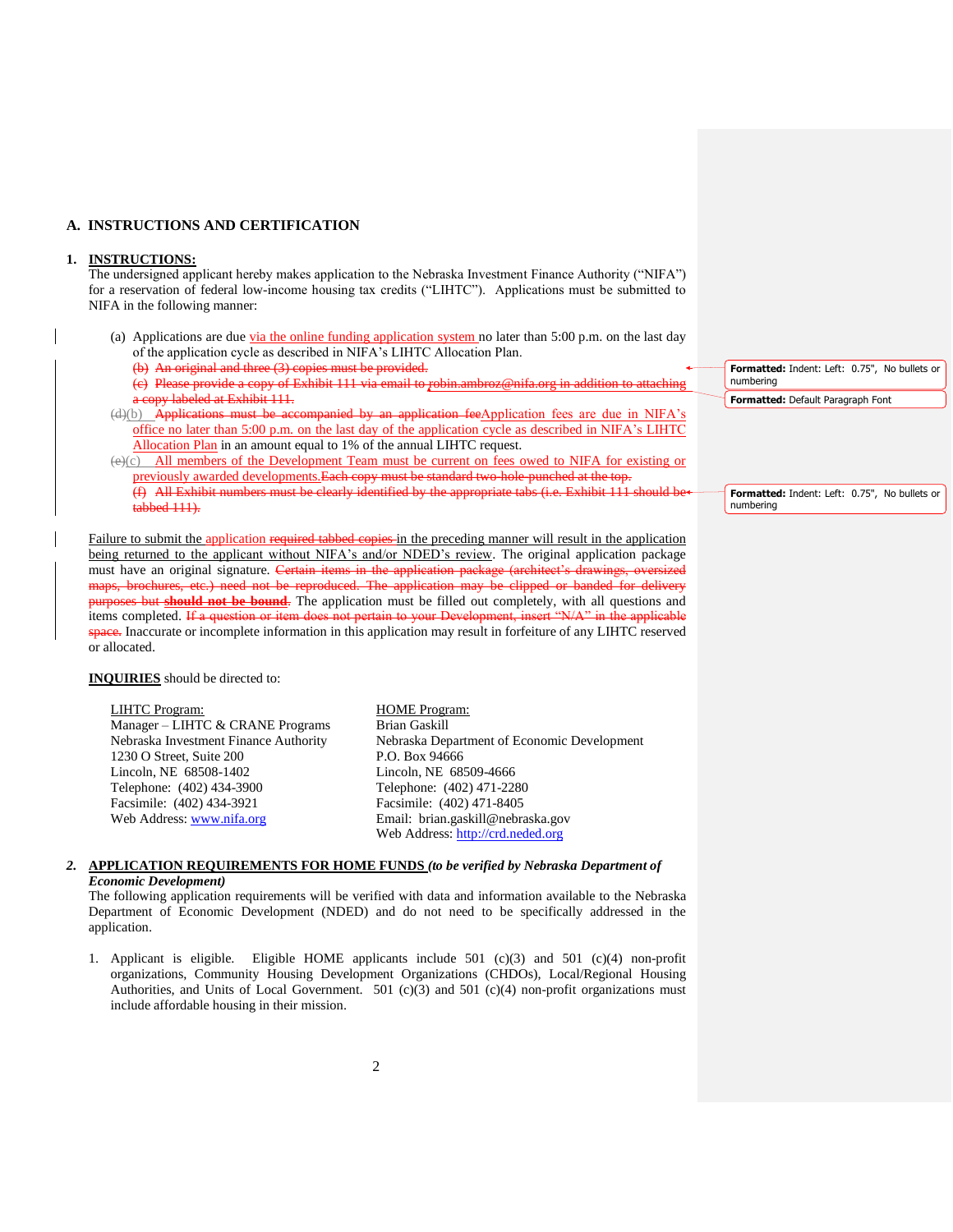- 2. Activities are eligible and comply with state Nebraska Affordable Housing Program (NAHP) priorities. For more information on NAHP priorities, go to the  $2012\text{+}$  Annual Action Plan located at: [http://www.neded.org/files/crd/annualactionplan/2012/2012\\_FINAL%20AAP\\_ESG\\_REVISIONS.pdf](http://www.neded.org/files/crd/annualactionplan/2012/2012_FINAL%20AAP_ESG_REVISIONS.pdf) etterd/annualactionplan/2011/2011\_AAP\_05092011.pdf
- 3. Applicant has addressed and cleared all compliance problems from past awards and responses have been accepted by NDED.
- 4. Applicant is current with all NDED reporting requirements (semiannual status reports, closeout reports, audit reports, notification of annual audit reports, quarterly report assessment forms, etc.).
- 5. If invited by NDED, applicant and application preparer must attend Contract Negotiations on the dates and locations determined by NDED and respond with satisfactory contract negotiation information in writing to the HOME LIHTC Set-aside by deadlines provided by NDED.
- Please ensure that you do your utmost to project realistic cost schedules for your project. If a project is selected for HOME funds, it will not be eligible to apply for an award increase. If the project is deemed to be infeasible after award, the funds will be returned to the LIHTC HOME funds set-aside.

#### **3. CERTIFICATION OF APPLICANT/OWNER**

\_\_\_\_\_\_\_\_\_\_\_\_\_\_\_\_\_\_\_\_\_\_\_\_\_\_\_\_\_\_\_\_\_\_\_\_\_\_\_

5.

The undersigned, on behalf of the applicant entity, am (are) familiar with the provisions of the Internal Revenue Code with respect to the LIHTC Program, and, to the best of my (our) knowledge and belief, the applicant entity has complied, or will comply, with all of the requirements which are prerequisite to an allocation of LIHTC by NIFA. I (We) understand that the LIHTC Program will be governed and controlled by the rules and regulations issued by the United States Treasury, and I (we) have read such rules and am (are) familiar with the requirements thereof. The undersigned further certifies that the information set forth in this application, and any attachments and exhibits thereto, is true, correct and complete, that no information contained in this application or in the listed attachments and exhibits is in any way false, incorrect or incomplete; and that the proposed construction/rehabilitation will not violate zoning ordinances or deed restrictions.

I (We) understand that any misrepresentations and/or fraudulent information contained within this application may result in the revocation of LIHTC by NIFA and potentially my (our) and related parties being barred from future LIHTC Program participation and notification of such to the Internal Revenue Service.

I (We) hereby make application to NIFA for a reservation of LIHTC. The undersigned hereby acknowledges that the making of a reservation by NIFA does not warrant that the development is financially feasible or otherwise qualified to claim LIHTC. I (We) agree that NIFA's directors, officers, employees and agents will not be held responsible or liable for any representations made to the undersigned or its investors relating to the LIHTC Program; therefore, I (we) assume the risk of all damages, losses, costs and expenses related thereto and agree to indemnify and save harmless NIFA or any of its directors, officers, employees and agents against any and all claims, suits, losses, damages, costs and expenses of any kind and of any nature that NIFA may hereinafter suffer, incur or pay arising out of its decision concerning the application for LIHTC or the use of the information concerning the LIHTC Program.

I (We) hereby authorize any state LIHTC Allocating Agency to release to NIFA any and all information that such state LIHTC Allocating Agency has regarding development compliance, the curing of or failure to cure any development noncompliance, any formal or informal action taken by any state LIHTC Allocating Agency with respect to my/our participation in any low-income housing tax credit program and any other data that may be relevant to NIFA in its assessment of our development experience and compliance record.

**Formatted:** Font: 12 pt **Formatted:** Normal, Left, No bullets or numbering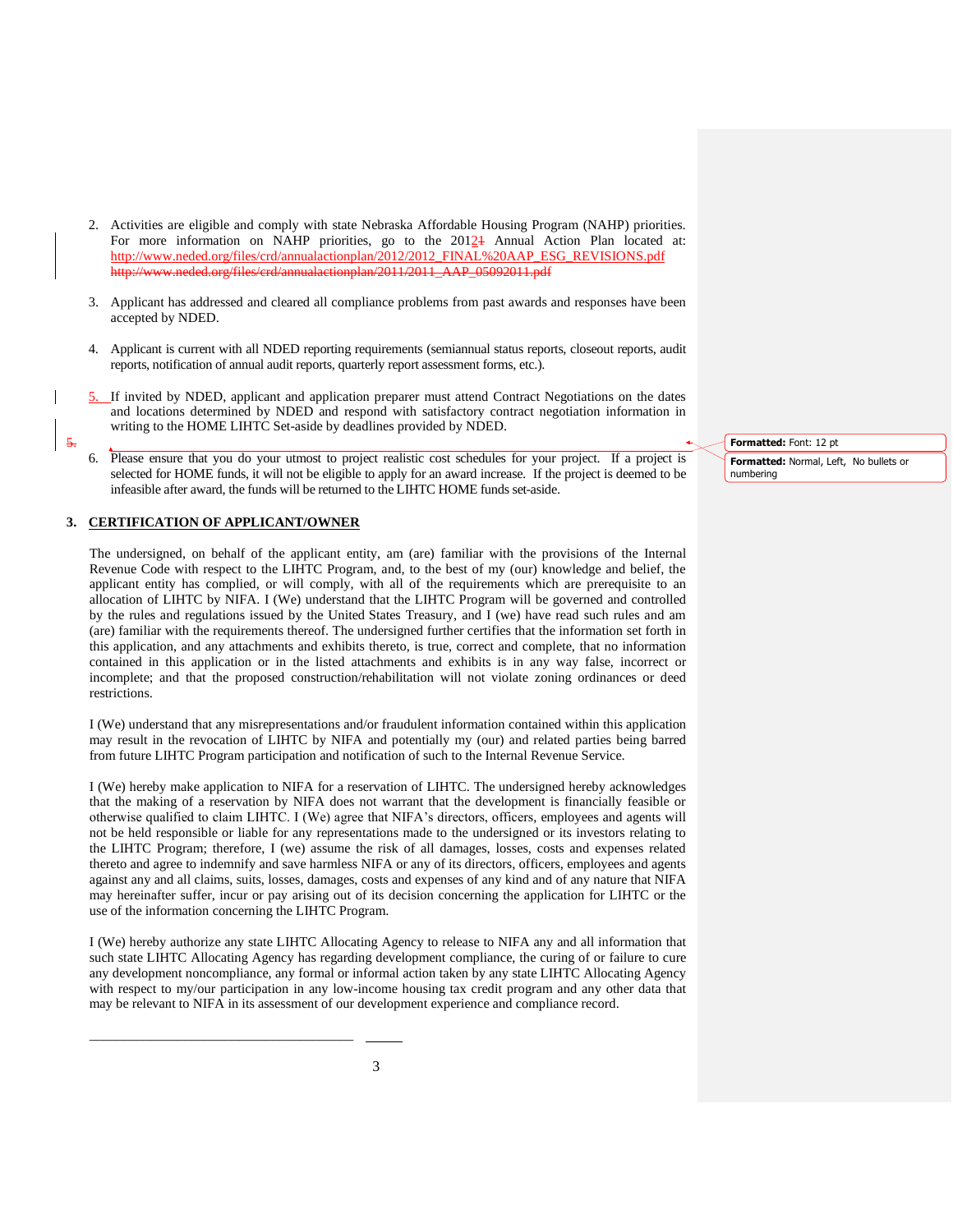| Signature of Applicant/Owner | Date |
|------------------------------|------|
|                              |      |

| <b>STATE OF</b>  |         |
|------------------|---------|
|                  | $)$ SS. |
| <b>COUNTY OF</b> |         |

I, the undersigned, a notary public in and for said County, in said State, hereby certify that \_\_\_\_\_, whose name signed to the foregoing statement, and who is known to me, acknowledged before me on this date, that being informed of the contents of this statement, executed the same voluntarily.

Given under my hand and official seal this  $\_\_\_\_$  day of  $\_\_\_\_$ , 20  $\_\_\_\_\_$ .

Notary Public Seal

#### **4. CERTIFICATION OF HOME APPLICANT** *(if applying for HOME Funds and LIHTC)*

The undersigned certifies to the Nebraska Department of Economic Development:

He\she is duly authorized to so certify, and sign this application on behalf of the HOME applicant, under procedures prescribed by the governing rules\organizing documents applicable to governance of the applicant.

That the application contents, which include materials both preceding and following this certification, and all accompanying Exhibits, which Exhibits are incorporated herein by this reference, are true and correct to the best of my knowledge and belief.

That this certification applies to any and all certifications and assurances which may be internally contained within the body of the application (or internally contained within the incorporated Exhibits), as well as to the entirety of the application. Examples (but not an exhaustive listing) of such internally contained certifications and assurances include: the certification found at Exhibit 14 (entitled "Statement of Assurances and Certification for Local Governments"); and the certification found at Exhibit 16 (entitled "Applicant Certification Form for Non-Profits and Housing Authorities").

He\she commits the applicant to notifying the Department of Economic Development of any changes to the original application within 15 days of the change.

| Signature as Authorized Official for Applicant |       | Printed Name & Title | Date |
|------------------------------------------------|-------|----------------------|------|
| <b>STATE OF</b>                                | ) ss. |                      |      |

I, the undersigned, a notary public in and for said County, in said State, hereby certify that \_\_\_\_\_\_, whose name signed to the foregoing statement, and who is known to me, acknowledged before me on this date, that being informed of the contents of this statement, executed the same voluntarily.

Given under my hand and official seal this  $\_\_\_\_$  day of  $\_\_\_\_$ , 20  $\_\_\_\_\$ .

Notary Public Seal

COUNTY OF )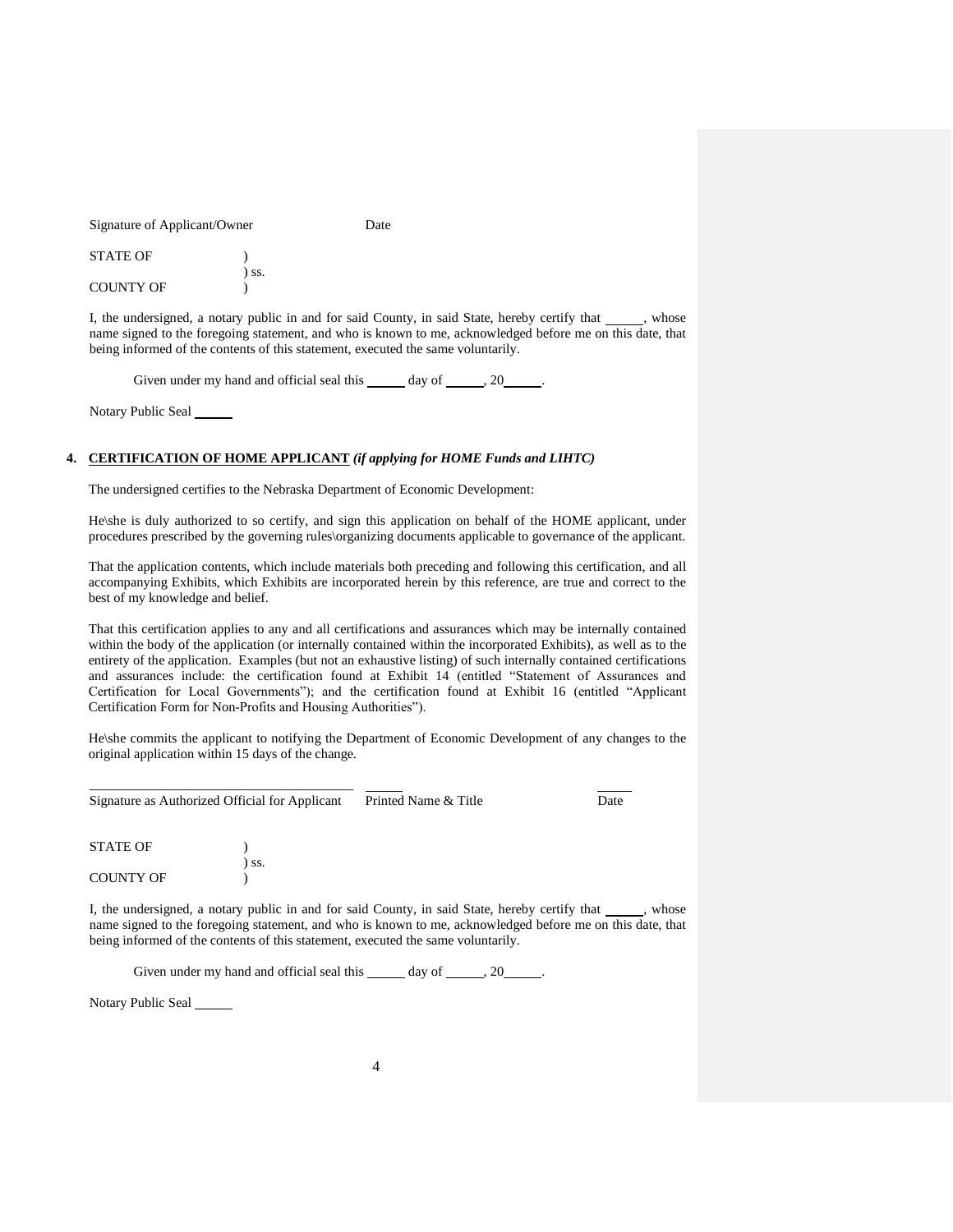#### **5. IDENTIFICATION OF CONSULTANT** *(if a consultant is paid a fee in connection with the making or filing of this application)*

Applicant is employing the services of the following consultant(s), identified below, who will assist the applicant and/or its joint venturer or partner with all or a part of this application. For purposes of this application, "consultant" shall include accountants, investment bankers, financial advisors, investors, syndicators, attorneys and any other advisor or consultant who is assisting the applicant in the completion and/or filing of this application. For each such consultant, provide the information below and include an executed "Statement and Certification of Consultant".

#### **6. STATEMENT AND CERTIFICATION OF CONSULTANT** *(if a consultant is utilized in the making or filing of this application)*

The undersigned, as consultant(s) to the applicant entity, am (are) familiar with the provisions of the Internal Revenue Code with respect to the LIHTC Program, and, to the best of my (our) knowledge and belief, the applicant entity has complied, or will comply, with all of the requirements which are prerequisite to an allocation of LIHTC by the NIFA. I (We) understand that the LIHTC program will be governed and controlled by rules and regulations issued by the United States Treasury, and I (we) have read such rules and am (are) familiar with the requirements thereof. The undersigned further certifies that the information set forth in this application, and any attachments and exhibits thereto, is true, correct and complete, that no information contained in this application or in the listed attachments and exhibits is in any way false, incorrect or incomplete; and that the proposed construction/rehabilitation will not violate zoning ordinances or deed restrictions.

I (We) understand that any misrepresentations and/or fraudulent information contained within this application may result in the revocation of LIHTC by NIFA and potentially my (our) and related parties being barred from future LIHTC Program participation and notification of such to the Internal Revenue Service.

I (We) hereby make application to NIFA for a reservation of LIHTC. The undersigned hereby acknowledges that the making of a reservation by NIFA does not warrant that the development is financially feasible or otherwise qualified to claim LIHTC. I (We) agree that NIFA's directors, officers, employees and agents will not be held responsible or liable for any representations made to the undersigned or its investors relating to the LIHTC Program; therefore, I (we) assume the risk of all damages, losses, costs and expenses related thereto and agree to indemnify and save harmless NIFA or any of its directors, officers, employees and agents against any and all claims, suits, losses, damages, costs and expenses of any kind and of any nature that NIFA may hereinafter suffer, incur or pay arising out of its decision concerning the application for LIHTC or the use of the information concerning the LIHTC Program.

| Signature of Consultant |       | Date |
|-------------------------|-------|------|
| <b>STATE OF</b>         |       |      |
|                         | \ SS. |      |
| <b>COUNTY OF</b>        |       |      |

I, the undersigned, a notary public in and for said County, in said State, hereby certify that , whose name signed to the foregoing statement, and who is known to me, acknowledged before me on this date, that being informed of the contents of this statement, executed the same voluntarily.

Given under my hand and official seal this  $\_\_\_\_day$  of  $\_\_\_\_3$ , 20  $\_\_\_\_\_$ .

Notary Public Seal \_\_\_\_\_\_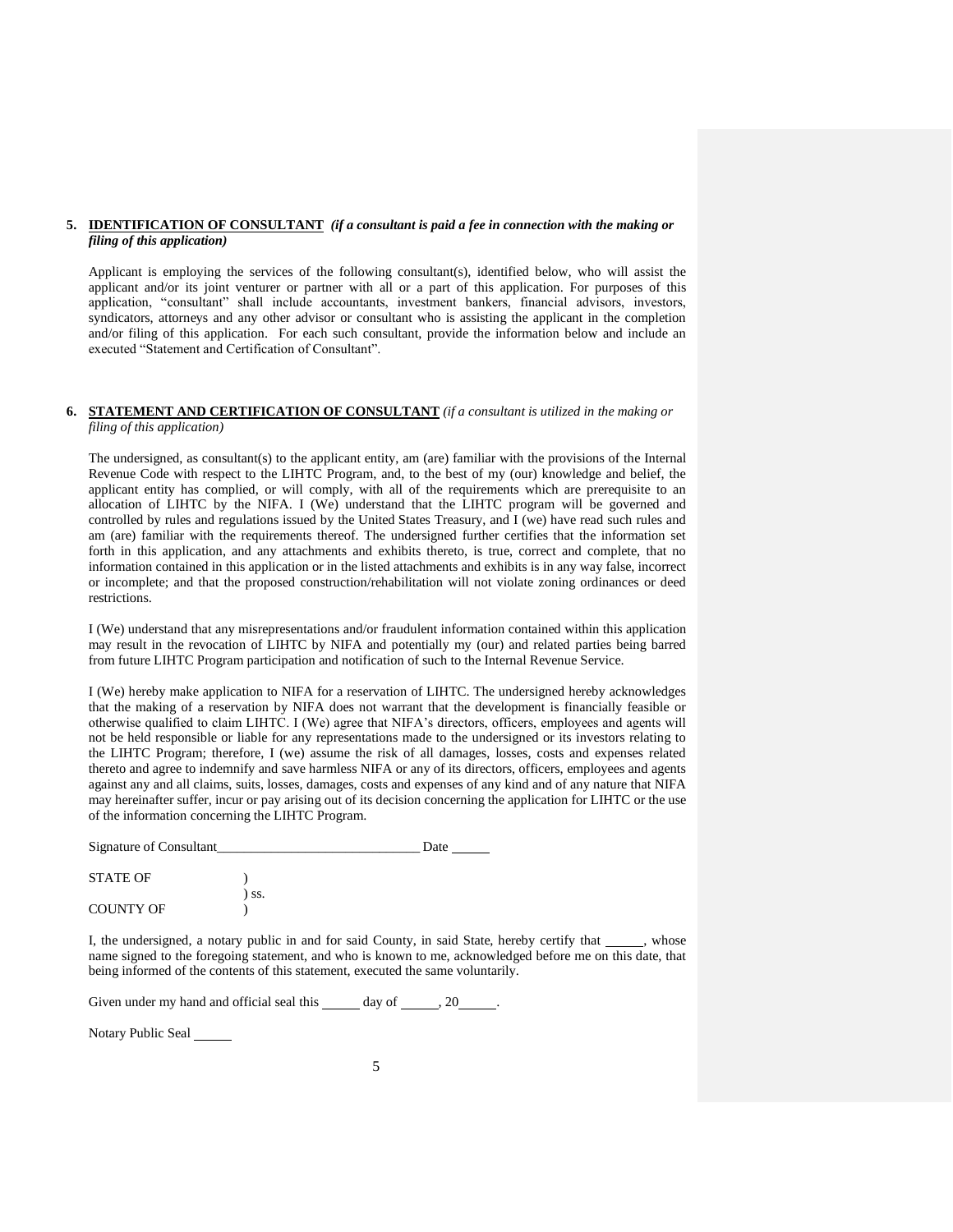## **B. DEVELOPMENT OVERVIEW (The following information should be completed online).**

# **DEVELOPMENT NAME AND ADDRESS:**

Development Name: Address: County:

Address: City: County: County: County: City: City: County: Legislative District: Congressional District: Congressional District: Zip Code: Congressional District: Located in a Qualified Census Tract? Nes No

*Please provide a one-page summary of the proposed development in Exhibit 1*.

| <b>QUALIFIED CENSUS TRACTS BY COUNTY:</b>                                 |                    |         |       |       |       |  |  |  |
|---------------------------------------------------------------------------|--------------------|---------|-------|-------|-------|--|--|--|
| Following are the Department of Housing and Urban Development statutorily |                    |         |       |       |       |  |  |  |
| mandated Qualified Census Tracts for IRC Section 42.                      |                    |         |       |       |       |  |  |  |
|                                                                           | 3.00               | 4.00    | 5.00  | 6.00  | 7.00  |  |  |  |
|                                                                           | 8.00               | 11.00   | 12.00 | 16.00 | 18.00 |  |  |  |
|                                                                           | 19.00              | 20.00   | 21.00 | 24.00 | 26.00 |  |  |  |
|                                                                           | 27.00              | 29.00   | 33.00 | 38.00 | 39.00 |  |  |  |
| Douglas                                                                   | 40.00              | 42.00   | 43.00 | 48.00 | 49.00 |  |  |  |
|                                                                           | 50.00              | 51.00   | 52.00 | 53.00 | 54.00 |  |  |  |
|                                                                           | 59.01              | 59.02   | 60.00 | 61.01 | 61.02 |  |  |  |
|                                                                           | 62.02              | 63.01   | 63.03 | 66.03 | 68.06 |  |  |  |
|                                                                           | 70.01              | 74.24   | 74.40 |       |       |  |  |  |
|                                                                           | 2.02               | 3.00    | 4.00  | 5.00  | 6.00  |  |  |  |
|                                                                           | 7.00               | 17.00   | 18.00 | 19.00 | 20.01 |  |  |  |
| Lancaster                                                                 | 20.02              | 21.00   | 22.00 | 27.01 | 30.03 |  |  |  |
|                                                                           | 31.03              | 33.01   | 35.00 |       |       |  |  |  |
| <b>Adams</b>                                                              | 9661.00<br>9657.00 |         |       |       |       |  |  |  |
| <b>Buffalo</b>                                                            | 9696.00            |         |       |       |       |  |  |  |
| Dakota                                                                    | 101.00             |         |       |       |       |  |  |  |
| <b>Dawes</b>                                                              | 9507.00            |         |       |       |       |  |  |  |
| Gage                                                                      | 9651.00            |         |       |       |       |  |  |  |
| <b>Scotts Bluff</b>                                                       | 9535.00            | 9537.00 |       |       |       |  |  |  |
| <b>Thurston</b>                                                           | 9401.00            | 9402.00 |       |       |       |  |  |  |
| <b>OUALIFIED CENSUS TRACTS BY COUNTY:</b>                                 |                    |         |       |       |       |  |  |  |
| Following are the Department of Housing and Urban Development statutorily |                    |         |       |       |       |  |  |  |
| mandated Qualified Census Tracts for IRC Section 42.                      |                    |         |       |       |       |  |  |  |
|                                                                           | 3.00               | 5.00    | 6.00  | 7.00  | 8.00  |  |  |  |
|                                                                           | 44.00              | $+2.00$ | 16.00 | 19.00 | 20.00 |  |  |  |
| <b>Douglas</b>                                                            | 27.00              | 29.00   | 32.00 |       | 40.00 |  |  |  |
|                                                                           | 50.00              | 51.00   | 52.00 | 53.00 | 54.00 |  |  |  |
|                                                                           | 59.01              | 59.02   | 60.00 | 61.01 |       |  |  |  |
| <b>Sarpy</b>                                                              | 103.02             |         |       |       |       |  |  |  |
| Lancaster                                                                 | 4.00               | 5.00    | 6.00  | 7.00  | 8.00  |  |  |  |
|                                                                           | 17.00              | 18.00   | 19.00 | 20.00 | 21.00 |  |  |  |
|                                                                           | 35.00              |         |       |       |       |  |  |  |

6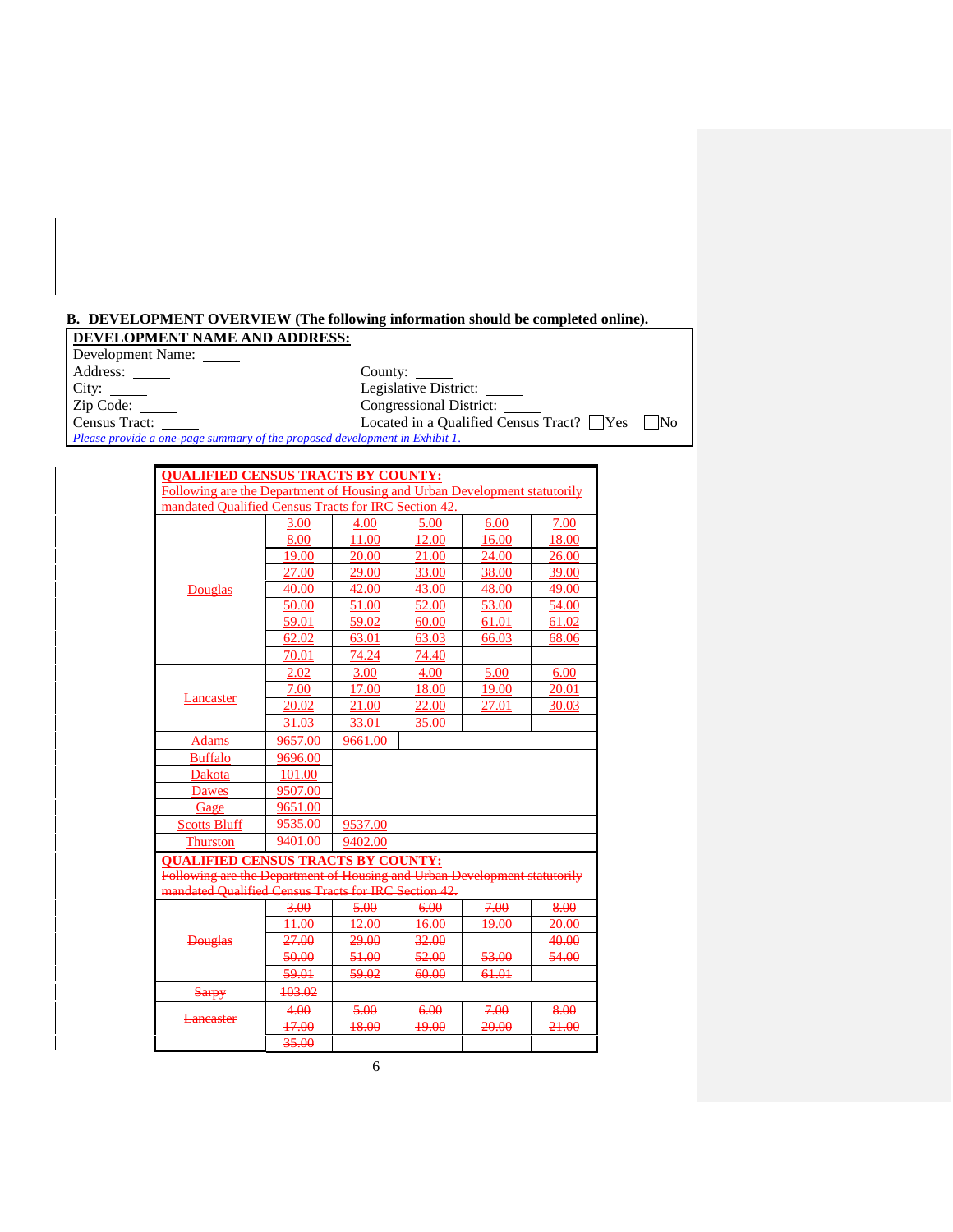|                           | <b>Buffalo</b>                      | 9696.00    |                                                                                                   |                                                                                                     |
|---------------------------|-------------------------------------|------------|---------------------------------------------------------------------------------------------------|-----------------------------------------------------------------------------------------------------|
|                           | <b>Burt</b>                         | 9401.00    |                                                                                                   |                                                                                                     |
|                           | <b>Keya Paha</b>                    | 9754.00    |                                                                                                   |                                                                                                     |
|                           | <b>Knox</b>                         | 9671.00    |                                                                                                   |                                                                                                     |
|                           | <b>Scotts Bluff</b>                 | 9537.00    |                                                                                                   |                                                                                                     |
|                           | <b>Thurston</b>                     | 9402.00    |                                                                                                   |                                                                                                     |
|                           |                                     |            |                                                                                                   |                                                                                                     |
|                           | <b>LIHTC APPLICANT INFORMATION:</b> |            |                                                                                                   |                                                                                                     |
|                           |                                     |            | $\Box$ For-Profit $\Box$ Non-Profit 501(c) (3) $\Box$ Non-Profit 501(c) (4)                       |                                                                                                     |
|                           |                                     |            |                                                                                                   |                                                                                                     |
|                           |                                     |            | <b>Contact Person:</b>                                                                            |                                                                                                     |
| Address: ______           |                                     |            |                                                                                                   |                                                                                                     |
|                           |                                     |            | State: $\frac{ }{ }$                                                                              |                                                                                                     |
| Zip Code:                 |                                     |            | Email: _____                                                                                      |                                                                                                     |
| Telephone Number:         |                                     |            | Fax Number:                                                                                       |                                                                                                     |
|                           |                                     |            |                                                                                                   |                                                                                                     |
|                           | <b>HOME APPLICANT INFORMATION:</b>  |            |                                                                                                   |                                                                                                     |
|                           |                                     |            |                                                                                                   |                                                                                                     |
|                           |                                     |            | Contact Person:                                                                                   |                                                                                                     |
| Address: _____            |                                     |            |                                                                                                   |                                                                                                     |
|                           |                                     |            | State: $\frac{1}{\sqrt{2\pi}}$                                                                    |                                                                                                     |
| Zip Code:                 |                                     |            | Email: _______                                                                                    |                                                                                                     |
|                           | Telephone Number:                   |            | Fax Number:                                                                                       |                                                                                                     |
|                           | Federal Tax I.D. Number: _____      |            |                                                                                                   |                                                                                                     |
| <b>DUNS Number:</b>       |                                     |            |                                                                                                   |                                                                                                     |
|                           |                                     |            | Type of Applicant: Unit of Local Government State-Designated CHDO                                 | $\Box$ Local \ Regional Housing Authority $\Box$ Non-Profit 501(c) (3) $\Box$ Non-Profit 501(c) (4) |
|                           |                                     |            |                                                                                                   |                                                                                                     |
|                           |                                     |            |                                                                                                   | Region: West Central Northeast (Including Omaha) Southeast (Including Lincoln)                      |
|                           |                                     |            |                                                                                                   |                                                                                                     |
|                           | <b>OWNERSHIP INFORMATION:</b>       |            |                                                                                                   |                                                                                                     |
| Name:                     |                                     |            | Contact Person: ______                                                                            |                                                                                                     |
| Address: ______           |                                     |            |                                                                                                   |                                                                                                     |
| City: $\_\_$              |                                     |            | State:                                                                                            |                                                                                                     |
| Zip Code:                 |                                     |            | Email:                                                                                            |                                                                                                     |
| Telephone Number:         |                                     |            | Fax Number:                                                                                       |                                                                                                     |
|                           |                                     |            | Has Ownership Entity been formed? Ves No Federal Tax ID Number: ______                            |                                                                                                     |
|                           |                                     |            | Identify the Persons or Entities who will be part of the Ownership Entity:                        |                                                                                                     |
| Name: $\_\_\_\_\_\_\_\_\$ |                                     | $EIN \#$ : | Telephone: ______                                                                                 | Ownership Interest: _____%                                                                          |
| Name: ______              |                                     | $EIN \#$ : | Telephone: ______                                                                                 | Ownership Interest:<br>$\%$                                                                         |
| Name:                     |                                     | $EIN \#$   | Telephone: _____                                                                                  | Ownership Interest:<br>$\%$                                                                         |
| Name:                     | $EIN$ #:                            |            | Telephone: ______                                                                                 | Ownership Interest:<br>$\%$                                                                         |
|                           |                                     |            | Has the applicant, or any affiliate of the applicant or ownership entity ever sold or transferred |                                                                                                     |
|                           |                                     |            | LIHTC to a new ownership entity prior to placing the buildings in service or within a year        |                                                                                                     |
| thereafter? $\Box$ Yes    |                                     |            | $\Box$ No If "Yes", provide the details of the transfer in Exhibit 2.                             |                                                                                                     |
|                           |                                     |            |                                                                                                   |                                                                                                     |
|                           | <b>TYPE OF LIHTC REQUESTED:</b>     |            |                                                                                                   |                                                                                                     |
|                           | New Construction-No Federal Subsidy |            |                                                                                                   | New Construction With Federal Subsidy                                                               |

 $\overline{\phantom{a}}$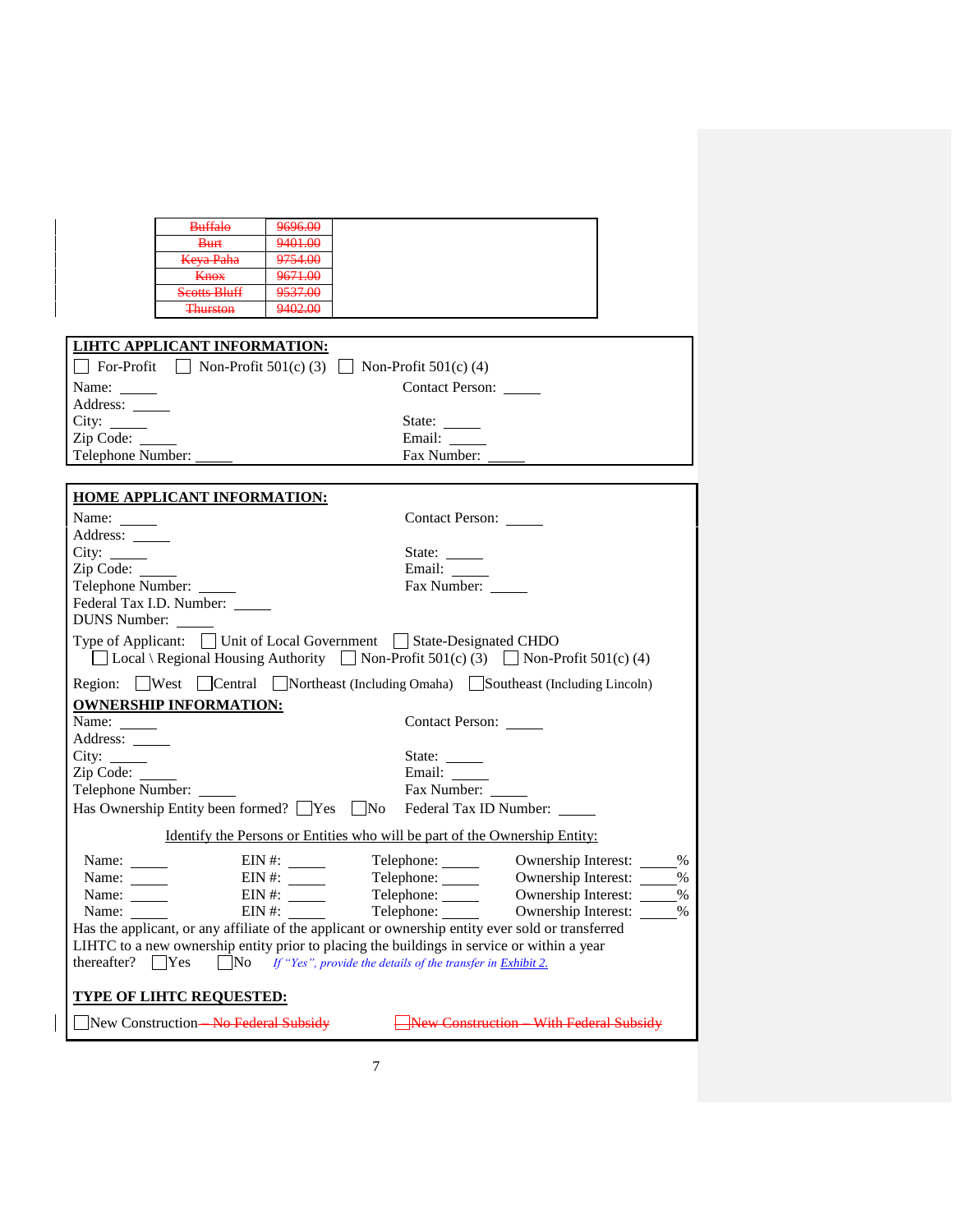| Subsidy                                                                             | Acquisition & Rehabilitation-No Federal                                                                                                                   | <b>Acquisition &amp; Rehabilitation</b> With Federal<br>Subsidy                                                                                                                                                                                                                                                                                                                       |  |  |  |
|-------------------------------------------------------------------------------------|-----------------------------------------------------------------------------------------------------------------------------------------------------------|---------------------------------------------------------------------------------------------------------------------------------------------------------------------------------------------------------------------------------------------------------------------------------------------------------------------------------------------------------------------------------------|--|--|--|
| Rehabilitation Only-No Federal Subsidy                                              |                                                                                                                                                           | Rehabilitation Only With Federal Subsidy                                                                                                                                                                                                                                                                                                                                              |  |  |  |
| No Federal Subsidy                                                                  | New Construction/Acquisition & Rehabilitation                                                                                                             | New Construction/Acquisition &<br>Rehabilitation With Federal Subsidy                                                                                                                                                                                                                                                                                                                 |  |  |  |
|                                                                                     | Tax-Exempt Bond Financing Allocation                                                                                                                      |                                                                                                                                                                                                                                                                                                                                                                                       |  |  |  |
|                                                                                     |                                                                                                                                                           |                                                                                                                                                                                                                                                                                                                                                                                       |  |  |  |
|                                                                                     | <b>MINIMUM SET-ASIDE ELECTION: (check one only)</b>                                                                                                       |                                                                                                                                                                                                                                                                                                                                                                                       |  |  |  |
| 20-50 Test                                                                          | less of the area median gross income.                                                                                                                     | The development meets this requirement if 20% or more of the residential units in the<br>development are both rent-restricted and occupied by individuals whose income is 50% or                                                                                                                                                                                                      |  |  |  |
| 40-60 Test                                                                          | less of the area median gross income.                                                                                                                     | The development meets this requirement if 40% or more of the residential units in the<br>development are both rent-restricted and occupied by individuals whose income is 60% or                                                                                                                                                                                                      |  |  |  |
|                                                                                     |                                                                                                                                                           |                                                                                                                                                                                                                                                                                                                                                                                       |  |  |  |
|                                                                                     | <b>LIHTC SET-ASIDE CATEGORIES:</b>                                                                                                                        |                                                                                                                                                                                                                                                                                                                                                                                       |  |  |  |
|                                                                                     | If Non-Profit is selected, please complete Exhibit 3.                                                                                                     | Applicant is requesting LIHTC from one of the following categories: $\Box$ For-Profit $\Box$ Non-Profit<br>Name of Non-Profit: _____                                                                                                                                                                                                                                                  |  |  |  |
| Applicant is requesting LIHTC from one of the following categories: Urban-MSA Rural |                                                                                                                                                           |                                                                                                                                                                                                                                                                                                                                                                                       |  |  |  |
|                                                                                     | Applicant is requesting LIHTC under the CRANE Program? $\Box$ Yes $\Box$ No<br>the submittal of the LIHTC/HOME application.)                              | (If "Yes", a CRANE application must be submitted and the <b>D</b> development assigned a CRANE category designation prior to                                                                                                                                                                                                                                                          |  |  |  |
|                                                                                     | <b>DEVELOPMENT INFORMATION:</b>                                                                                                                           |                                                                                                                                                                                                                                                                                                                                                                                       |  |  |  |
|                                                                                     | Is a Basis Boost (non-QCT) requested for the development? $\Box$ Yes $\Box$ No                                                                            | Has the development received an allocation of LIHTC from a previous year? $\Box$ Yes $\Box$ No<br>If "Yes" provide year of allocation: NIFA Number: BIN Numbers: _____<br>If "Yes", please list the amount of Basis Boost requested (up to 3015%. Developments located in non-<br>metro areas that have overall rent targeting to households below 45% of AMI may request up to 20%): |  |  |  |
|                                                                                     | If "Yes", development meets one of the following eligibility requirements:                                                                                | Elocated in a Non metro area <b>Confidential Contract Contract and Secure 20</b> Decade to households below 45% of AMI<br><b>Waiver requested for extenuating circumstances (Please provide explanation for request:</b> $\_\_\_\_$ )                                                                                                                                                 |  |  |  |
|                                                                                     | If the development includes acquisition and rehabilitation, identify the date of the most recent sale or<br>transfer of the building(s). Date:<br>Seller: |                                                                                                                                                                                                                                                                                                                                                                                       |  |  |  |
|                                                                                     | at the time of the most recent sale or transfer? $\Box$ Yes $\Box$ No                                                                                     | If the development includes acquisition and rehabilitation, were the building(s) suitable for occupancy                                                                                                                                                                                                                                                                               |  |  |  |
|                                                                                     | previous owner(s) as their principal residence during the past 10 years? $\Box$ Yes [                                                                     | If any building in the development is an existing single-family, detached residence, was it used by the<br>$\overline{\text{No}}$                                                                                                                                                                                                                                                     |  |  |  |
|                                                                                     | Have any of the B buildings in the D development been condemned or are uninhabitable? $\Box$ Yes<br>$\overline{\rm No}$                                   |                                                                                                                                                                                                                                                                                                                                                                                       |  |  |  |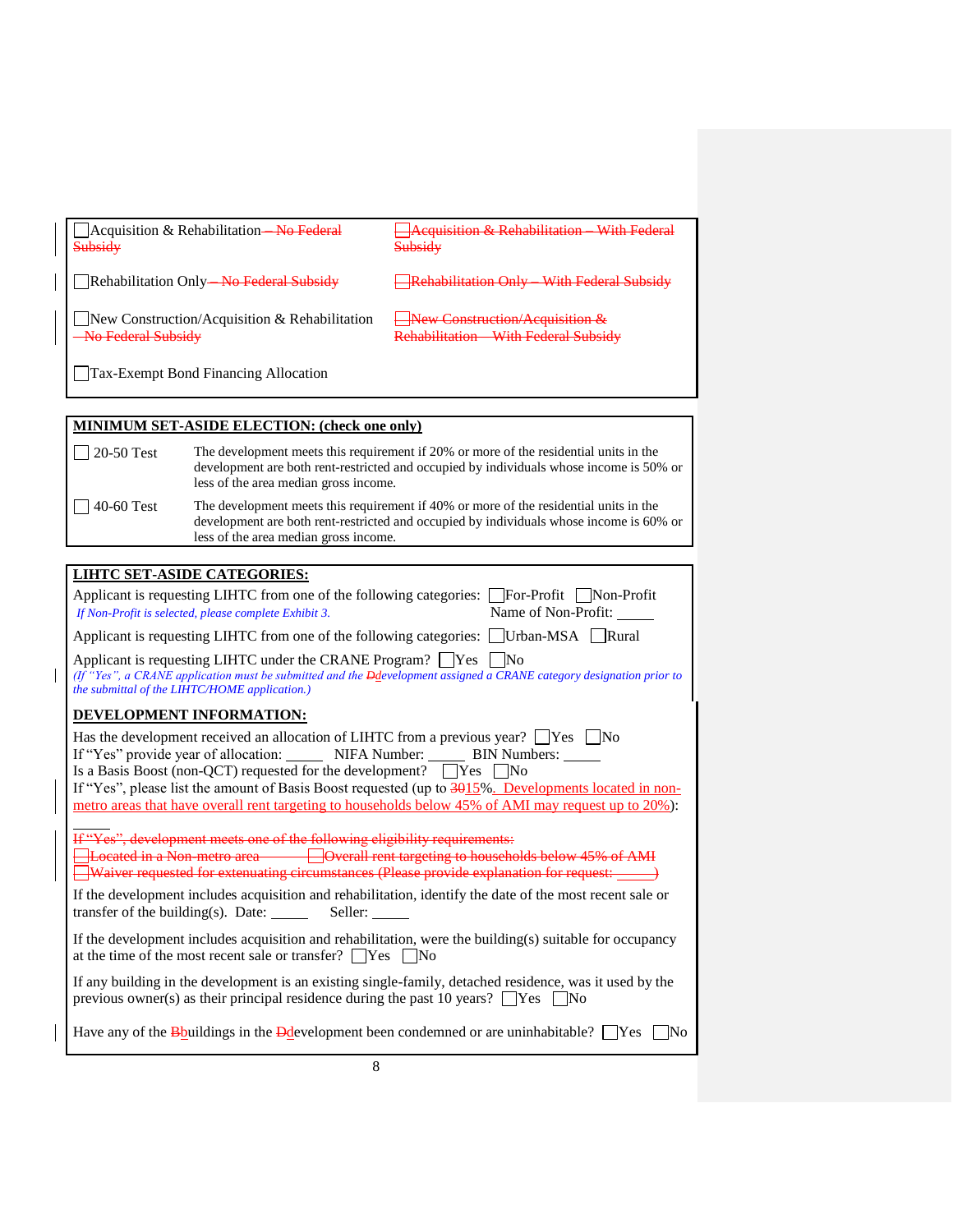| Have any of the B buildings in the D development been acquired through foreclosure? $\Box$ Yes $\Box$ No                                                                                                                                                                                                                                                                                                                     |
|------------------------------------------------------------------------------------------------------------------------------------------------------------------------------------------------------------------------------------------------------------------------------------------------------------------------------------------------------------------------------------------------------------------------------|
| Will the <b>D</b> development include any relocation of any tenants? $\Box$ Yes $\Box$ No<br>If "Yes," provide a detailed description of the relocation assistance in Exhibit 4.                                                                                                                                                                                                                                             |
| <b>SITE INFORMATION:</b><br>Total Number of Buildings in the Development<br>Number of Stories in Tallest Building<br>Will any of the buildings include an elevator? $\Box$ Yes $\Box$ No Number of building(s) with elevator:                                                                                                                                                                                                |
| Will the Development have manager \ maintenance unit(s)? $\Box$ Yes $\Box$ No Number of Unit(s):<br>Total Number of Units in the Development (LIHTC, HOME, Market, Other, etc.)<br>Total Square Footage of the Development<br>Square Footage of Area for Commercial Space<br>% Percentage of Floor Area for Commercial Space<br>Number of Employee/Maintenance Unit(s)                                                       |
| Square Footage of Employee/Maintenance Unit(s)<br>Total Net Rentable Square Footage of all Rental Units in the Development<br>Total Number of LIHTC Units in the Development<br>% Percentage of LIHTC Units in the Development<br><b>Total Square Footage for LIHTC Units</b><br>% Percentage of Floor Area for LIHTC Units<br><b>Total Number of Market Rate Units</b><br>Square Footage of Market Rate Units               |
| Total Site Area (Land) to be used for the Development. Please Specify: □ Acres □ Square Feet                                                                                                                                                                                                                                                                                                                                 |
| Development Structure: (check all that apply)<br><b>Elderly Housing</b><br>Duplex<br>Multifamily (more than 4 units per building)<br>Four-plex<br>Congregate care facility<br>Single-family<br>Special Needs<br>Other:<br>Single Room Occupancy (SRO)<br><b>SITE CONTROL:</b><br>Site control is in the form of (check only one)                                                                                             |
| Contract \ Option to Purchase in the name of the Owner, its general partner or an affiliated entity<br>Executed Disposition and Development Agreement with a Public Agency<br>Signed and recorded long term land lease (with a minimum of 50 years)<br>Recorded Warranty Deed in the name of the Owner, its general partner, or an affiliated entity<br>Include evidence of site control in Exhibit 103.                     |
|                                                                                                                                                                                                                                                                                                                                                                                                                              |
| ZONING:<br>Please indicate the development's status in relation to local zoning requirements (check only one)<br>Development meets all local zoning requirements or building permits have been issued<br>Development is not subject to municipal zoning ordinances<br>Development does not meet local zoning requirements and requires a zoning change or conditional<br>use permit<br>Include zoning letter in Exhibit 105. |
|                                                                                                                                                                                                                                                                                                                                                                                                                              |
| <b>OPERATING ASSISTANCE INFORMATION:</b><br>Do any of the units in the Development receive or will receive Rental Assistance?<br>No<br>Yes                                                                                                                                                                                                                                                                                   |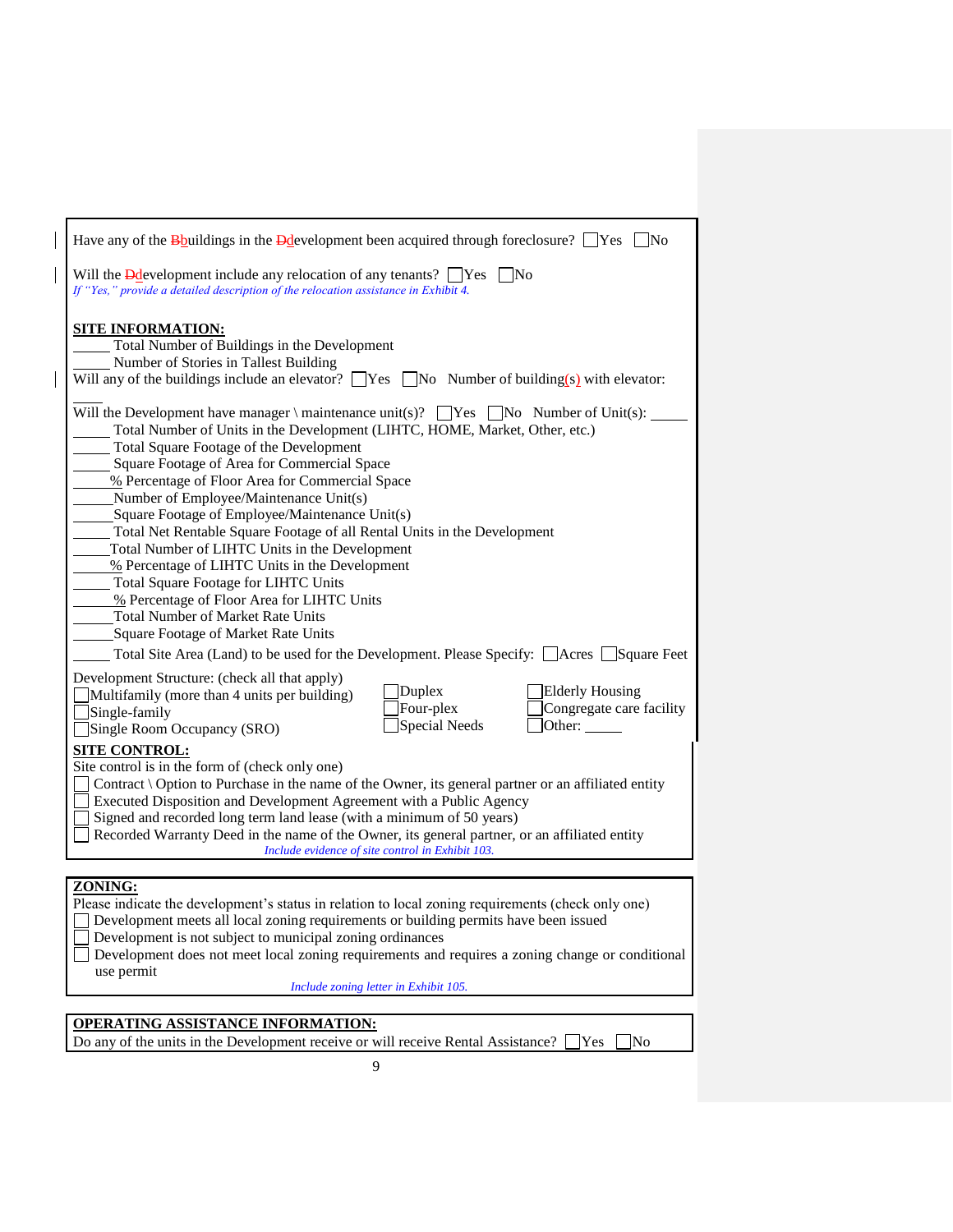| If Yes, check the type of Rental Assistance and submit Exhibit 5:<br>Section 8 New Construction \ Substantial Rehab<br>Section 8 Vouchers or Certificates<br>McKinney Act Funding<br>Number of units receiving assistance: | Section 8 Project Based Assistance<br>RD 515 Assistance<br>State Assistance<br>Number of years the units will receive assistance: |
|----------------------------------------------------------------------------------------------------------------------------------------------------------------------------------------------------------------------------|-----------------------------------------------------------------------------------------------------------------------------------|
| UTILITY ALLOWANCE CALCULATIONS:<br>Gas \ Electric<br>Type                                                                                                                                                                  | <b>Utility Paid By</b><br><b>Allowance Amount</b>                                                                                 |

| <b>Type</b>                                                            | $Gas \setminus Electric$                                     | <b>Utility Paid By</b>          | <b>Allowance Amount</b> |          |          |           |           |
|------------------------------------------------------------------------|--------------------------------------------------------------|---------------------------------|-------------------------|----------|----------|-----------|-----------|
|                                                                        |                                                              |                                 | $0$ -Bdr.               | $1-Bdr.$ | $2-Bdr.$ | $3-Bdr$ . | $4-8dr$ . |
| Heating                                                                | Gas<br>Electric                                              | Owner   Tenant                  |                         |          |          |           |           |
| Air Conditioning                                                       | Electric                                                     | Tenant<br>Owner I               |                         |          |          |           |           |
| Lighting                                                               | Electric                                                     | Tenant<br>Owner                 |                         |          |          |           |           |
| Cooking                                                                | Electric<br><b>Gas</b>                                       | Tenant<br><b>Owner</b>          |                         |          |          |           |           |
| <b>Hot Water</b>                                                       | Electric<br><b>Gas</b>                                       | Tenant<br><b>Owner</b>          |                         |          |          |           |           |
| Sewer                                                                  |                                                              | Tenant<br>Owner                 |                         |          |          |           |           |
| Water                                                                  |                                                              | Tenant<br>Owner                 |                         |          |          |           |           |
| Trash                                                                  |                                                              | Tenant<br>$O$ wner              |                         |          |          |           |           |
| Cable TV                                                               |                                                              | Owner   Tenant                  |                         |          |          |           |           |
|                                                                        |                                                              | <b>Total Utility Allowance:</b> |                         |          |          |           |           |
|                                                                        | Total Utility Allowance Paid by the Tenant:                  |                                 |                         |          |          |           |           |
| Source of Data:                                                        |                                                              |                                 |                         |          |          |           |           |
| HUD   Local Housing Authority (Name: ______)                           |                                                              |                                 |                         |          |          |           |           |
| $\Box$ USDA – Rural Development $\Box$ Utility Company Estimate (Name: |                                                              |                                 |                         |          |          |           |           |
|                                                                        | (Please provide a copy of the documentation in Exhibit $6$ ) |                                 |                         |          |          |           |           |

## **CONSTRUCTION SOURCES:**

List all Preliminary and Firm Financing Commitments, including any Grants, Owner Equity Contributions, or Deferred Fees. If applying for HOME funds, please indicate if the funds will be used during construction. Also include any source and amount of financing for any Commercial Space in the development.

| <b>Lender or Source of Funds</b>     | Amount<br>of Funds | Type of<br>Financing* | Name & Telephone Number of Contact<br><b>Person</b>          |
|--------------------------------------|--------------------|-----------------------|--------------------------------------------------------------|
|                                      |                    |                       |                                                              |
|                                      |                    |                       |                                                              |
|                                      |                    |                       |                                                              |
|                                      |                    |                       |                                                              |
| <b>Total Construction Financing:</b> |                    |                       |                                                              |
|                                      |                    |                       | * e.g. conventional loan, federal grant, deferred loan, etc. |

# **PERMANENT SOURCES:**

List all Preliminary and Firm Financing Commitments, including any Grants, Owner Equity Contributions, or Deferred Fees. Also include any source and amount of financing for any Commercial Space in the development.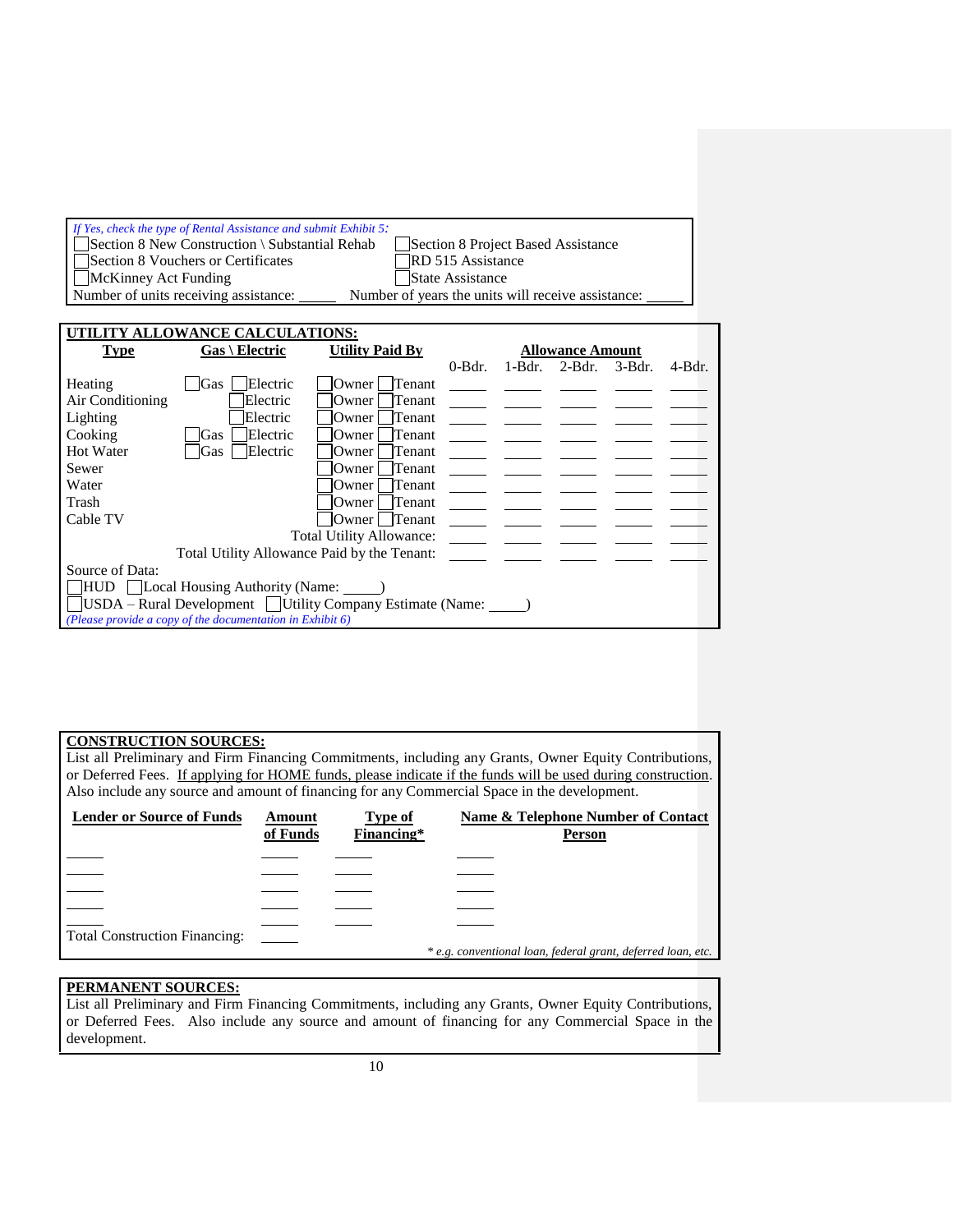| <b>Lender Name &amp; Telephone</b><br><b>Number</b> | <b>Amount of</b><br><b>Funds</b> | <b>Interest</b><br>Rate | Amortization<br><b>Period</b><br>(Months) | <b>Loan</b><br><b>Term</b><br>(Years) | Annual<br><b>Debt</b><br><b>Service</b> |
|-----------------------------------------------------|----------------------------------|-------------------------|-------------------------------------------|---------------------------------------|-----------------------------------------|
|                                                     |                                  |                         |                                           |                                       |                                         |
|                                                     |                                  |                         |                                           |                                       |                                         |
|                                                     |                                  |                         |                                           |                                       |                                         |
|                                                     |                                  |                         |                                           |                                       |                                         |
| <b>Total Permanent Financing:</b>                   |                                  |                         | <b>Total Annual Debt Service:</b>         |                                       |                                         |

# **SYNDICATION INFORMATION:**

□Low Income Housing Tax Credits □Historic Rehabilitation Tax Credits Anticipated Net Equity Factor: Anticipated Net Equity Factor: Amount of Estimated Proceeds: Amount of Estimated Proceeds: Name of Syndicator:

 $\overline{\phantom{a}}$ 

Address: \_\_\_\_\_\_\_

Telephone Number:

City: State: Zip Code: Contact Person: Contact Person: Contact Person: Contact Person: Contact Person: Contact Person: Contact Person: Contact Person: Contact Person: Contact Person: Contact Person: Contact Person: Contact Person: Cont

| DEVELOPMENT TEAM INFORMATION: |                                                                                                         |
|-------------------------------|---------------------------------------------------------------------------------------------------------|
| Name of Applicant \ Sponsor:  |                                                                                                         |
| Name of Developer:            |                                                                                                         |
| Name of General Partner:      |                                                                                                         |
| Name of Contractor:           |                                                                                                         |
| Name of Management Company:   |                                                                                                         |
| Name of Applicant \ Sponsor:  | $\frac{1}{1}$                                                                                           |
| Name of Consultant:           |                                                                                                         |
| Name of Architect:            |                                                                                                         |
| Name of Development Attorney: |                                                                                                         |
| Name of Accountant:           |                                                                                                         |
| Name of Syndication Firm:     |                                                                                                         |
|                               | List any direct or indirect financial or other interests a member of the Development Team may have with |
|                               | another member of the <b>Development</b> Team. List "none" if no identities of interest exist.          |
|                               |                                                                                                         |

#### **NOTIFICATION OF PUBLIC OFFICIAL:** Name of Political Jurisdiction:

Name and Title of Chief Executive Officer: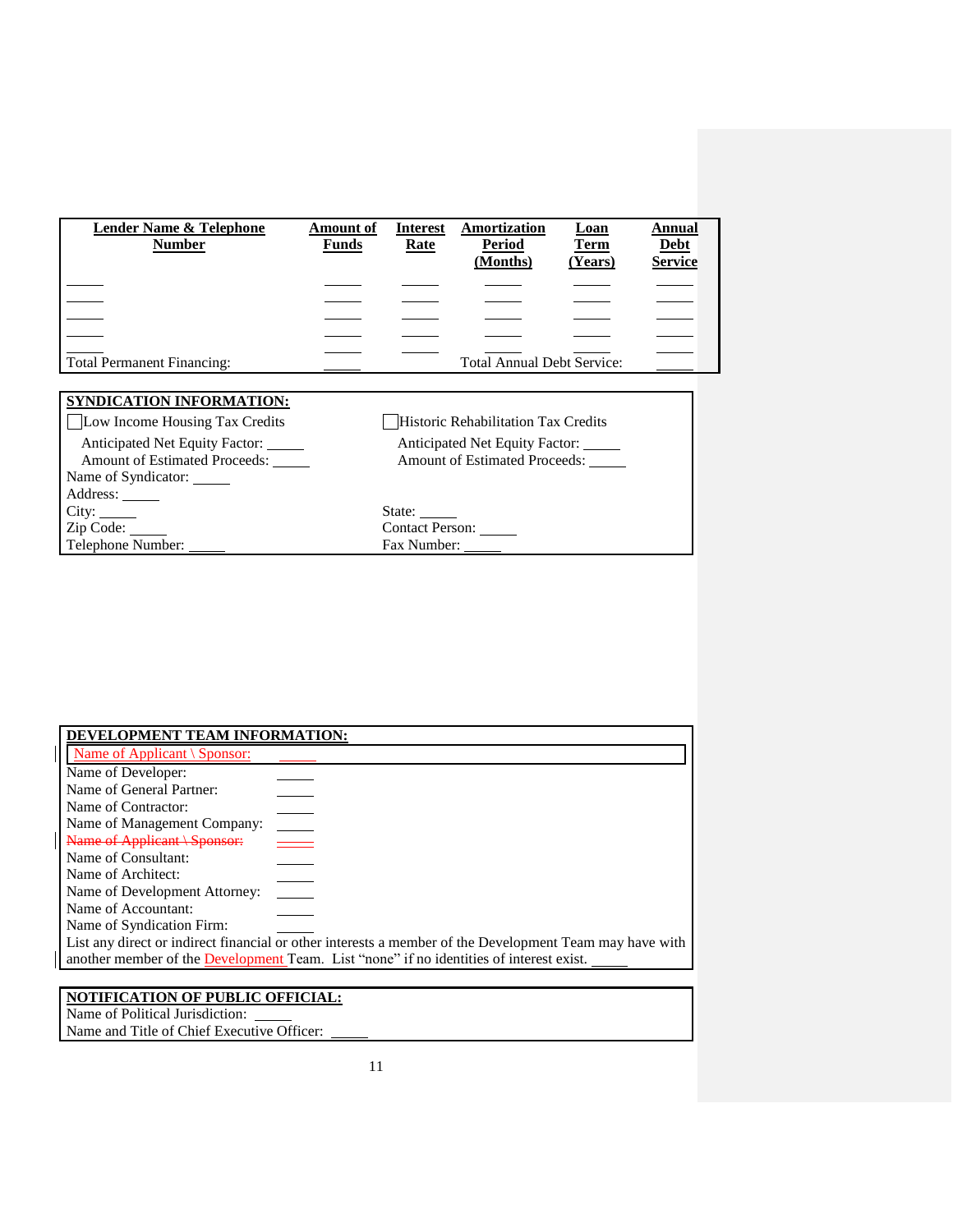Address: \_ City: Zip Code: Zip Code: Zip Code: Phone Number: Zip Code: Fax Number: Phone Number:

**Formatted:** Font: Bold

**Formatted:** Centered

**Formatted Table**

### **REQUIRED DESIGN STANDARDS:**

The roofing and siding of all buildings exceed the relevant standards set by the American Society for Testing and Material (ASTM).

*(Attach a certification from the development architect that the required design standards will be met as Exhibit 19)*

## **REQUIRED GREEN STANDARDS:**

All windows will have a minimum R-value of 2.86 or a maximum U-value of .35 All installed appliances will be Energy Star® rated. *(Attach a certification from the development architect that the required green standards will be met as Exhibit 20)*

**TAX-EXEMPT BONDS:**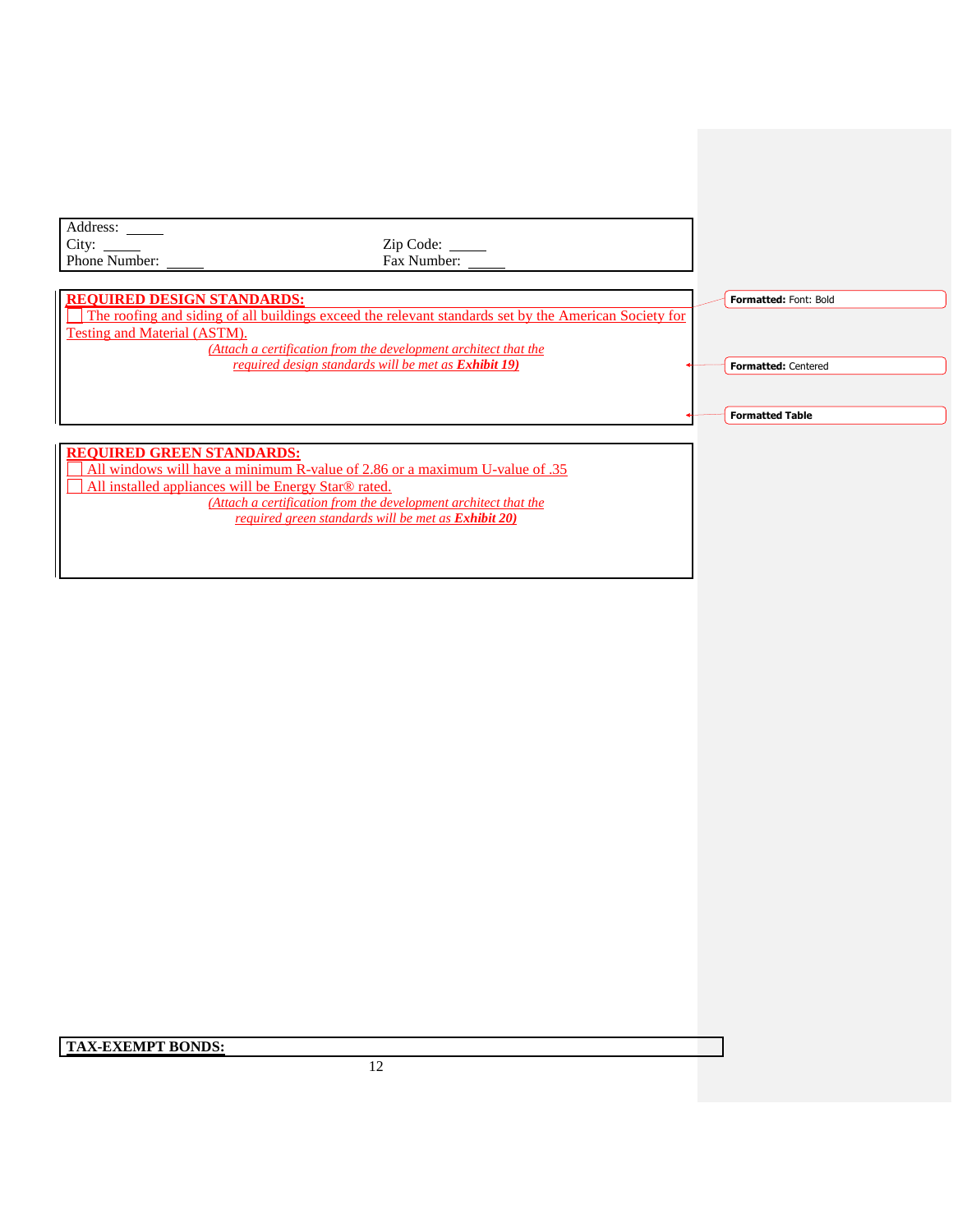| If Tax-Exempt Bond Financing is requested with 4% LIHTC, please answer the following:                                                                                                                                                                                                                                                                                                                                                                                                                                      |  |  |  |
|----------------------------------------------------------------------------------------------------------------------------------------------------------------------------------------------------------------------------------------------------------------------------------------------------------------------------------------------------------------------------------------------------------------------------------------------------------------------------------------------------------------------------|--|--|--|
| Will the development receive tax-exempt bond financing for at least 50% of the aggregate basis of the                                                                                                                                                                                                                                                                                                                                                                                                                      |  |  |  |
| building(s) and land includable in the Development? $\Box$ Yes $\Box$ No                                                                                                                                                                                                                                                                                                                                                                                                                                                   |  |  |  |
| Total development cost:                                                                                                                                                                                                                                                                                                                                                                                                                                                                                                    |  |  |  |
| Proposed rate for the tax-exempt financing:                                                                                                                                                                                                                                                                                                                                                                                                                                                                                |  |  |  |
| Type of bond sale: □ Private Placement □ Public Sale                                                                                                                                                                                                                                                                                                                                                                                                                                                                       |  |  |  |
| Will Credit Enhancement be provided for the bonds? $\Box$ Yes $\Box$ No                                                                                                                                                                                                                                                                                                                                                                                                                                                    |  |  |  |
| If "Yes" what type and by whom?                                                                                                                                                                                                                                                                                                                                                                                                                                                                                            |  |  |  |
| If a Public Sale is proposed, will the bonds be rated? $\Box$ Yes<br>l No                                                                                                                                                                                                                                                                                                                                                                                                                                                  |  |  |  |
| If "Yes" provide the following:                                                                                                                                                                                                                                                                                                                                                                                                                                                                                            |  |  |  |
| Grade:                                                                                                                                                                                                                                                                                                                                                                                                                                                                                                                     |  |  |  |
| Rating Agency:                                                                                                                                                                                                                                                                                                                                                                                                                                                                                                             |  |  |  |
| $\begin{tabular}{c} \multicolumn{1}{c} {\textbf{1}} & \multicolumn{1}{c} {\textbf{1}} & \multicolumn{1}{c} {\textbf{1}} \\ \multicolumn{1}{c} {\textbf{1}} & \multicolumn{1}{c} {\textbf{1}} & \multicolumn{1}{c} {\textbf{1}} \\ \multicolumn{1}{c} {\textbf{1}} & \multicolumn{1}{c} {\textbf{1}} & \multicolumn{1}{c} {\textbf{1}} \\ \multicolumn{1}{c} {\textbf{1}} & \multicolumn{1}{c} {\textbf{1}} & \multicolumn{1}{c} {\textbf{1}} \\ \multicolumn{1}{c} {\textbf{1}} & \multicolumn$<br><b>Investment Bank:</b> |  |  |  |
| <b>Bond Trustee:</b>                                                                                                                                                                                                                                                                                                                                                                                                                                                                                                       |  |  |  |
| Projected Loan Terms:                                                                                                                                                                                                                                                                                                                                                                                                                                                                                                      |  |  |  |
| Principal Amount:                                                                                                                                                                                                                                                                                                                                                                                                                                                                                                          |  |  |  |
| Interest Rate: $\Box$ Fixed $\Box$ Variable                                                                                                                                                                                                                                                                                                                                                                                                                                                                                |  |  |  |
| Term of Loan: Years                                                                                                                                                                                                                                                                                                                                                                                                                                                                                                        |  |  |  |
| Amortization: Level Balloon                                                                                                                                                                                                                                                                                                                                                                                                                                                                                                |  |  |  |
| Loan Security:                                                                                                                                                                                                                                                                                                                                                                                                                                                                                                             |  |  |  |
| Development Mortgage: Yes No                                                                                                                                                                                                                                                                                                                                                                                                                                                                                               |  |  |  |
| Assignment of Development: Yes No                                                                                                                                                                                                                                                                                                                                                                                                                                                                                          |  |  |  |
| FHA Mortgage Insurance: Yes No                                                                                                                                                                                                                                                                                                                                                                                                                                                                                             |  |  |  |
| Personal Guarantees: Yes No                                                                                                                                                                                                                                                                                                                                                                                                                                                                                                |  |  |  |
|                                                                                                                                                                                                                                                                                                                                                                                                                                                                                                                            |  |  |  |
| Note: If tax-exempt bond financing is requested with 4% LIHTC, this application must include Exhibit 9,                                                                                                                                                                                                                                                                                                                                                                                                                    |  |  |  |
| "Initial No Objection Letter" signed by the bond issuer. Prior to any final bond allocation, the applicant                                                                                                                                                                                                                                                                                                                                                                                                                 |  |  |  |
| must deliver to NIFA Exhibit 10, "Final No Objection Letter" signed by the bond issuer.                                                                                                                                                                                                                                                                                                                                                                                                                                    |  |  |  |

### **C. EXHIBIT CHECKLIST**

The following is a checklist of materials for submission with the application. Please check each item that is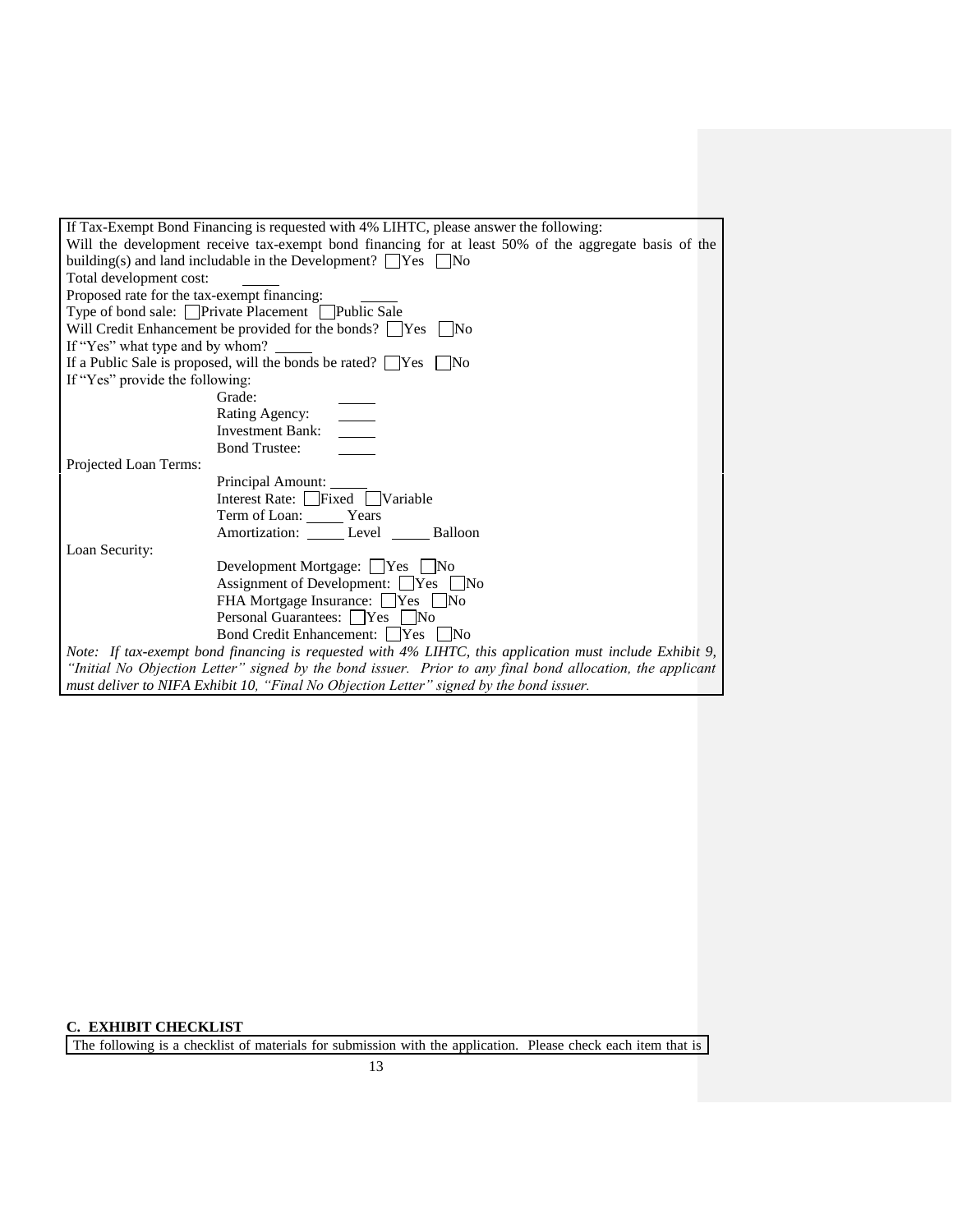included in the application package. Applicants must submit all Exhibits with the Exhibit number identified by tabs. Exhibit numbers must correspond to the Exhibit numbers set forth below. Applicants may also self-score all pertinent items and enter the appropriate number of points earned for each requirement. **NOTE: Applications must obtain a score in each of the Threshold Criteria Items. All applicable Required Exhibits must be submitted. Applications not scoring under all of the Threshold Criteria Items or not submitting the applicable Required Exhibits will not be considered for an allocation of LIHTC.** For a detailed description of the Exhibits, please refer to page 23. **Required Exhibits Description** EXHIBIT 1 Provide a one (1) page summary of the proposed development EXHIBIT 2 Details of any sale or transfer of LIHTC EXHIBIT 3 Non-profit information **(See Exhibit Examples)** EXHIBIT 4 Relocation assistance plan EXHIBIT 5 Evidence of rental assistance EXHIBIT 6 Current utility allowance documentation EXHIBIT 7 Pictures of the site or structure taken from each direction. **(North, South, East, & West)** EXHIBIT 8 City location map with the development location identified EXHIBIT 9 Initial No Objection Letter **(Bond Projects)** EXHIBIT 10 Final No Objection Letter **(Bond Projects)** EXHIBIT 11 Environmental review record and process **(HOME Funds)** EXHIBIT 12 Notice of Public Hearing or Public Meeting **(HOME Funds)** EXHIBIT 13 Authorizing Resolution for local governments **(HOME Funds)** EXHIBIT 14 Statement of assurances and certifications for local governments **(HOME Funds)**<br>EXHIBIT 15 Residential anti-displacement and relocation assistance plan **(HOME Funds)** Residential anti-displacement and relocation assistance plan **(HOME Funds)** EXHIBIT 16 Applicant certification for non-profits and housing authorities **(HOME Funds)** EXHIBIT 17 Authorizing Resolution for non-profits and housing authorities **(HOME Funds)** EXHIBIT 18 Certification of rental project federal assistance **(HOME Funds) EXHIBIT 19 Certification of required design standards** EXHIBIT 20 **Certification of required green standards Threshold Exhibits**<br> **EXHIBIT 100 Description** Architectural Plans **Points Available Score Formatted:** JustifiedEXHIBIT 101 Fair Housing Act and Section 504 – Design 1 EXHIBIT 102 Affirmative Marketing Plan 1 EXHIBIT 103 Site Control 1 EXHIBIT 104 Site Visit Review and Approval **(HOME Funds)** 1 EXHIBIT 105 Zoning 1 or 2 EXHIBIT 106 Utilities 1 EXHIBIT 107 Subsidies \ Public Funds 1, 2, or 3 EXHIBIT 108 Investor Letter of Interest \ Commitment 1 or 2 EXHIBIT 109 Construction Financing 1 EXHIBIT 110 Permanent Financing 1, 2, or 3 EXHIBIT 111 Development Worksheets **(See Exhibit Examples)** 1 or 2 EXHIBIT 112 Market Study 1 EXHIBIT 113 Pre-notification of Local Jurisdiction 1 EXHIBIT 114 Capital Needs Assessment **(Rehabilitations only)** 1 EXHIBIT 115 Ten Year Rule **(Acquisition credits only)** 1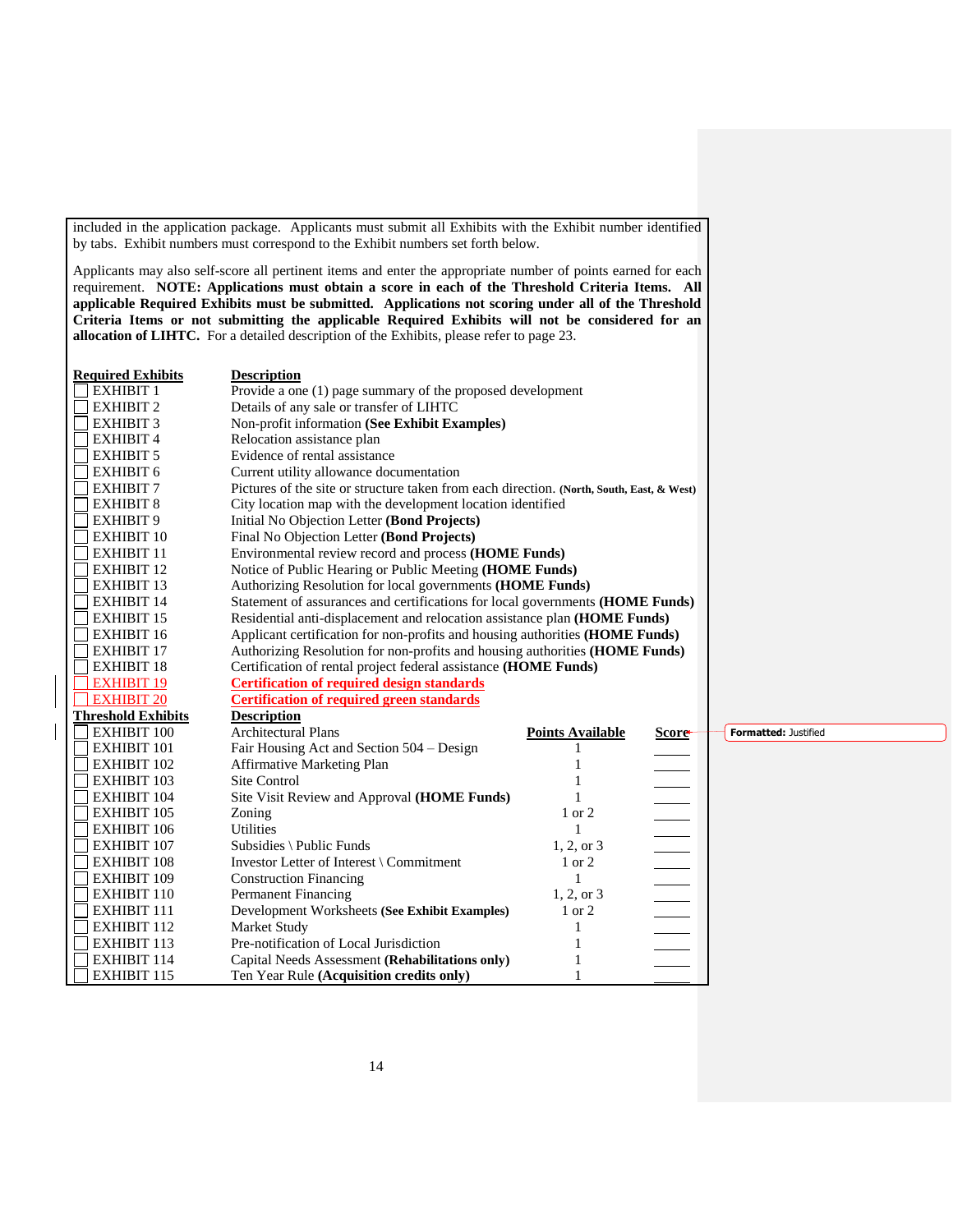#### **D. OTHER SELECTION CRITERIA**

## **COMPLIANCE & EXTENDED USE PERIOD:**

Please check the following compliance period and extended use period that will be applicable to this development. (The minimum term of the low-income occupancy commitment is 30 years.) Points will be awarded when the Owner elects to extend the compliance period for additional years.

| $\Box$ 15-year compliance period + 15-year extended use period = 30 total                    | $(0$ points)                |
|----------------------------------------------------------------------------------------------|-----------------------------|
| $\Box$ 20 year compliance period + 15 year extended use period = 35 total                    | $\left( \frac{1}{2}$ point) |
| $\Box$ 25-year compliance period + 15-year extended use period = 40 total                    | (12 points)                 |
| $\Box$ 30-year compliance period + 15-year extended use period = 45 total                    | $(23$ points)               |
| The commitment to extend the compliance period will be reflected in the LURA.                |                             |
| CROWN developments must elect the 15-year compliance period and 15-year extended use period. |                             |

## **RIGHT OF FIRST REFUSAL:**

Will the Owner offer a right of first refusal to tenants, tenant groups, tenant cooperatives, non-profit entities under IRC Section 501 (c)(3) or 501 (c)(4), governmental entities and/or resident management  $corporations?$   $Yes$   $No$ 

If *Yes*, please list to whom the Owner intends to offer the right of first refusal:

IRC Section 42 (i)(7) references a formula for determining this purchase price, equal to outstanding debt remaining on the development (excluding any debt added in the five years prior to the sale) plus federal, state, and local taxes due as a result of the sale.

The commitment of the right of first refusal will be reflected in the LURA. **(2 points)**

# **EVENTUAL TENANT HOMEOWNERSHIP (CROWN):**

| Will qualified tenants have a lease-purchase homeownership option? $\Box$ Yes $\Box$ No<br>The homeownership program will be operated as: $\Box$ Short-term model $\Box$ Long-term model                                                                           |
|--------------------------------------------------------------------------------------------------------------------------------------------------------------------------------------------------------------------------------------------------------------------|
| The commitment of eventual tenant homeownership will be reflected in the LURA<br>(see www.nifa.org for a copy of the CROWN Land Use Restriction Agreement).<br>(2 points)                                                                                          |
| The points in this category are limited to developments proposing a condo regime or that have separate<br>legal descriptions to enable the units to be deeded or conveyed to low-income tenants.<br>Attach a copy of the homeownership plan as <b>Exhibit 200.</b> |
|                                                                                                                                                                                                                                                                    |
| PRESERVATION:<br>Is the development a federally assisted building -in danger of having the mortgage                                                                                                                                                                |
| assigned to HUD or RD, or in danger of creating a claim on a federal mortgage (3 points)<br>insurance fund? $\Box$ Yes<br>   No                                                                                                                                    |

*Attach a letter from the institution to which the development is in danger of being assigned to as Exhibit 201.*

Does the development involve preservation of existing affordable housing?  $\bigcap Y$ es  $\bigcap$ No

**(5 points)**

List any existing funding programs (i.e. USDA-RD, HUD Project-based Section 8, LIHTC, HOME, etc:

Does the development meet the Secretary of the Interior's Standards for Rehabilitation as interpreted by the National Park Service and involve the use of **(2 points)**federal historic rehabilitation tax credits. (For additional information, visit <http://www.cr.nps.gov/hps/tps/tax/rehabstandards.htm> )  $\bigcap$ Yes  $\bigcap$ No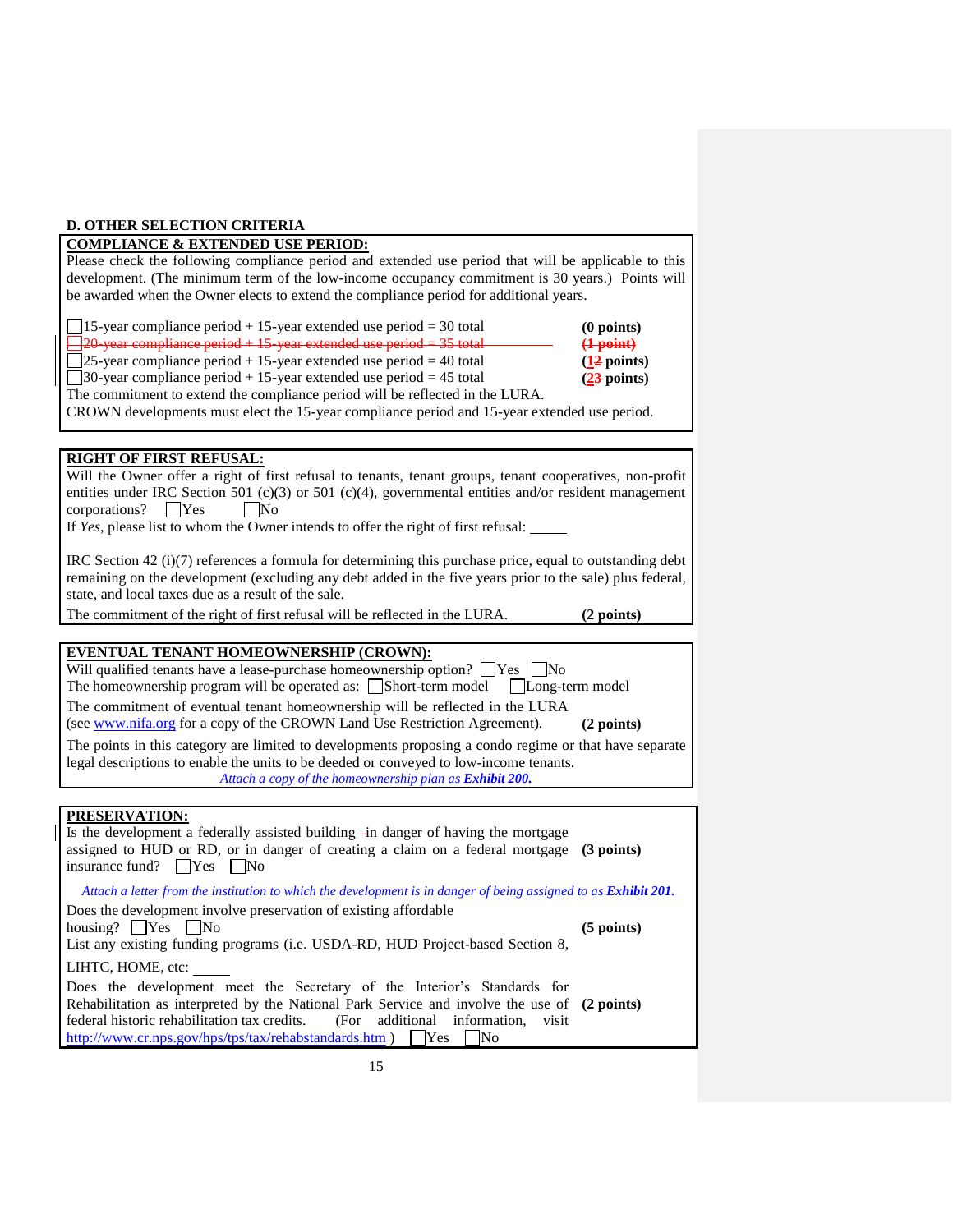| <b>UNIT MIX:</b><br>Will the development include units that target low-income families with children, with at least 25% or<br>more of the LIHTC units being three bedroom units or larger? $\Box$ Yes $\Box$ No<br>Number of units that are three bedroom or larger:                                           |
|----------------------------------------------------------------------------------------------------------------------------------------------------------------------------------------------------------------------------------------------------------------------------------------------------------------|
| To receive the points in this category, each of the targeted units must have at least a net of<br>1,000 square feet of living space for three bedroom units or 1,100 for four bedroom units<br>(1 point)<br>and a minimum of 1 3/4 bathrooms. The development's LURA will reflect this targeting.              |
|                                                                                                                                                                                                                                                                                                                |
| <b>SENIOR DEVELOPMENT:</b><br>Will the development be reserved for elderly tenants? $\Box$ Yes $\Box$ No If Yes, $\Box$ Age 55+ $\Box$ Age 62+                                                                                                                                                                 |
| The applicant must certify that the following requirements will be met by checking the following:                                                                                                                                                                                                              |
| Units will meet the minimum square footage of 650 square feet for a one bedroom units and 800<br>square feet for a two bedroom unit. *NOTE: Developments proposing the acquisition and<br>rehabilitation of an existing senior development may request a waiver of the minimum square<br>footage requirements. |
| The development will include handrails along steps and common areas, grab bars in bathrooms,<br>routes that allow for barrier-free access, lever-type doorknobs, single-lever faucets and elevators for<br>developments with more than two stories.                                                            |
| The development is located on a suitable site that is within reasonable walking distance of basic<br>services or has adequate access to public transportation.                                                                                                                                                 |
| The units will be restricted to seniors who qualify for an exception of exemption under the Fair<br>Housing Act.                                                                                                                                                                                               |
| Note: The Fair Housing Act prohibits discrimination against families with children.                                                                                                                                                                                                                            |
| However, it exempts from this prohibition certain types of elderly housing. The exemption                                                                                                                                                                                                                      |
| applies to "62 or over projects" and "55 and over projects," each of which must meet                                                                                                                                                                                                                           |
| particular standards. The former requires that all units in a development be restricted to<br>(2 points)                                                                                                                                                                                                       |
| tenants who are at least 62 years of age. The latter requires that at least 80% of the units in                                                                                                                                                                                                                |
| a development have at least one resident who is at least 55 years of age and that the                                                                                                                                                                                                                          |
| development have "policies and procedures" which make it clear that the development is                                                                                                                                                                                                                         |
| for senior tenants.                                                                                                                                                                                                                                                                                            |
|                                                                                                                                                                                                                                                                                                                |
| <b>MIXED INCOME DEVELOPMENT:</b>                                                                                                                                                                                                                                                                               |
| Will the development include at least 10% of the units for market rate tenants? $\Box$ Yes<br>$\overline{\rm No}$                                                                                                                                                                                              |
| At least 10% of the units are market rate<br>(1 point)<br>Check the appropriate box:                                                                                                                                                                                                                           |
| (2 points)<br>At least 15% of the units are market rate                                                                                                                                                                                                                                                        |
| At least 20% of the units are market rate<br>$(3$ points)                                                                                                                                                                                                                                                      |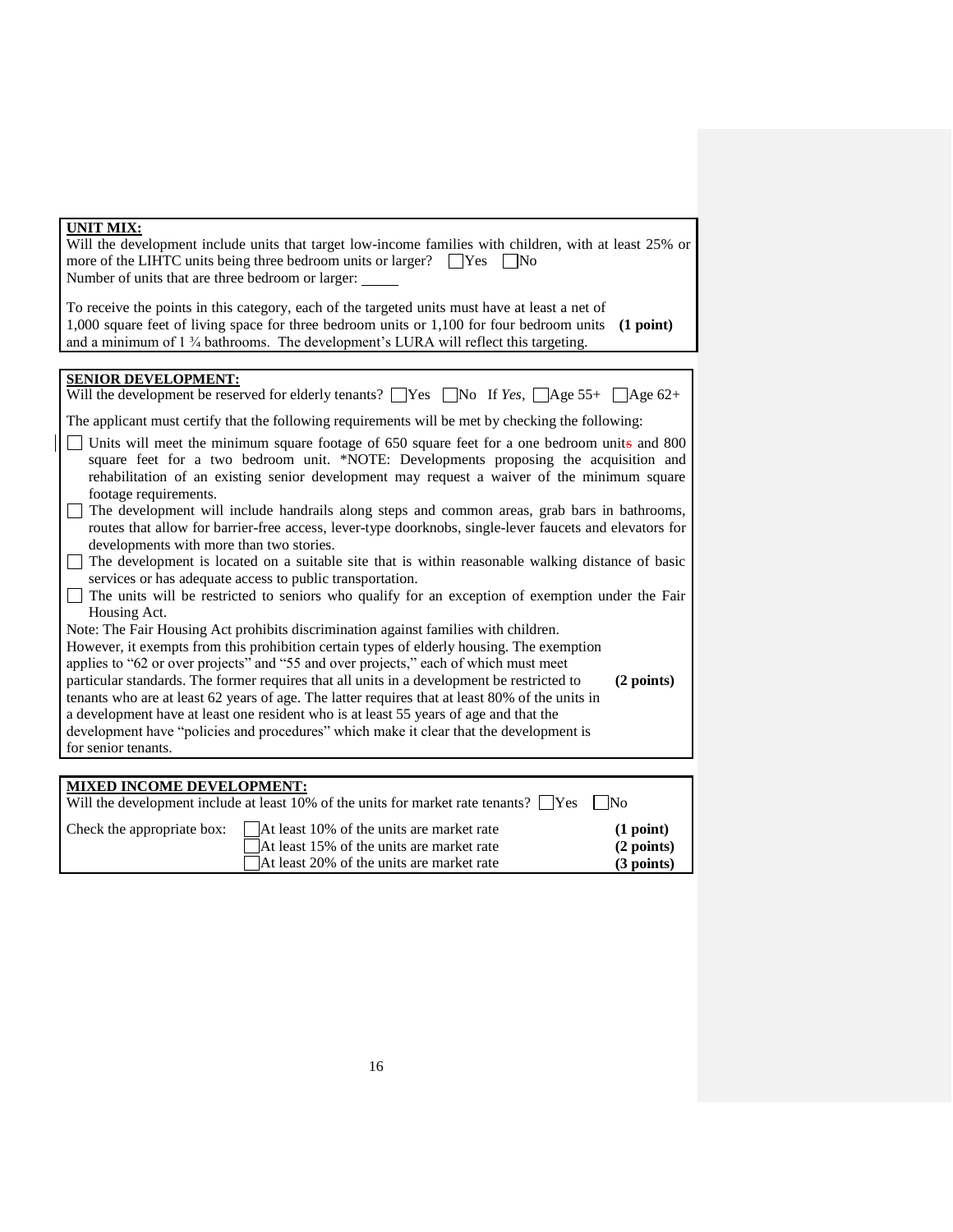| <b>DESIGN STANDARDS:</b><br>Please check the following design standards that apply to the proposed development.                                                                                                                                                                                                                                           |                             |      |
|-----------------------------------------------------------------------------------------------------------------------------------------------------------------------------------------------------------------------------------------------------------------------------------------------------------------------------------------------------------|-----------------------------|------|
| In addition, attach a certification from the development architect that the<br>design standards will be met as Exhibit 202.                                                                                                                                                                                                                               |                             |      |
| Buildings will have solid brick or natural stone exterior finish material in excess of<br>25% of the exterior wall surfaces on each side of the building (Points will not be                                                                                                                                                                              | (2 points)                  | Fort |
| awarded for brick veneer).<br>Development will have significant landscaping on street-visible elevations.<br>Attach a proposed landscape plan on 81/2" x 11" paper detailing the plant and tree types and<br>sizes, as well as their location in Exhibit 202.                                                                                             | (2 points)                  |      |
| [20% or more of the units will meet the "visitability" design standards as defined by the<br>Nebraska Assistive Technology Partnership.<br>(For additional information, visit http://www.atp.ne.gov/pages/resources-house.html)                                                                                                                           | (2 points)                  |      |
| Buildings will include exterior additions, such as pre-finished shutters, decorative<br>exterior finishes, patio/porch fencing or additional decorative trim.                                                                                                                                                                                             | (1 point)                   |      |
| The roofing and siding of all buildings exceed the relevant standards set by the<br>American Society for Testing and Material (ASTM).                                                                                                                                                                                                                     | $\left( \frac{1}{2}$ point) |      |
| Note: Failure to fulfill the commitment to provide any of the above design standards will result in<br>the revocation of LIHTC.                                                                                                                                                                                                                           |                             |      |
| <b>DENSITY CONFIGURATIONS:</b><br>Please check any of the following that apply to the proposed development.<br>Density configuration is 12 units or less per acre (1 acre equals 43,560 sq. ft.)<br>Density configuration is 12 units or less per acre and all buildings do not exceed two<br>stories and each unit includes a separate outside entrance. | (1 point)<br>(2 points)     |      |
|                                                                                                                                                                                                                                                                                                                                                           |                             |      |
| <b>SMALL COMMUNITY:</b><br>The development is located in a community with a total population of 5,000 or less:<br>$Yes$ No<br>If Yes, please list the total population of the community:                                                                                                                                                                  | (3 points)                  |      |
| ECONOMIC DEVELOPMENT CERTIFIED COMMUNITY:<br>Is the development located in an Economic Development Certified Community by the<br>Nebraska Department of Economic Development: □ Yes □ No                                                                                                                                                                  | (2 points)                  |      |
| <u>TRACK RECORD:</u>                                                                                                                                                                                                                                                                                                                                      |                             |      |
| Number of previous LIHTC developments:<br>Primary role in development:                                                                                                                                                                                                                                                                                    | (1 point)                   |      |
| <b>Include a IList allof LIHTC developments,</b><br>Ddetailing the name, city and state, and location, number of units, date placed in service, and role in<br>development. number of years owned. as Exhibit 203.                                                                                                                                        |                             |      |
| Developers\Owners with unfavorable prior performance as determined solely in NIFA's\NDED's<br>opinion may not qualify for points in this category.                                                                                                                                                                                                        |                             |      |

**matted:** Underline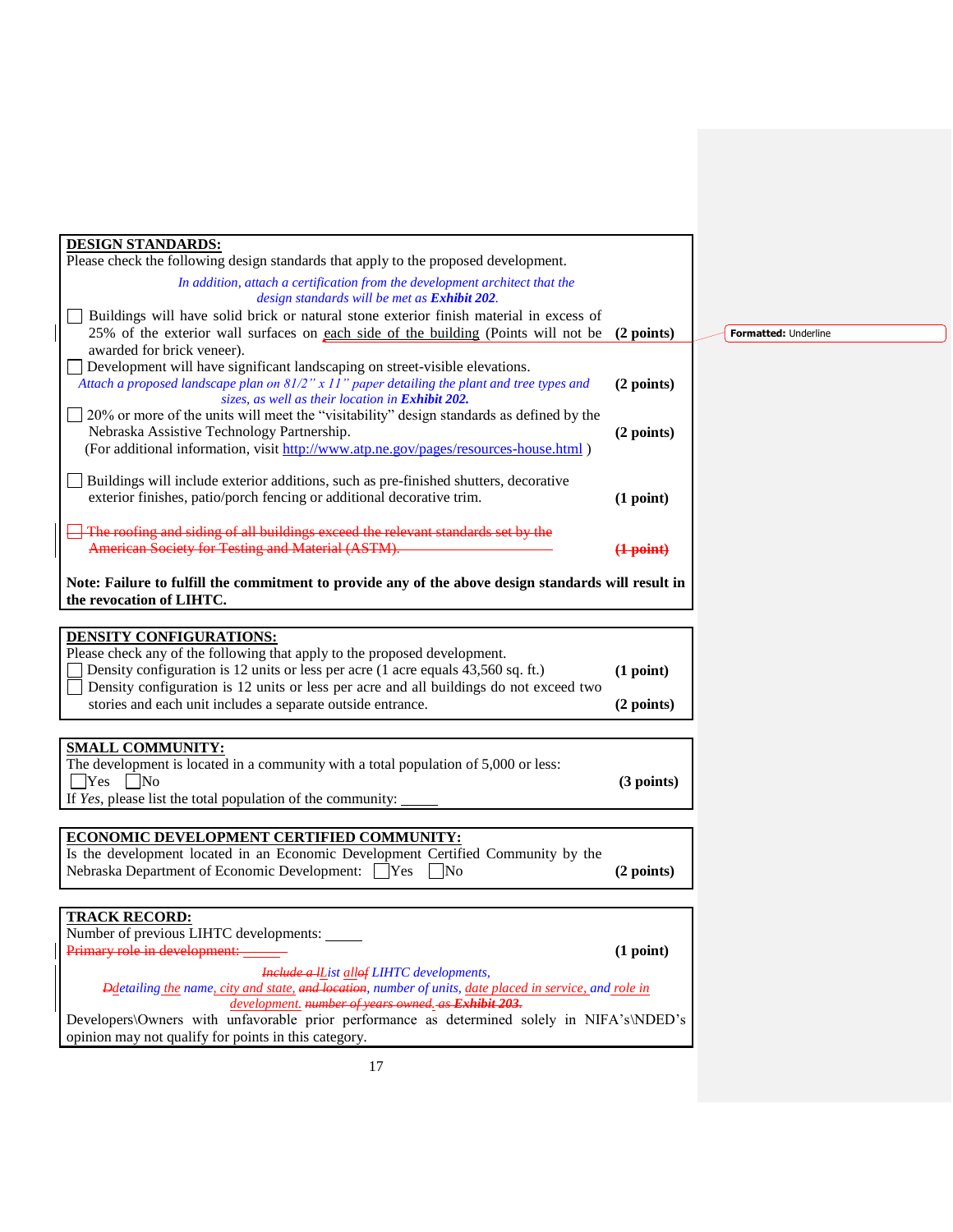## **PHA REFERRAL AGREEMENT:**

The development Owner has entered into an agreement with the local Public Housing Authority (PHA) to consider households from the PHA waiting list as potential tenants:  $\Box$ Yes  $\Box$ No (1 point)

#### *Attach a copy of the agreement as Exhibit 204.*

Note: A sample agreement is included in the Exhibit Examples. The agreement must be dated within 12 months of the final application deadline. If the community does not have a PHA, the Owner may utilize the nearest PHA or the office responsible for administering the Section 8 program.

## **RESIDENTIAL PROVIDER REFERRAL AGREEMENT:**

The development Owner has entered into an agreement with a local supportive service provider and/or a Medicaid-enrolled provider authorized through the Nebraska Health and Human Services as a regional network provider that offers services to persons with physical **(1 point)** or mental disabilities:  $\Box$  Yes  $\Box$  No

#### *Attach a copy of the agreement as Exhibit 205.*

Note: A sample agreement is included in the Exhibit Examples. The agreement must be dated within 12 months of the final application deadline.

## **DEVELOPER \ OWNER FINANCIAL SUPPORT:**

A partner\member of the development agrees to defer payment of a fee payable by the development or a partner\member agrees to make a capital contribution to the development:  $\square$  Yes  $\square$  No

| Aggregate of deferred fees and or capital contribution is 3% - 5% of the total cost of (1 point) |  |  |  |
|--------------------------------------------------------------------------------------------------|--|--|--|
|                                                                                                  |  |  |  |
| the development<br>the acretophicht.                                                             |  |  |  |

Aggregate of deferred fees and\or capital contribution is 5.01% or more- 7% of the **(2 points)** total cost of the development.

Aggregate of deferred fees and\or capital contribution is more than 7% of the total cost **(3 points)** of the development.

Note: This financial support must be in addition to any personal loans, any proceeds of the syndication of the LIHTC, and/or third party loans. This commitment of financial support must be part of the sources and uses of funds at all review levels to receive points in this category.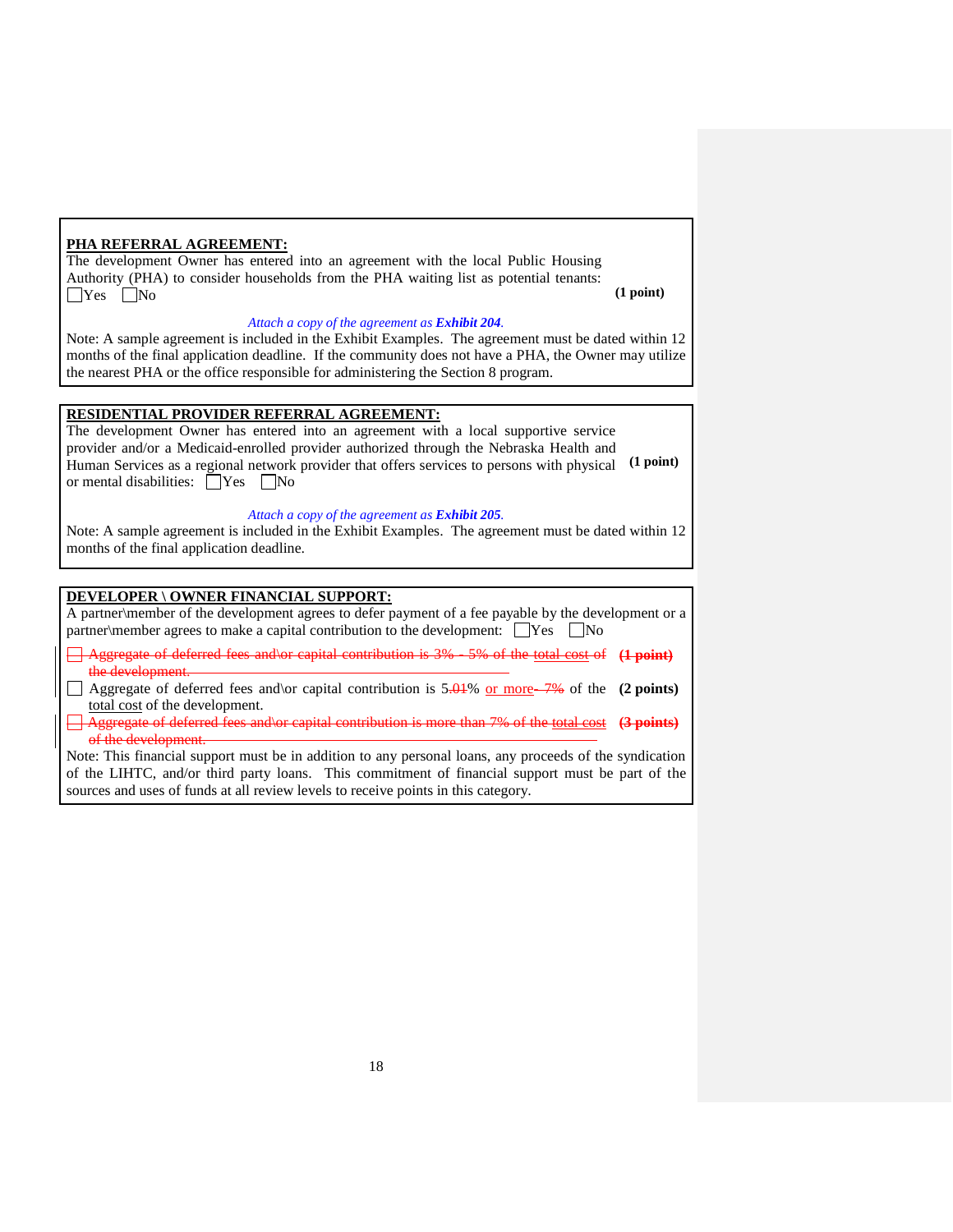| <b>AMENITIES:</b>                                                                         |              |  |  |
|-------------------------------------------------------------------------------------------|--------------|--|--|
| A maximum of 8 points are available in this category.                                     |              |  |  |
| Please check the following amenities that will be included in the proposed development.   |              |  |  |
| In addition, attach a certification from the development architect that the               |              |  |  |
| amenities will be included as Exhibit 207.                                                |              |  |  |
| On-site furnished community room with a minimum of 600 square feet                        | (2 points)   |  |  |
| Washer and dryer installed and maintained in each unit                                    | $(2$ points) |  |  |
| Garage for each unit                                                                      | $(2$ points) |  |  |
| Community garden with a dedicated water source that is paid for by the development        | (12 points)  |  |  |
| owner. (Please include plan indicating location and dimensions with architect             |              |  |  |
| certification) Two or more rooms in the basement will be completely finished (does not    |              |  |  |
| include closet \storage space) for all units in the development that meet the occupancy   |              |  |  |
| requirements under the applicable building code. (Please specify the room types to be     |              |  |  |
| finished)                                                                                 |              |  |  |
| Unfinished basement or storm shelter for all units in the development $(n/a)$ if points   | (1 point)    |  |  |
| awarded for finished rooms in basement)                                                   |              |  |  |
| Washer and dryer hook-ups in each unit (n/a if points awarded for installed in each unit) | (1 point)    |  |  |
| Community laundry room (n/a if points awarded for installed in each unit)                 | (1 point)    |  |  |
|                                                                                           |              |  |  |
| Dishwasher in each unit                                                                   | (1 point)    |  |  |
| Designated exterior playground area with sufficient equipment for usage by all units      | (1 point)    |  |  |
| 0R.                                                                                       |              |  |  |
| Individual playground equipment for each unit in CROWN developments                       |              |  |  |
| Each unit will be equipped with a medical alert $\epsilon$ emergency response system      | (1 point)    |  |  |
| High-speed internet access and owner paid service for each unit                           | (1 point)    |  |  |
|                                                                                           |              |  |  |
| Electronic security system for all exterior doors                                         | (1 point)    |  |  |
| Storage area for each unit that is an enclosed, single, and secure space.                 | (1 point)    |  |  |
| (Minimum sizeStorage area must meet the following dimensions: 6w x 6d x 8h = $288$ )      |              |  |  |
| cubic feet. Closets in bedrooms are not eligible)                                         |              |  |  |
|                                                                                           |              |  |  |

# **DIFFICULT TO HOUSESPECIAL NEEDS POPULATIONS:**

The development will provide a specified percentage of the units-equipped for persons with special needs, such as persons with serious mental illness, physical and/or mental disabilities, developmental disabilities, substance abuse issues, and or homelessness. Yes No

| If Yes, the percentage of units that will serve persons with special needs: |              |
|-----------------------------------------------------------------------------|--------------|
| $\Box$ 75% to 100% of the units will serve persons with special needs       | $(6$ points) |
| $\Box$ 50% to 74% of the units will serve persons with special needs        | $(4$ points) |
| $\sqrt{20\%}$ to 49% of the units will serve persons with special needs     | (2 points)   |
|                                                                             |              |

In addition, attach the following as *Exhibit 208: certification units that will be designed to meet the American National Standards for buildings and facilities providing accessibility and usability for persons with disabilities and an executed agreement with a local service provider with the demonstrated capacity to provide on-site supportive services for the proposed population.*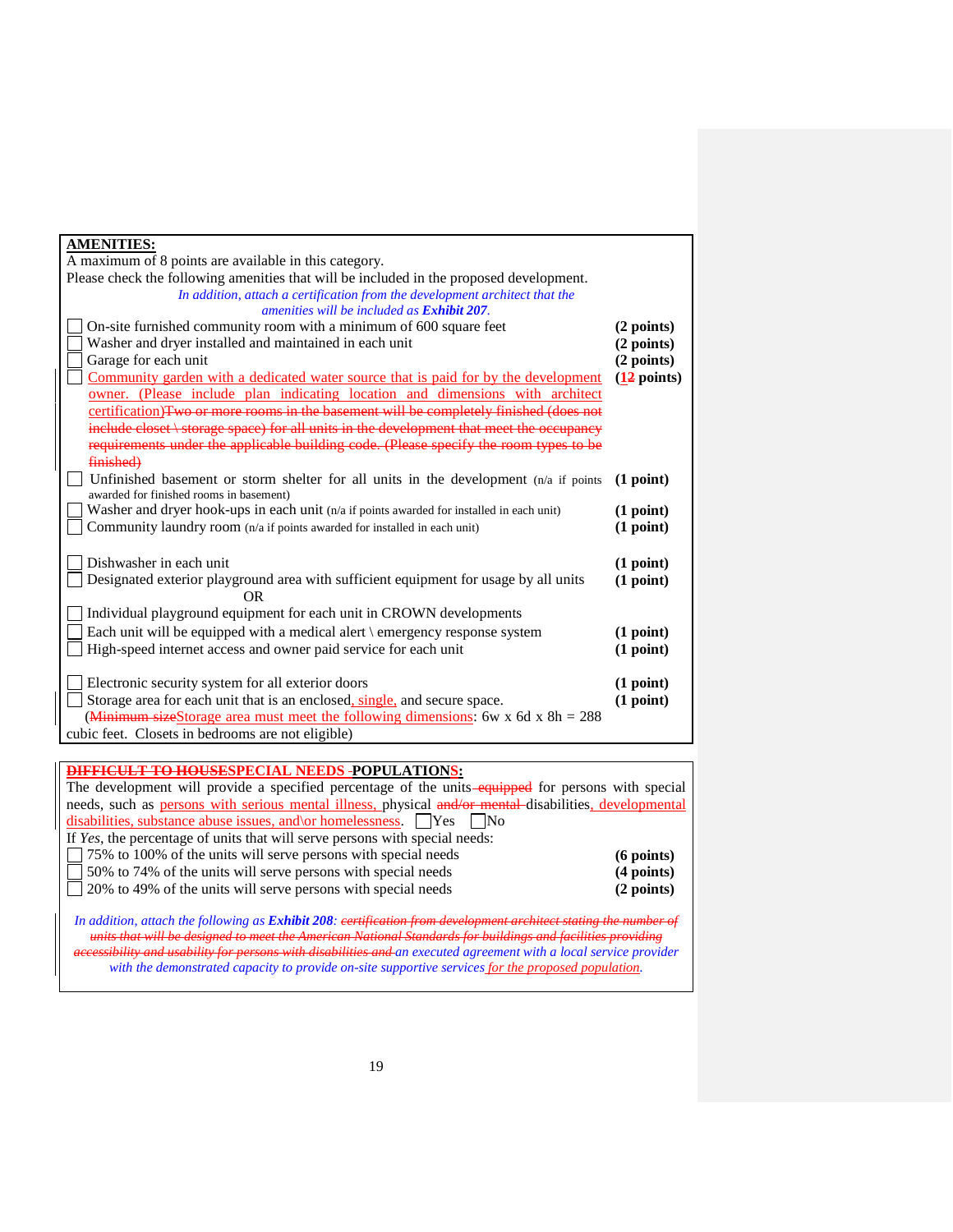#### Difficult to House Population Cont.

Note: "Equipped" means features that make the units fully usable to such persons will be installed in the units at the time of construction or provisions have been included in construction for easy modification to meet the standards.

Supportive services may target one or more of the following:

- Homeless or displaced individuals or families eligible under IRC Section 42 who lack a fixed, regular, and adequate nighttime residence.
- Persons with physical disabilities (which may include vision impairment, hearing impairment, etc.) manual disabilities or speaking disabilities, in each case which result in a functional limitation in access to and use of a building or facility (housing for the physically disabled must be accessible, not merely adaptable).
- Adults with developmental disabilities as defined in NEB. REV. STAT. § 83-1205.
- Adults who (1) have been committed to the State for mental health services, (2) have a serious mental illness or (3) have a substance abuse problem, have received primary treatment for such problem and who are in recovery.
- Other special needs populations (specify).

vices may include, but are not limited to the following:

- Hiring a full-time social service coordinator. If a social service coordinator is provided through a third party, an executed agreement between the two parties must be submitted, and the coordinator must be dedicated to the LIHTC development for at least 20 hours a week.
- Providing child care services either on-site or linked to outside child care centers.
- Providing health care services either on-site or linked with a local health care provider.
- Providing job training programs on-site or linked with a local training center.
- Providing personal care and/or housekeeping services on-site.
- Providing at least one congregate meal on-site.
- Providing adult day-care services.
- Providing transportation services for the tenants.
- Providing services targeted to adults with a behavioral health disorder (per NEB. REV. STAT. § 71-804(2), behavioral health disorder means mental illness or alcoholism, drug abuse, problem gambling or other addictive disorder). Services in this category can be medical treatment and/or services designed to promote recovery. Medical treatment includes services to prescribe, administer and monitor psychiatric and other medications. Recovery services include day rehabilitation, community support, residential rehabilitation, assertive community treatment and other related services.

Supportive services may range across a wide continuum of care (such as meal preparation, assistance with housecleaning, etc.) to a high level (such as substance abuse and mental health supports)  $\theta$ medically intense (such as skilled nursing) and can vary from tenant to tenant depending on their particular physical, psychosocial and/or mental limitations and may vary for each tenant over time. Each special-needs tenant need not utilize all of the services provided by the development; however, the services must be available to all tenants. If tenants are not utilizing the services that are available, NIFA\NDED may question whether or not the development is serving a special-needs population. Supportive services targeted to adults with a behavioral health disorder need to emphasize beneficial treatment outcomes and recovery, with appropriate individualized treatment planning.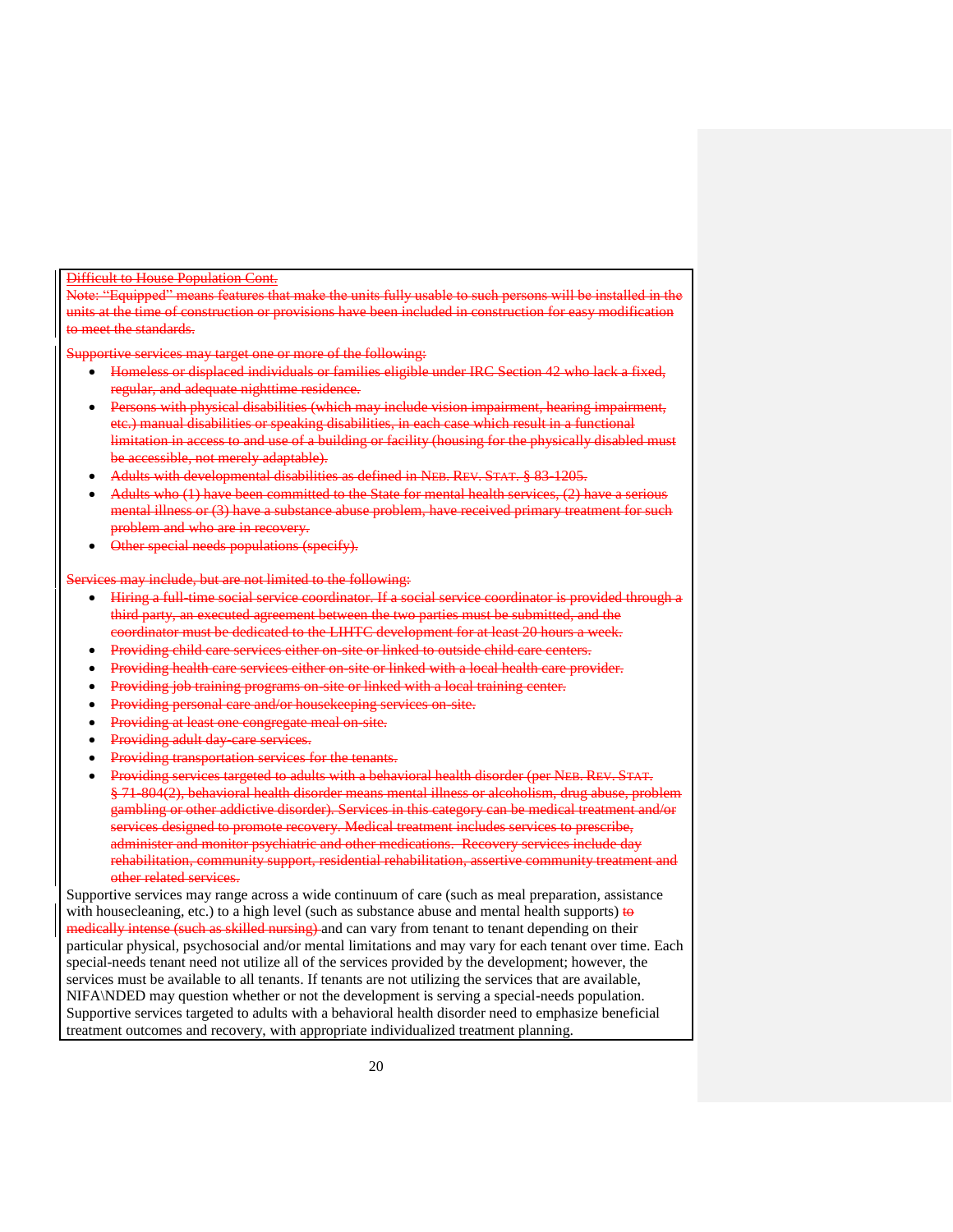# **MANAGEMENT QUALIFICATIONS AND EXPERIENCE:**

Please list the management company \ agent for the development: Number of years of experience managing LIHTC properties:

*Attach a copy of the management company's attendance at both days of the 20121 NIFA-sponsored*  **(1 point)** *annual LIHTC Compliance Training as Exhibit 210.*

NOTE: Management entities with unfavorable prior performance, as determined in NIFA's sole discretion, may not qualify for a point in this category.

| <b>GREEN STANDARDS:</b>                                                                                    |                      |  |
|------------------------------------------------------------------------------------------------------------|----------------------|--|
| A maximum of 6 points are available in this category.                                                      |                      |  |
| Please check the following green standards that apply to the proposed development.                         |                      |  |
| Attach a certification from the development architect that the green standards will be met as Exhibit 211. |                      |  |
| Development will include a geothermal (ground source), closed loop heat pump system.                       | 2 points)            |  |
| All mechanical equipment installed will be Energy Star® rated.                                             | $(1$ point)          |  |
| All windows will have a minimum R-value of 2.86 or a maximum U-value of .35                                | <del>(1 point)</del> |  |
| All exterior lighting will be photocell or timer controlled.                                               | $(1$ point)          |  |
| All carpet will include recycled-content carpet pad and carpet                                             | $(1$ point)          |  |
| All interior paints and finishes will contain less than 250 grams/liter of VOCs.                           | $(1$ point)          |  |
| All installed appliances will be Energy Star® rated.                                                       | <del>(1 point)</del> |  |
| Development will utilize water conservation techniques, such as water-efficient                            | $(1$ point)          |  |
| appliances and fixtures, low water landscaping and irrigation, and gray water                              |                      |  |
| Builder will follow a written waste reduction, recycle, and reuse plan.<br>$(1$ point)                     |                      |  |
| Ongoing recycling services provided at no cost to the tenant.                                              |                      |  |
| Development will utilize passive solar building design. (Include a description of the design elements      |                      |  |
| in the architect's certification.)                                                                         |                      |  |
| Note: Failure to fulfill the commitment to provide any of the above green standards will result in         |                      |  |
| the revocation of LIHTC.                                                                                   |                      |  |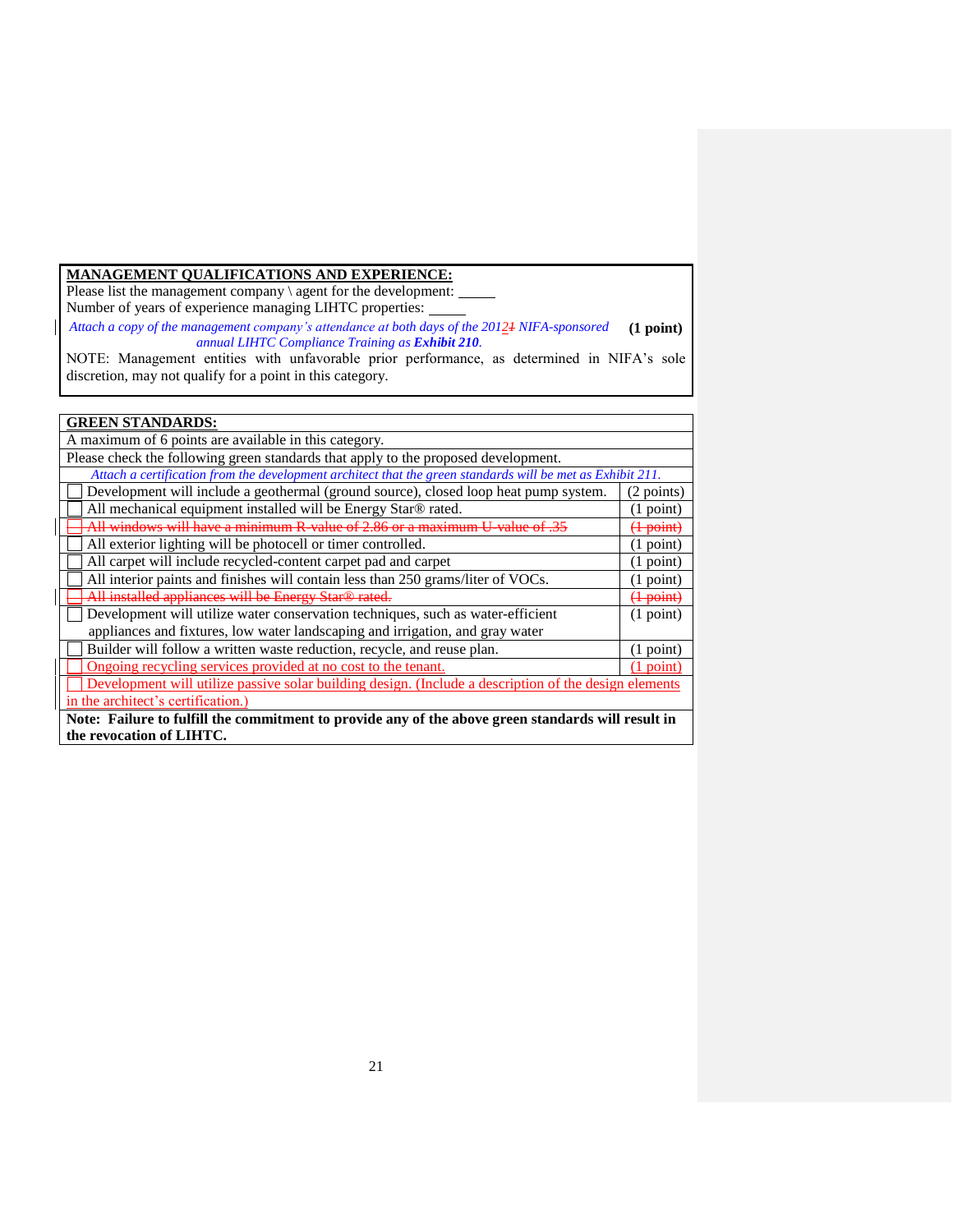| <b>Other Selection Criteria</b>                          | E. OTHER SELECTION CRITERIA EXHIBIT CHECRLIST<br><b>Exhibit</b>                                                     | <b>Points</b>              | <b>Score</b> |
|----------------------------------------------------------|---------------------------------------------------------------------------------------------------------------------|----------------------------|--------------|
|                                                          |                                                                                                                     | <b>Available</b>           |              |
| Compliance & Extended Use Periods                        | No                                                                                                                  | 1, or 2, or 3              |              |
| <b>Right of First Refusal</b>                            | No                                                                                                                  | $\overline{2}$             |              |
| Eventual Tenant Homeownership                            | Exhibit 200 - Homeownership<br>Plan                                                                                 | $\overline{c}$             |              |
| Preservation                                             | Exhibit 201 – Letter from mortgage<br>institution                                                                   | 2, 3, or 5                 |              |
| Unit Mix                                                 | N <sub>o</sub>                                                                                                      | $\mathbf{1}$               |              |
| Senior Development                                       | No                                                                                                                  | $\overline{c}$             |              |
| Mixed Income Development                                 | No                                                                                                                  | 1, 2, or 3                 |              |
| Design Standards                                         | Exhibit 202 - Architect<br>certification, Landscape Plan                                                            | $Max = 78$                 |              |
| Density Configuration                                    | No                                                                                                                  | 1 or 2                     |              |
| <b>Small Community</b>                                   | No                                                                                                                  | 3                          |              |
| Certified Economic Development Community                 | No                                                                                                                  | $\overline{2}$             |              |
| <b>Track Record</b>                                      | Exhibit 203 - List of LIHTC<br>Developments                                                                         | 1                          |              |
| PHA Referral Agreement                                   | Exhibit 204 - PHA Referral<br>Agreement (See Exhibit Examples)                                                      | 1                          |              |
| Residential Provider Referral Agreement                  | Exhibit 205 - Residential Provider<br>Referral Agreement (See Exhibit<br>Examples)                                  | $\mathbf{1}$               |              |
| Developer \ Owner Financial Support                      | N <sub>o</sub>                                                                                                      | $\frac{1-\text{or }32}{ }$ |              |
|                                                          |                                                                                                                     |                            |              |
| Amenities                                                | Exhibit 207 - Architect<br>certification                                                                            | $Max = 8$                  |              |
| Difficult to House Population                            | Exhibit 208 - Architect<br>certification & supportive services<br>agreement                                         | 2, 4, or 6                 |              |
| <b>LIHTC</b> Management Qualifications and<br>Experience | Exhibit 210 – Evidence of<br>attendance at 2012 <sup>1</sup> NIFA-<br>sponsored annual LIHTC<br>compliance training | $\mathbf{1}$               |              |
| Green Standards                                          | Exhibit 211 - Architect<br>certification                                                                            | $Max = 6$                  |              |

# **E. OTHER SELECTION CRITERIA EXHIBIT CHECKLIST**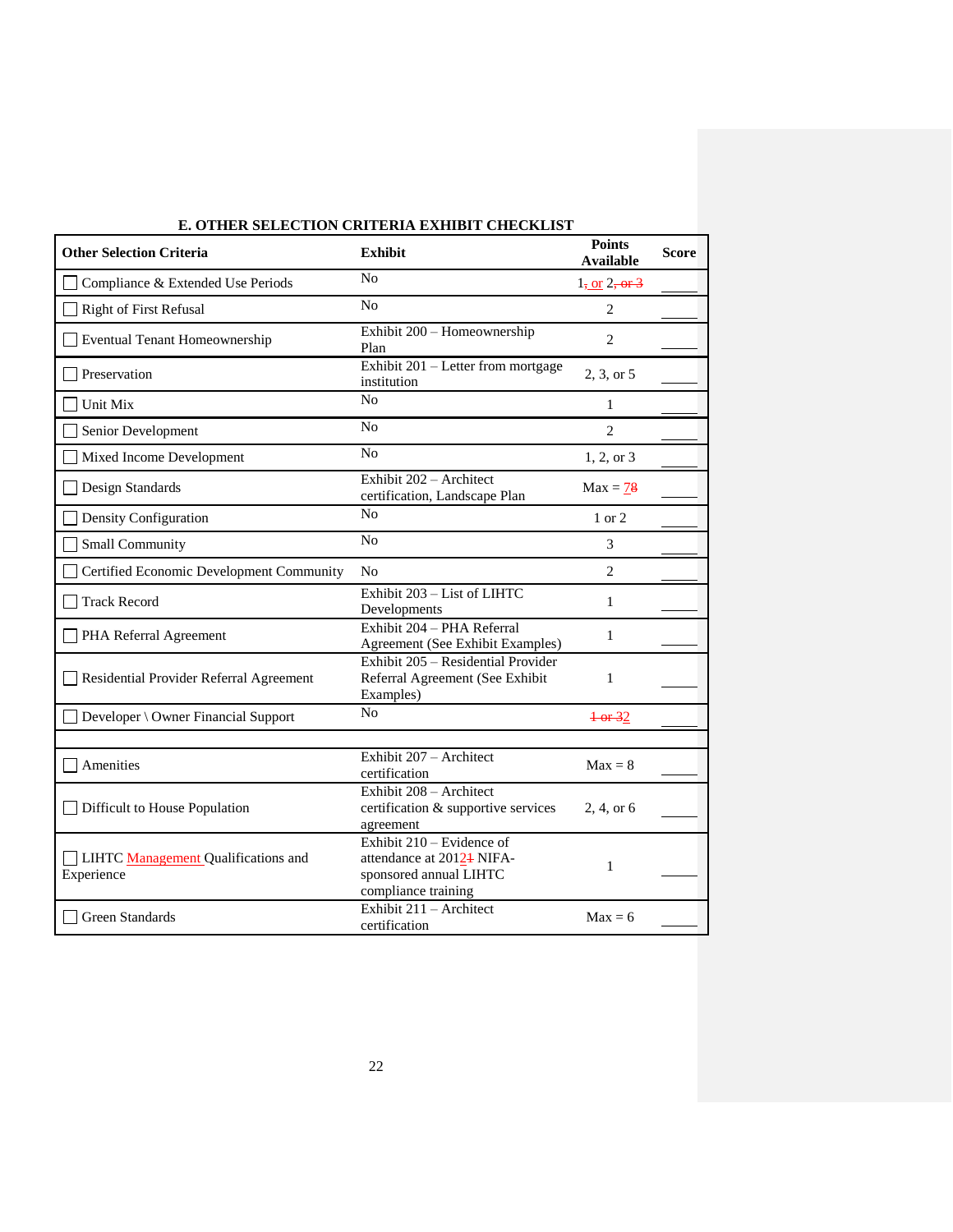**In addition to the above scoring, all applications will be scored by NIFA \ NDED on the following criteria. For a description of the criteria, please refer to page 29.**

| <b>NIFA \ NDED Scored Criteria</b>                                  | <b>Exhibit</b>                                                                                                       | <b>Points Available</b> |
|---------------------------------------------------------------------|----------------------------------------------------------------------------------------------------------------------|-------------------------|
| Threshold Criteria Met                                              | No                                                                                                                   | $1 \text{ or } 2$       |
| <b>Supportive Services</b>                                          | Exhibit 300<br>Supportive<br>$\overline{\phantom{m}}$<br>Service Plan & commitment<br>letters from service providers | Up to $3$               |
| Targeting Gross Rents to Lower Levels                               | No                                                                                                                   | Up to $10$              |
| <b>Efficient Housing Production</b>                                 | No                                                                                                                   | Up to $12$              |
| Efficient Use of HOME Funds (for developments<br>applying for HOME) | No                                                                                                                   | Up to $6$               |
| State Assessment / Housing Shortage                                 | No                                                                                                                   | Up to $5$               |
| <b>Natural Disaster Designation</b>                                 | No                                                                                                                   | 2                       |
| <b>Point Deductions</b>                                             | No                                                                                                                   | Up to Negative 20       |

**YOUR APPLICATION IS COMPLETE! PLEASE ATTACH EXHIBITS FOLLOWING THIS PAGE.**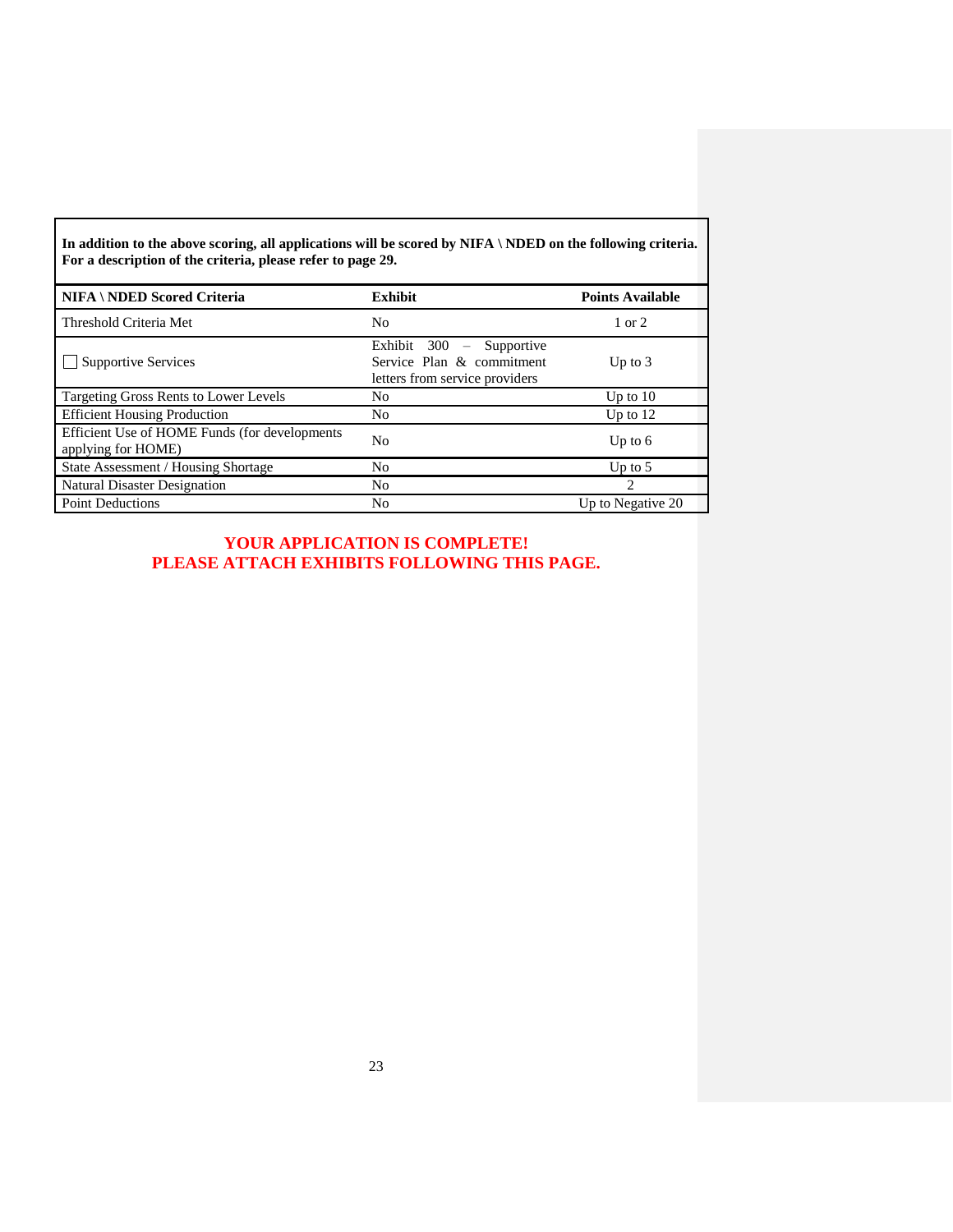# **F. DESCRIPTION OF EXHIBITS (DO NOT SUBMIT THIS SECTION WITH APPLICATION)**

|       | <b>EXHIBIT 100 - ARCHITECTURAL PLANS</b>                                                                                                                                                                                                                                                                                                                                                                                                                                                                                                                           |                     |
|-------|--------------------------------------------------------------------------------------------------------------------------------------------------------------------------------------------------------------------------------------------------------------------------------------------------------------------------------------------------------------------------------------------------------------------------------------------------------------------------------------------------------------------------------------------------------------------|---------------------|
|       | 1. Provide preliminary architectural drawings on 8.5 x 11 sheets to include all site<br>plan(s), elevation drawings (front, rear, and side) of each building type, and<br>schematic floor plans of the various unit sizes.                                                                                                                                                                                                                                                                                                                                         |                     |
|       | 2. In addition, provide a signed certification from the Architect that confirms that the<br>development will be constructed in accordance/compliance with:                                                                                                                                                                                                                                                                                                                                                                                                         |                     |
| (i)   | The applicable local energy conservation code, or, if no such code is<br>applicable, then in accordance with the 2009 International Energy<br>Conservation Code.                                                                                                                                                                                                                                                                                                                                                                                                   |                     |
| (ii)  | Local Codes or Uniform Building Code, International Residential<br>Building Code, National Building Code Standard Building Code or<br>Council of American Officials one- or two-family code or minimum<br>property standards at 24 CFR 200.925 (for multi-family) or 200.926 (for<br>one- and two-unit dwellings)                                                                                                                                                                                                                                                  | Points Available: 1 |
| (iii) | If applying for HOME Funds, for rehabilitation: The development will<br>meet or exceed the NDED rehabilitation standards, and local code<br>requirements or Uniform Building Code, International Residential<br>Building Code, National Building Code Standard Building Code or<br>Council of American Officials one- or two-family code or minimum<br>property standards at 24 CFR 200.925 (for multi-family) or 200.926 (for<br>one- and two-unit dwellings). The NDED rehabilitation standards can<br>be found at: http://crd.neded.org/housing/home_manual.htm |                     |
|       | NOTE: Material changes to the floor plan(s) without prior approval of NIFA could result in<br>cancellation of the reservation or allocation of LIHTC.                                                                                                                                                                                                                                                                                                                                                                                                              |                     |
|       | <b>EXHIBIT 101 - FAIR HOUSING ACT &amp; SECTION 504</b><br>1. Provide a signed certification from the Architect that confirms that the development<br>will be constructed in accordance/compliance with:                                                                                                                                                                                                                                                                                                                                                           |                     |
| (i)   | The Fair Housing Act Amendments of 1988; consideration being given<br>to the accessibility/adaptability of units to handicapped occupancy.                                                                                                                                                                                                                                                                                                                                                                                                                         |                     |
| (ii)  | If applying for HOME funds, Section 504 accessibility requirements are<br>applicable to the development. Describe what Section 504 requirements<br>apply to the project and how they will be met and/or exceeded.<br>Information regarding Section 504 accessibility requirements can be<br>found<br>at: http://www.access.gpo.gov/nara/cfr/waisidx_98/24cfr8_98.html                                                                                                                                                                                              | Points Available: 1 |
|       | <b>EXHIBIT 102 - AFFIRMATIVE MARKETING PLAN</b>                                                                                                                                                                                                                                                                                                                                                                                                                                                                                                                    |                     |
| 1.    | Provide an Affirmative Marketing Plan that includes requirements and procedures                                                                                                                                                                                                                                                                                                                                                                                                                                                                                    |                     |
|       | with the following elements. Please use the form located at                                                                                                                                                                                                                                                                                                                                                                                                                                                                                                        |                     |
|       | http://portal.hud.gov/hudportal/documents/huddoc?id=935-2a.pdf                                                                                                                                                                                                                                                                                                                                                                                                                                                                                                     |                     |
| (i)   | Sign and date the form. Methods for informing the public, owners, and                                                                                                                                                                                                                                                                                                                                                                                                                                                                                              |                     |
|       | potential tenants about fair housing laws and the property owner's                                                                                                                                                                                                                                                                                                                                                                                                                                                                                                 |                     |
|       | policies. For example, this                                                                                                                                                                                                                                                                                                                                                                                                                                                                                                                                        |                     |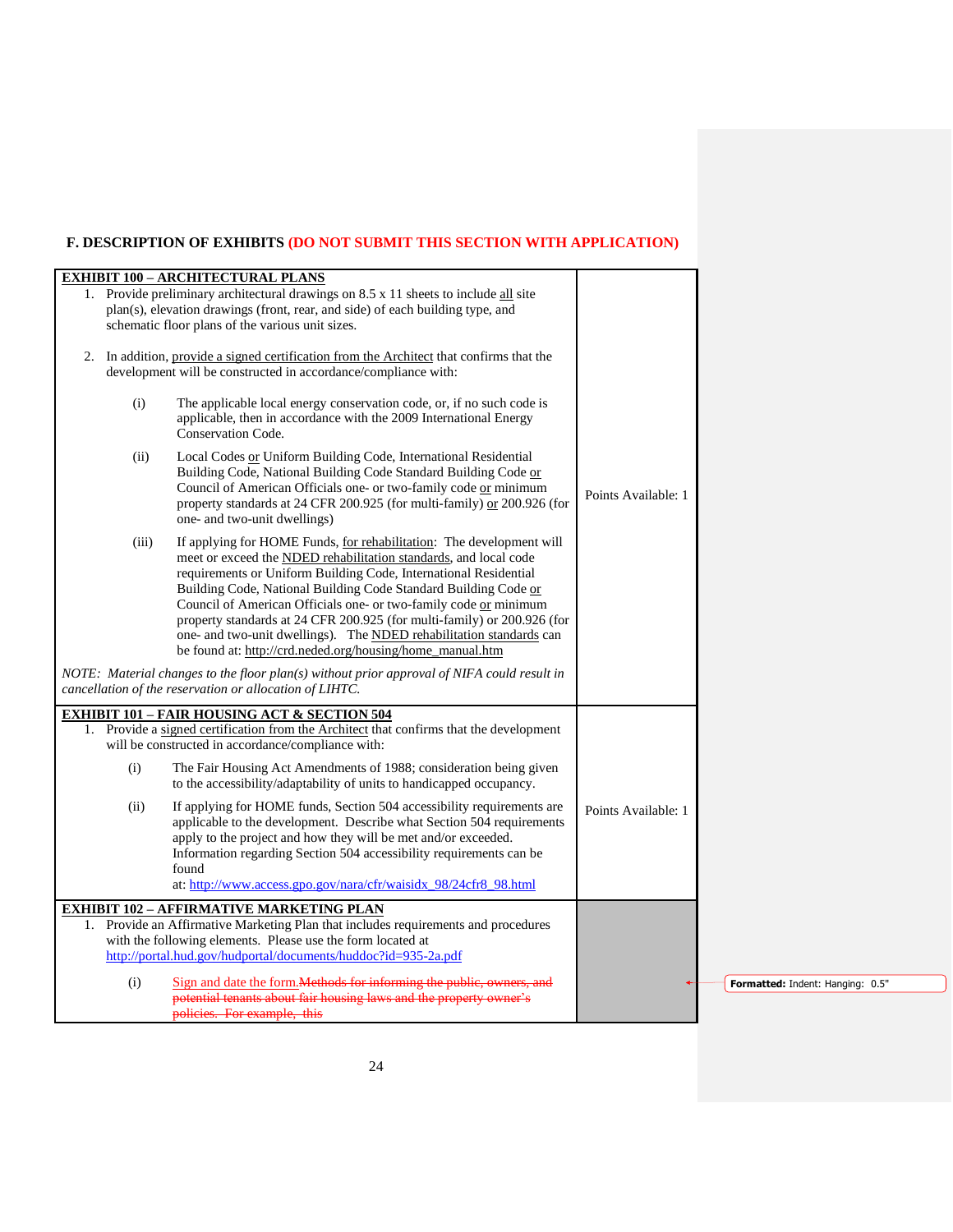|                                 | eovers the use of the fair housing logo or equal opportunity language in                                                                                                                                                                          |                     |                                                            |
|---------------------------------|---------------------------------------------------------------------------------------------------------------------------------------------------------------------------------------------------------------------------------------------------|---------------------|------------------------------------------------------------|
| (ii)                            | marketing materials;<br>Complete all applicable worksheets <sup>A</sup> description of how the owner(s)<br>will affirmatively market the development.                                                                                             |                     |                                                            |
|                                 | (iii) A description of what the owner(s) will do to inform persons of the<br>fair housing policies and availability of units to persons that are not<br>likely to apply for housing if there were no special outreach efforts;                    | Points Available: 1 | Formatted: Indent: Left: 1.25", No bullets or<br>numbering |
|                                 | (iv) Maintenance of records to document actions taken to affirmatively<br>market the development and to assess marketing effectiveness; and                                                                                                       |                     |                                                            |
|                                 | (v) Description of how affirmative marketing efforts will be<br>documented.                                                                                                                                                                       |                     |                                                            |
|                                 | <b>EXHIBIT 103 - SITE CONTROL</b>                                                                                                                                                                                                                 |                     |                                                            |
|                                 | Provide evidence of site control in the form of one of the following eligible forms (if multiple<br>sites, the applicant must have control of each site making up the single Development).                                                        |                     |                                                            |
|                                 | 1. Exhibit 103 must also include a legal description and evidence of current fee<br>ownership (e.g. a copy of the current seller's recorded deed or a valid title<br>commitment confirming Seller's ownership).                                   |                     |                                                            |
| deadline).                      | 2. The expiration of any purchase/option agreement must not occur until at least $90$<br>days after the deadline for submitting the final application. (Note: not the threshold                                                                   |                     |                                                            |
| Eligible Types of Site Control: |                                                                                                                                                                                                                                                   |                     |                                                            |
| a.                              | A valid contract/option to purchase the land (and building(s), if any) with<br>the legal description clearly identified between the seller (who must be<br>the current fee owner) $\&$ the Owner, its general partner or an affiliated<br>entity. | Points Available: 1 |                                                            |
| b.                              | Executed disposition and development agreement with a public agency<br>with the legal description clearly identified. (Example: city owns the<br>land (and building(s), if any) and has a transfer agreement with the<br>Owner).                  |                     |                                                            |
| c.                              | Signed and recorded long term land lease with the legal description<br>clearly identified (with a minimum term of 50 years) in a form<br>acceptable to NIFA\NDED with evidence that the lessee owns the land.                                     |                     |                                                            |
| d.                              | Recorded Warranty Deed in the name of the Owner, its general partner<br>or an affiliated entity.                                                                                                                                                  |                     |                                                            |
|                                 | <b>EXHIBIT 104 - SITE VISIT REVIEW AND APPROVAL</b>                                                                                                                                                                                               |                     |                                                            |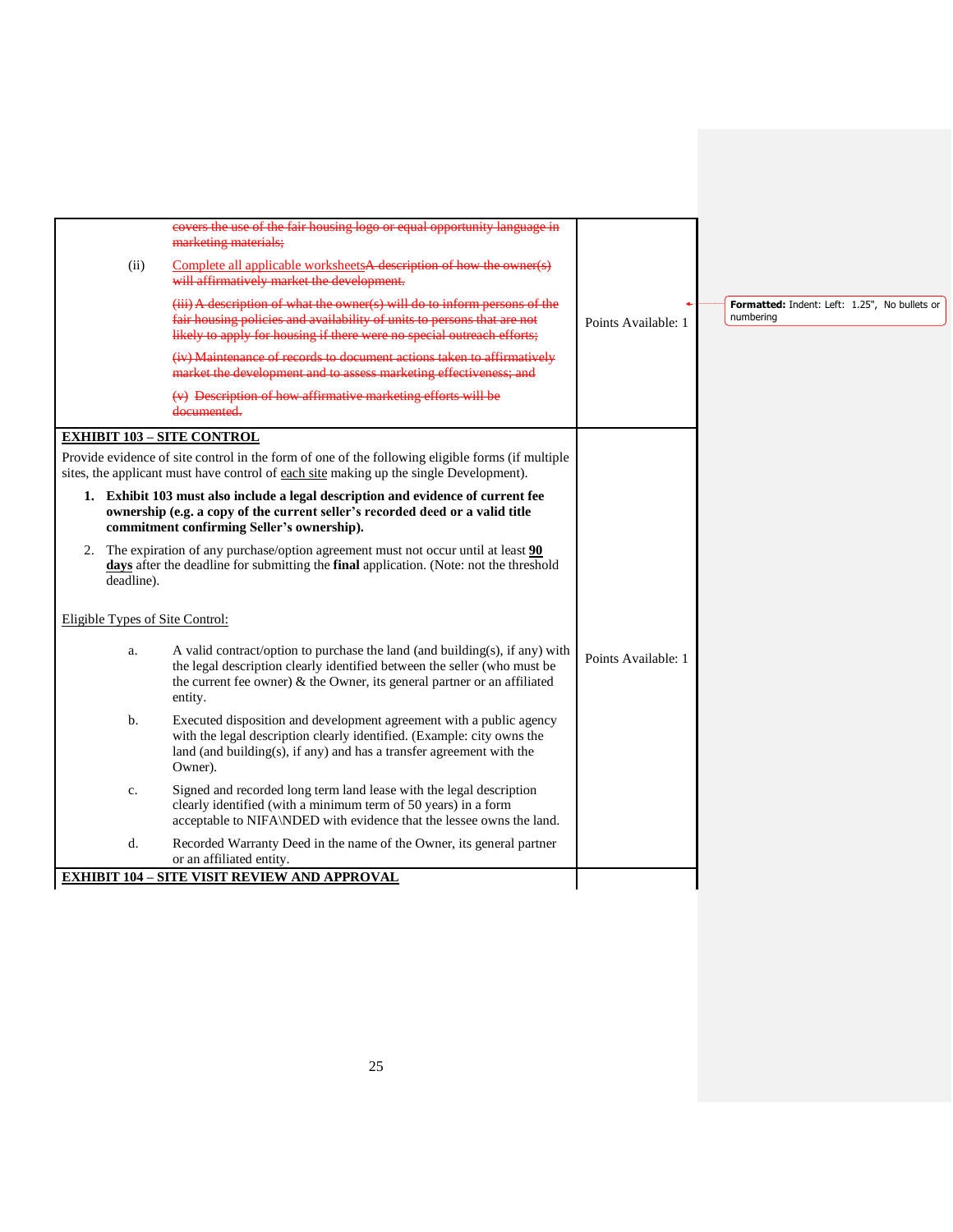| 1. If applying for HOME funds from NDED, a site visit review must be requested in<br>writing to Brian Gaskill via email at brian.gaskill@nebraska.gov at least 45 days<br>prior to the current application deadline. Please attach a copy of the NDED Site Visit<br>Review as Exhibit 104.<br>2. If your proposed development is located in Omaha, <i>Lincoln, or South Sioux City</i> ,<br>HOME funds may be available from the local jurisdiction through their own<br>application process. Developments in these communities are also eligible to apply<br>for HOME funds through NIFA/NDED's joint application process you must apply<br>directly to the City of Omaha for HOME funds.<br>3. If not applying for HOME funds, a site review is not required. | Points Available: 1 |
|-----------------------------------------------------------------------------------------------------------------------------------------------------------------------------------------------------------------------------------------------------------------------------------------------------------------------------------------------------------------------------------------------------------------------------------------------------------------------------------------------------------------------------------------------------------------------------------------------------------------------------------------------------------------------------------------------------------------------------------------------------------------|---------------------|
| <b>EXHIBIT 105 - ZONING</b>                                                                                                                                                                                                                                                                                                                                                                                                                                                                                                                                                                                                                                                                                                                                     |                     |
| 1. Provide a letter from the appropriate local governmental body dated within 12<br>months of the deadline for submitting the final application indicating the<br>development's status in relation to local zoning requirements for the proposed<br>number and type of units or provide building permit(s). A form of Letter is included<br>as Exhibit 105 in the 20122013 Exhibit Examples.                                                                                                                                                                                                                                                                                                                                                                    |                     |
| (i.)<br>Development meets all local zoning requirements, including the<br>proposed number and type of units, or provide building permits.                                                                                                                                                                                                                                                                                                                                                                                                                                                                                                                                                                                                                       | Points Available: 2 |
| (ii.)<br>If the development is not subjected to municipal zoning ordinances, then<br>the Owner must supply NIFA\NDED with written documentation from<br>the appropriate local governmental official, stating the proposed<br>development can be built per the current governing land use regulations,<br>subject only to review of final plans and specifications.                                                                                                                                                                                                                                                                                                                                                                                              | Points Available: 2 |
| (iii.)<br>If the development is currently a legal nonconforming use, as per<br>zoning regulations, then the Owner must have the zoning administrator's<br>explicit evaluation that a conditional use permit, building permit or final<br>approval will be obtained within 180 days of the LIHTC reservation.                                                                                                                                                                                                                                                                                                                                                                                                                                                    | Points Available: 1 |
| <b>EXHIBIT 106 - UTILITIES</b>                                                                                                                                                                                                                                                                                                                                                                                                                                                                                                                                                                                                                                                                                                                                  |                     |
| 1. For new construction, provide a letter from the appropriate local utility provider(s)<br>indicating that applicable utilities are available and adequate to serve the<br>development (water, sewer, electric, gas, as applicable). Building permits are<br>acceptable evidence.                                                                                                                                                                                                                                                                                                                                                                                                                                                                              |                     |
| 2. For rehabilitation developments:<br>Provide copies of current utility bills/receipts indicating the availability<br>(i.)<br>of services are also acceptable.                                                                                                                                                                                                                                                                                                                                                                                                                                                                                                                                                                                                 | Points Available: 1 |
| NIFA\NDED will also require written confirmation from the<br>(ii.)<br>development's engineer or architect that the existing utilities either<br>require no upgrades, or that upgrades are required with an explanation<br>detailing the nature and extent of necessary upgrades as appropriate.                                                                                                                                                                                                                                                                                                                                                                                                                                                                 |                     |
| <b>EXHIBIT 107 - SUBSIDIES\PUBLIC FUNDS</b>                                                                                                                                                                                                                                                                                                                                                                                                                                                                                                                                                                                                                                                                                                                     |                     |
| 1. Provide copies of all relevant documents, including the amount and terms of any<br>committed funds. If multiple funding sources (i.e. HOME, FHLB, TIF, local<br>jurisdiction funds) are included in the development, NIFA\NDED will score based<br>upon the resource that has the least level of readiness and commitment.                                                                                                                                                                                                                                                                                                                                                                                                                                   |                     |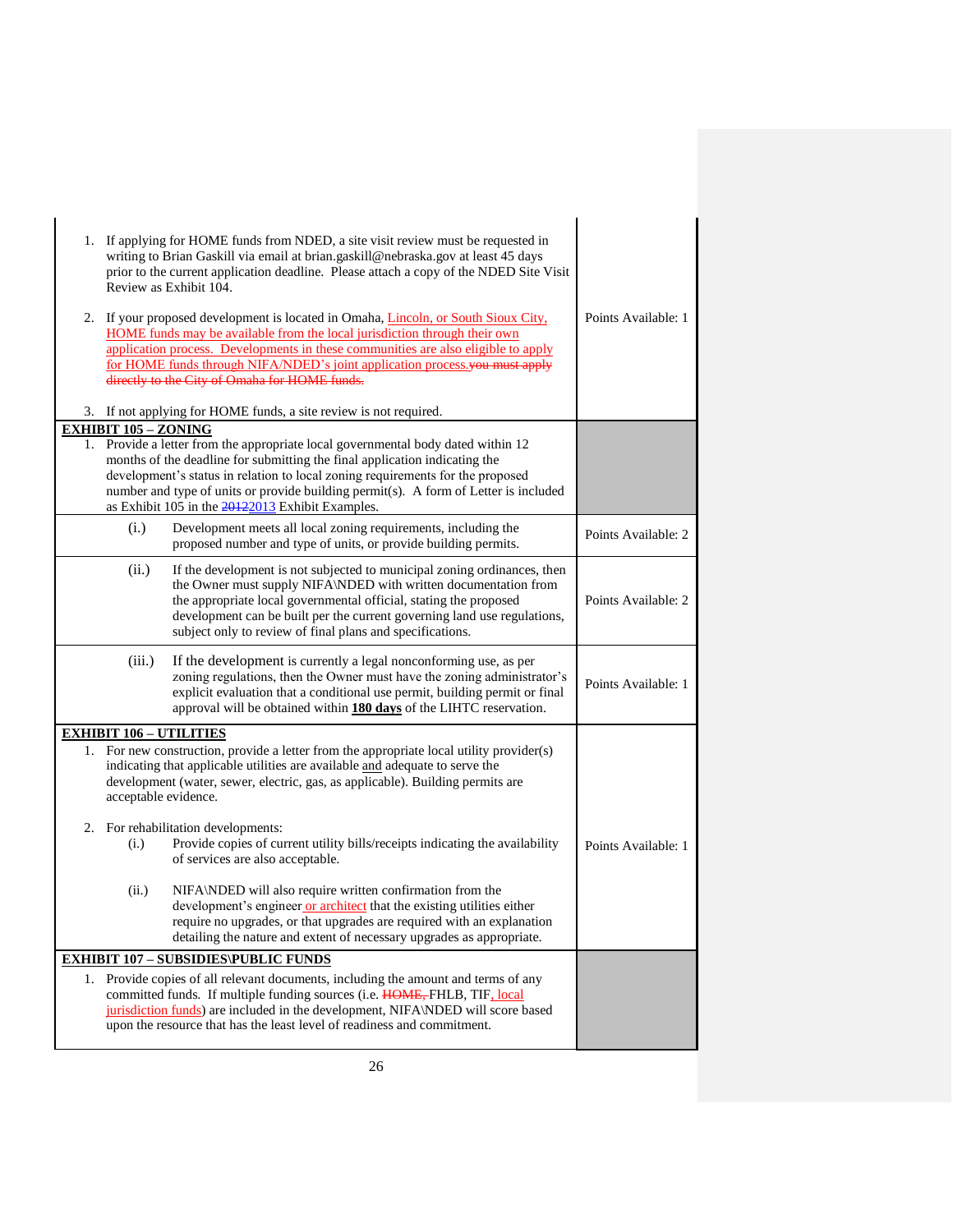| (i.)   | No subsidies\public funds are anticipated for the development other than<br><b>NDED HOME funds and/or LIHTC.</b>                                                                                                                                                                                                               | Points Available: 3 |
|--------|--------------------------------------------------------------------------------------------------------------------------------------------------------------------------------------------------------------------------------------------------------------------------------------------------------------------------------|---------------------|
| (ii.)  | All anticipated subsidies\public funds are evidenced by firm<br>commitments or awards (in the case of historic rehabilitation tax credits,<br>a fully executed Part I or evidence that the development is listed on the<br>National Historic Register).                                                                        | Points Available: 3 |
| (iii.) | All anticipated subsidies\public funds have been properly applied for,<br>and an acknowledgement letter has been provided by the subsidy<br>provider(s). (If applying for HOME funds from NDED as part of this<br>application, no further acknowledgement is required).                                                        | Points Available: 2 |
| (iv.)  | All anticipated subsidies\public funds have been discussed with all<br>proper authorities, and such discussions have been acknowledged in<br>writing by all subsidy provider(s).                                                                                                                                               | Points Available: 1 |
|        | <b>EXHIBIT 108 - INVESTOR LETTER OF INTEREST \ COMMITMENT</b>                                                                                                                                                                                                                                                                  |                     |
|        | 1. Attach and label as Exhibit 108, an investor commitment or letter of interest for the<br>development which includes the following:                                                                                                                                                                                          |                     |
|        | Confirmation that the development's pro forma financial statement, other<br>financial projections and LIHTC assumptions meet or exceed the<br>investor's underwriting guidelines.                                                                                                                                              |                     |
|        | The assumptions made by the investor in connection with the<br>commitment\letter of interest for the development.                                                                                                                                                                                                              |                     |
|        | NOTE: The commitment or letter of interest must not expire until at least 180 days<br>after the deadline for submitting the final application, and an executed syndication<br>agreement will be required within 90 days of the date of the conditional reservation.                                                            |                     |
| i.     | Firm commitment & pricing (note: if range of pricing, it must be no<br>larger than \$0.05) from investor that confirms/acknowledges the<br>project's operating assumptions, projections and financial proforma<br>and is accepted via signature by Owner/Developer for the entire<br>amount of LIHTC requested.                | Points Available: 2 |
| ii.    | A letter of interest and pricing (note: if range of pricing, it must be no<br>larger than \$0.05) from an investor that confirms/acknowledges the<br>project's operating assumptions, projections and financial proforma.                                                                                                      | Points Available: 1 |
|        | <b>EXHIBIT 109 - CONSTRUCTION \ INTERIM FINANCING</b>                                                                                                                                                                                                                                                                          |                     |
|        | 1. Provide fully executed copies of all financing interest/commitment letters from bona<br>fide lending institutions. Construction/interim financing must cover all financing<br>needs not covered by equity contributions, grants, permanent financing or other<br>funding sources; and be adequate to complete construction. |                     |
| 2.     | Construction/Interim Financing Commitments and Letters of Interest must contain<br>the amount of financing, the term of the loan, the interest rate, the amortization<br>period of the loan and the proper signatures of all parties. An example form of<br>Financing Commitment is included in the 20122013 Exhibit Examples. |                     |
| (i.)   | Construction/Interim Financing Commitments or Letters of Interest, for<br>the entire construction/acquisition/rehabilitation financing amount,<br>binding upon the lender(s) for at least 180 days after the application is                                                                                                    | Points Available: 1 |

**Formatted:** Indent: Left: 0.75", Hanging: 0.5"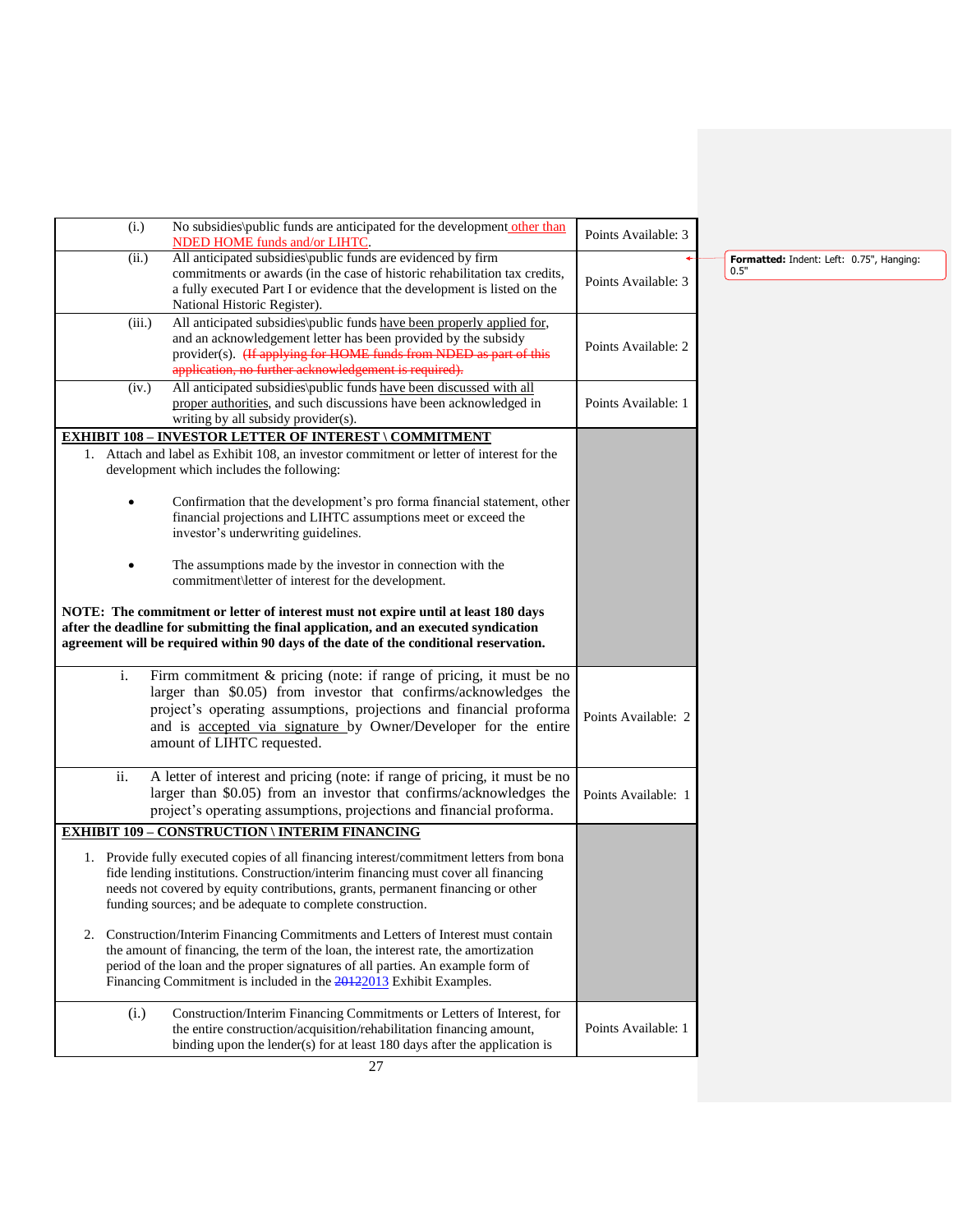|                                           | submitted for the final application deadline.                                                                                                                                                                                                                                                                                                                                                                                                                                                                                                                                                                                                                                                                                                                                        |                     |
|-------------------------------------------|--------------------------------------------------------------------------------------------------------------------------------------------------------------------------------------------------------------------------------------------------------------------------------------------------------------------------------------------------------------------------------------------------------------------------------------------------------------------------------------------------------------------------------------------------------------------------------------------------------------------------------------------------------------------------------------------------------------------------------------------------------------------------------------|---------------------|
| (ii.)                                     | The applicant intends to finance all of the construction/rehabilitation<br>costs from its own resources. To qualify for these points, the applicant<br>must provide a third-party verification or a notarized letter stating that it<br>was signed under penalty of perjury that such resources are (A) available<br>and (B) committed solely to finance the development.                                                                                                                                                                                                                                                                                                                                                                                                            | Points Available: 1 |
| Exhibit Examples.                         | <u>EXHIBIT 110 – PERMANENT FINANCING</u><br>1. Provide fully executed copies of all financing interest/commitment letters from bona<br>fide lending institutions. Permanent financing must cover all financing needs not<br>covered by equity contributions, grants or other funding sources; and must be<br>adequate to achieve the minimum debt service coverage ratio required by<br>NIFA\NDED, the lender and syndicator.<br>2. Permanent Financing Commitments and Letters of Interest must contain the amount<br>of financing, the term of the loan (Note: term must be for a minimum of 15 years),<br>the interest rate, the amortization period of the loan and the proper signatures of all<br>parties. An example form of Financing Commitment is included in the 20122013 |                     |
| (i.)                                      | Permanent Financing Commitments, for the entire permanent financing<br>amount, binding upon the lender(s) for at least 180 days after the<br>application is submitted for the final application deadline accepted via<br>signature by Owner/Developer.                                                                                                                                                                                                                                                                                                                                                                                                                                                                                                                               | Points Available: 3 |
| (ii.)                                     | Permanent Financing Commitments, for the entire permanent financing<br>amount, binding upon the lender(s) for at least 180 days after the<br>application is submitted for the final application deadline.                                                                                                                                                                                                                                                                                                                                                                                                                                                                                                                                                                            | Points Available: 2 |
| (iii.)                                    | The applicant intends to finance all of the development costs from its<br>own resources. To qualify for these points, the applicant must provide a<br>third-party verification or a notarized letter stating that it was signed<br>under penalty of perjury that such resources are (A) available and (B)<br>committed solely to finance the development.                                                                                                                                                                                                                                                                                                                                                                                                                            | Points Available: 2 |
| (iv.)                                     | The development does not require any permanent financing.                                                                                                                                                                                                                                                                                                                                                                                                                                                                                                                                                                                                                                                                                                                            | Points Available: 3 |
| (v.)                                      | Letters of Interest, for the entire permanent financing amount.                                                                                                                                                                                                                                                                                                                                                                                                                                                                                                                                                                                                                                                                                                                      | Points Available: 1 |
| <b>EXHIBIT</b><br>111<br><b>CRITERIA)</b> | <b>WORKSHEETS</b><br>$\equiv$<br><b>DEVELOPMENT</b><br><b>(UNDERWRITING</b>                                                                                                                                                                                                                                                                                                                                                                                                                                                                                                                                                                                                                                                                                                          |                     |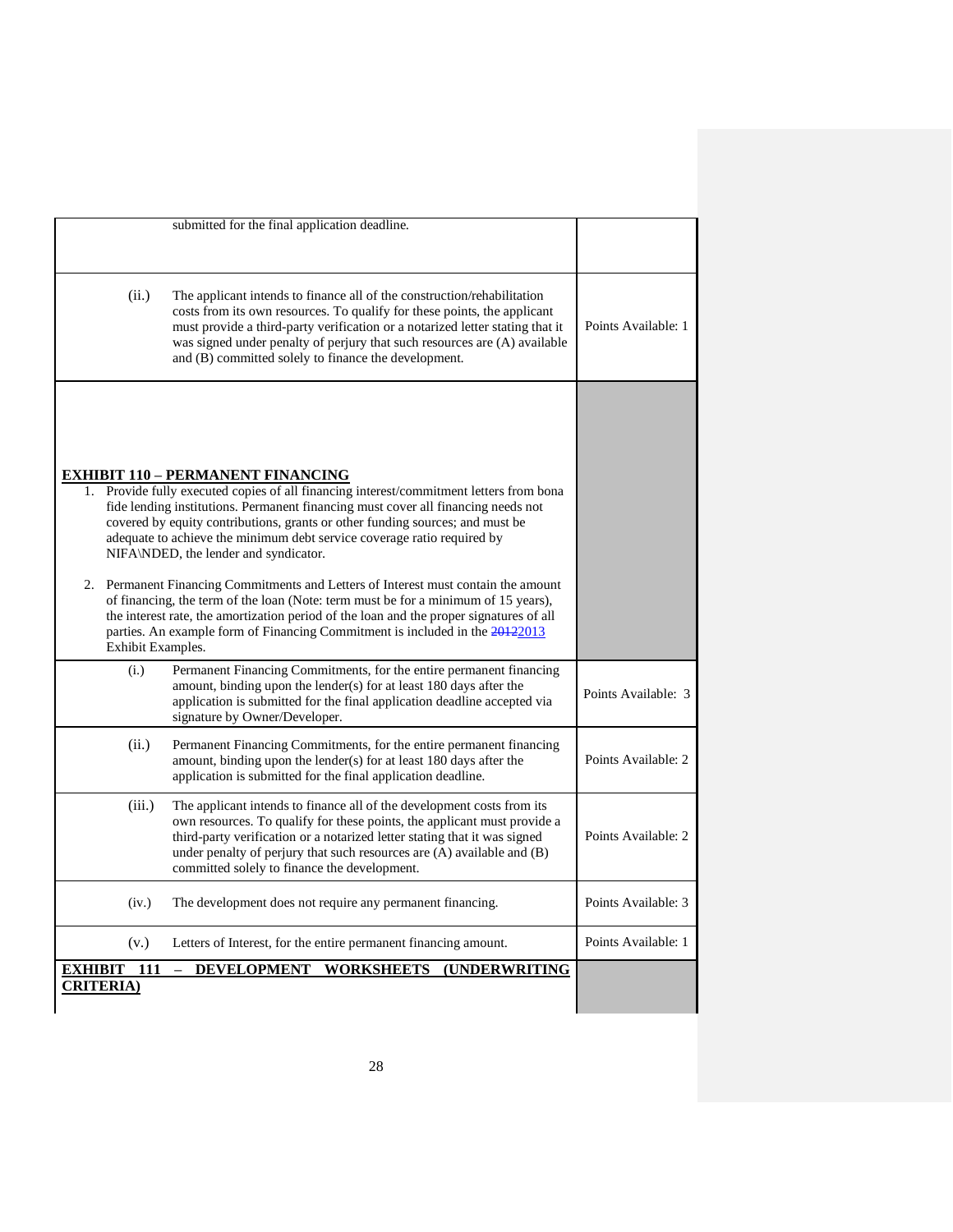1. A copy of the completed Development Worksheets labeled Exhibit 111 should be attached. The Development Worksheets can be found in the 20122013 Exhibit Examples. A copy of Exhibit 111 should also be emailed to [robin.ambroz@nifa.org](mailto:robin.ambroz@nifa.org) .

The Development Worksheets must demonstrate that the development will be financially viable for a minimum of 15 years or 20 years if requesting HOME funds. NIFA and/or NDED reserves the right to adjust the Development Worksheets to reflect economic and/or market conditions as they deem appropriate.

2. The Development Worksheets must meet the following minimum underwriting guidelines:

| <b>Minimum Underwriting Guidelines</b>                                                                                                                                                                                                                                                                                                                                                                                                                                                                                                                                                                                                                                                                                                          |                                      |                                 |                     |
|-------------------------------------------------------------------------------------------------------------------------------------------------------------------------------------------------------------------------------------------------------------------------------------------------------------------------------------------------------------------------------------------------------------------------------------------------------------------------------------------------------------------------------------------------------------------------------------------------------------------------------------------------------------------------------------------------------------------------------------------------|--------------------------------------|---------------------------------|---------------------|
|                                                                                                                                                                                                                                                                                                                                                                                                                                                                                                                                                                                                                                                                                                                                                 | <b>LIHTC Only</b>                    | LIHTC with<br><b>HOME</b> Funds |                     |
| Replacement Reserves (per unit, per year)                                                                                                                                                                                                                                                                                                                                                                                                                                                                                                                                                                                                                                                                                                       | \$250                                | \$350                           |                     |
| Operating Reserves (debt service + operating<br>expenses)                                                                                                                                                                                                                                                                                                                                                                                                                                                                                                                                                                                                                                                                                       | Consult lender $(s)$<br>& syndicator | 8 months                        |                     |
| Vacancy Rate                                                                                                                                                                                                                                                                                                                                                                                                                                                                                                                                                                                                                                                                                                                                    | 7%                                   | 7%                              |                     |
| Revenue Escalator (maximum allowed)                                                                                                                                                                                                                                                                                                                                                                                                                                                                                                                                                                                                                                                                                                             | 2%                                   | 2%                              |                     |
| Expense Escalator (minimum required)                                                                                                                                                                                                                                                                                                                                                                                                                                                                                                                                                                                                                                                                                                            | 3%                                   | 3%                              |                     |
| Minimum Debt Service Coverage Ratio                                                                                                                                                                                                                                                                                                                                                                                                                                                                                                                                                                                                                                                                                                             | 1.15                                 | 1.15                            |                     |
| coverage ratio of:<br>1.20 or higher<br>(i.)                                                                                                                                                                                                                                                                                                                                                                                                                                                                                                                                                                                                                                                                                                    |                                      |                                 | Points Available: 2 |
| No permanent hard debt service<br>(ii.)                                                                                                                                                                                                                                                                                                                                                                                                                                                                                                                                                                                                                                                                                                         |                                      |                                 | Points Available: 2 |
| Between 1.15 and 1.19<br>(iii.)                                                                                                                                                                                                                                                                                                                                                                                                                                                                                                                                                                                                                                                                                                                 |                                      |                                 | Points Available: 1 |
| <b>EXHIBIT 112 - MARKET STUDY</b><br>1. IRC Section 42 requires a comprehensive market study of the housing needs within<br>the community in which the development will be located. A description of<br>information required to be included in the market study is set forth in the $20122013$<br>Exhibit Examples labeled Exhibit 112.                                                                                                                                                                                                                                                                                                                                                                                                         |                                      |                                 | Points Available: 1 |
| <b>EXHIBIT 113 – PRE-NOTIFICATION</b><br>1. Provide a copy of the letter(s) submitted to the chief executive officer (i.e. Mayor)<br>for each applicable local jurisdiction. The letter must be current (dated no earlier<br>than one year prior to the current round final application deadline) and describe<br>the following characteristics of the Development: a) the Development's configuration<br>(i.e. number of units, bedroom types); b) density; c) planned use; d) intent to apply<br>for LIHTC.<br>2. Provide a confirmation of receipt, for each pre-notification. Confirmation can be<br>evidenced by either certified mail receipt, overnight mail receipt or a confirmation<br>letter from the appropriate official's office. |                                      |                                 | Points Available: 1 |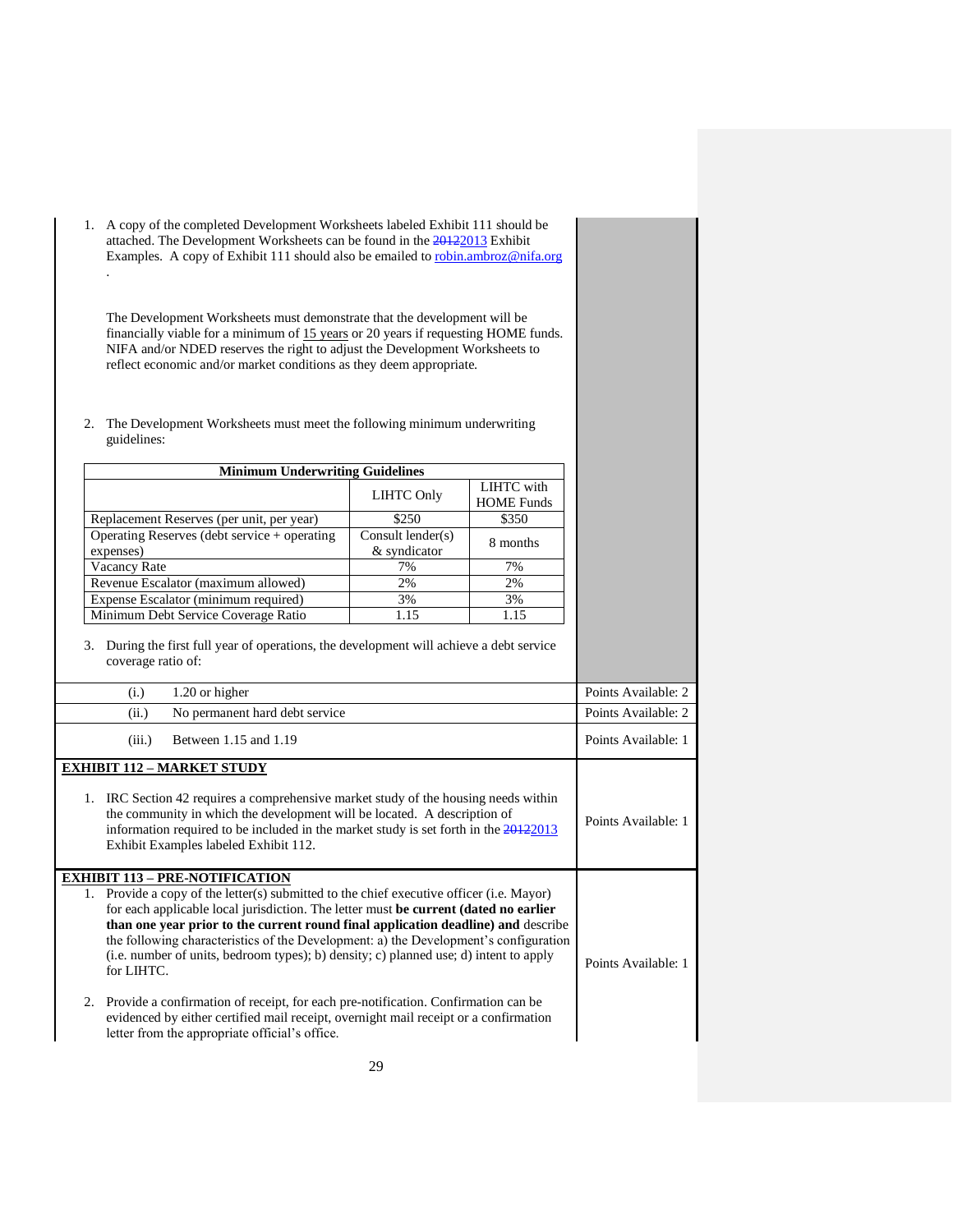|         | <b>EXHIBIT 114 - CAPITAL NEEDS ASSESSMENT</b><br>1. If the development involves the rehabilitation of existing building(s), the application<br>needs to include a capital needs assessment (a "CNA") for the building(s). A<br>description of information required to be included in the CNA is set forth in the<br>20122013 Exhibit Examples.                                                                                                                                                                                                                                                                                                                                          |                     |
|---------|-----------------------------------------------------------------------------------------------------------------------------------------------------------------------------------------------------------------------------------------------------------------------------------------------------------------------------------------------------------------------------------------------------------------------------------------------------------------------------------------------------------------------------------------------------------------------------------------------------------------------------------------------------------------------------------------|---------------------|
|         | 2. If the development does not involve rehabilitation of an existing building(s), a CNA<br>is not required.                                                                                                                                                                                                                                                                                                                                                                                                                                                                                                                                                                             | Points Available: 1 |
| $2^{+}$ | <b>EXHIBIT 115 – TEN YEAR RULE</b><br>1. If the development involves the acquisition of an existing building(s) that has NOT<br>received federal assistance under a federal program or assistance under a similar state<br>assistance program and is requesting acquisition credits, provide a legal opinion from<br>an attorney that the Ten Year Rule requirements are met or evidence of an IRS<br>waiver. An example of the form of legal opinion is located in the $20122013$ Exhibit<br>Examples.<br>If the development is not requesting acquisition credits or the development does not<br>involve the acquisition of an existing building(s), a legal opinion is not required. | Points Available: 1 |

## **ALL APPLICATIONS MUST SCORE IN EACH OF THE ABOVE THRESHOLD CRITERIA TO RECEIVE FURTHER CONSIDERATION BY NIFA AND\OR NDED.**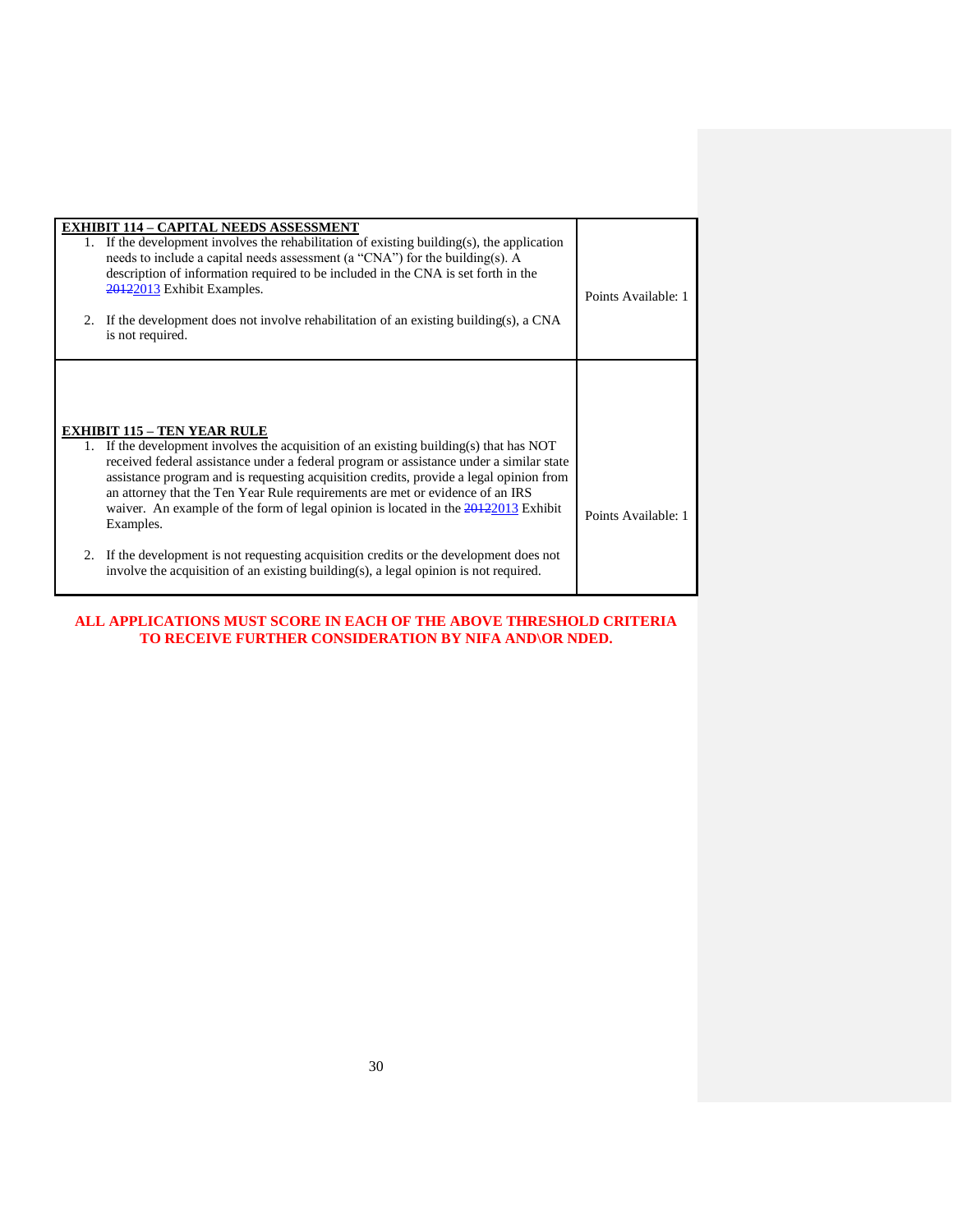# **G. NIFA \ NDED -SCORED CRITERIA**

| 1. Threshold Criteria Met<br>(i.) One point will be awarded if the <u>entire completed application</u> , including all<br>Exhibits as set forth on pages 13-14, is provided on the due date specified in<br>the Qualified Allocation Plan for the Threshold Review. As part of this<br>review, NIFA will provide technical assistance and feedback regarding any<br>Points Available:<br>deficiencies in threshold requirements only.<br>0, 1, or 2<br>(ii.) Two points will be awarded if the entire completed application, including all<br>Exhibits as set forth on pages 13-14, is provided on the due date specified in<br>the Qualified Allocation Plan for the Threshold Review and the application<br>meets all of the threshold requirements.<br>2. Supportive Services<br>Up to three points can be awarded if documentation is provided that the<br>(i.)<br>Owner has a plan with a qualified supportive services provider to provide<br>supportive services that are not otherwise available to the tenants. The<br>identified services must be tailored to the needs of the development's<br>target population and be at no cost or a reduced rate to the tenants.<br>Further, if the services will not be provided on site, a plan detailing the<br>transportation of tenants to and from the service provider must be<br>included for a point to be awarded in this category. Please attach the<br>supportive service plan and commitment letter(s) from the service<br>provider(s) as <b>Exhibit 300</b> .<br>(ii.) The supportive services will may include, but are not limited to:<br>Provider<br>Frequency<br>Paid by<br>Service<br>$\overline{(+)}$<br>Formatted: Indent: Left: 0.75", No bullets or<br>numbering<br>Hiring a full time social service coordinator. If a supportive social<br>service coordinator is being provided through a third party, an executed<br>Points Available:<br>agreement between the parties must be submitted, and the coordinator<br>Up to $3$<br>must be dedicated to the development for at least 20 hours a week.<br>Providing child care services either on site or linked to outside child<br>care centers.<br>Providing health care services either on site or linked with a local health<br>care provider.<br>Providing job training programs on site or linked with a local training<br>eenter.<br>Providing personal care and/or housekeeping services on site.<br>Providing at least one congregate meal on site.<br>Providing adult day care services.<br>Installation and maintenance of an onsite, dedicated community garden. |  |  |
|----------------------------------------------------------------------------------------------------------------------------------------------------------------------------------------------------------------------------------------------------------------------------------------------------------------------------------------------------------------------------------------------------------------------------------------------------------------------------------------------------------------------------------------------------------------------------------------------------------------------------------------------------------------------------------------------------------------------------------------------------------------------------------------------------------------------------------------------------------------------------------------------------------------------------------------------------------------------------------------------------------------------------------------------------------------------------------------------------------------------------------------------------------------------------------------------------------------------------------------------------------------------------------------------------------------------------------------------------------------------------------------------------------------------------------------------------------------------------------------------------------------------------------------------------------------------------------------------------------------------------------------------------------------------------------------------------------------------------------------------------------------------------------------------------------------------------------------------------------------------------------------------------------------------------------------------------------------------------------------------------------------------------------------------------------------------------------------------------------------------------------------------------------------------------------------------------------------------------------------------------------------------------------------------------------------------------------------------------------------------------------------------------------------------------------------------------------------------------------------------------------------------------------------------------------------------------------------------------|--|--|
|                                                                                                                                                                                                                                                                                                                                                                                                                                                                                                                                                                                                                                                                                                                                                                                                                                                                                                                                                                                                                                                                                                                                                                                                                                                                                                                                                                                                                                                                                                                                                                                                                                                                                                                                                                                                                                                                                                                                                                                                                                                                                                                                                                                                                                                                                                                                                                                                                                                                                                                                                                                                    |  |  |
|                                                                                                                                                                                                                                                                                                                                                                                                                                                                                                                                                                                                                                                                                                                                                                                                                                                                                                                                                                                                                                                                                                                                                                                                                                                                                                                                                                                                                                                                                                                                                                                                                                                                                                                                                                                                                                                                                                                                                                                                                                                                                                                                                                                                                                                                                                                                                                                                                                                                                                                                                                                                    |  |  |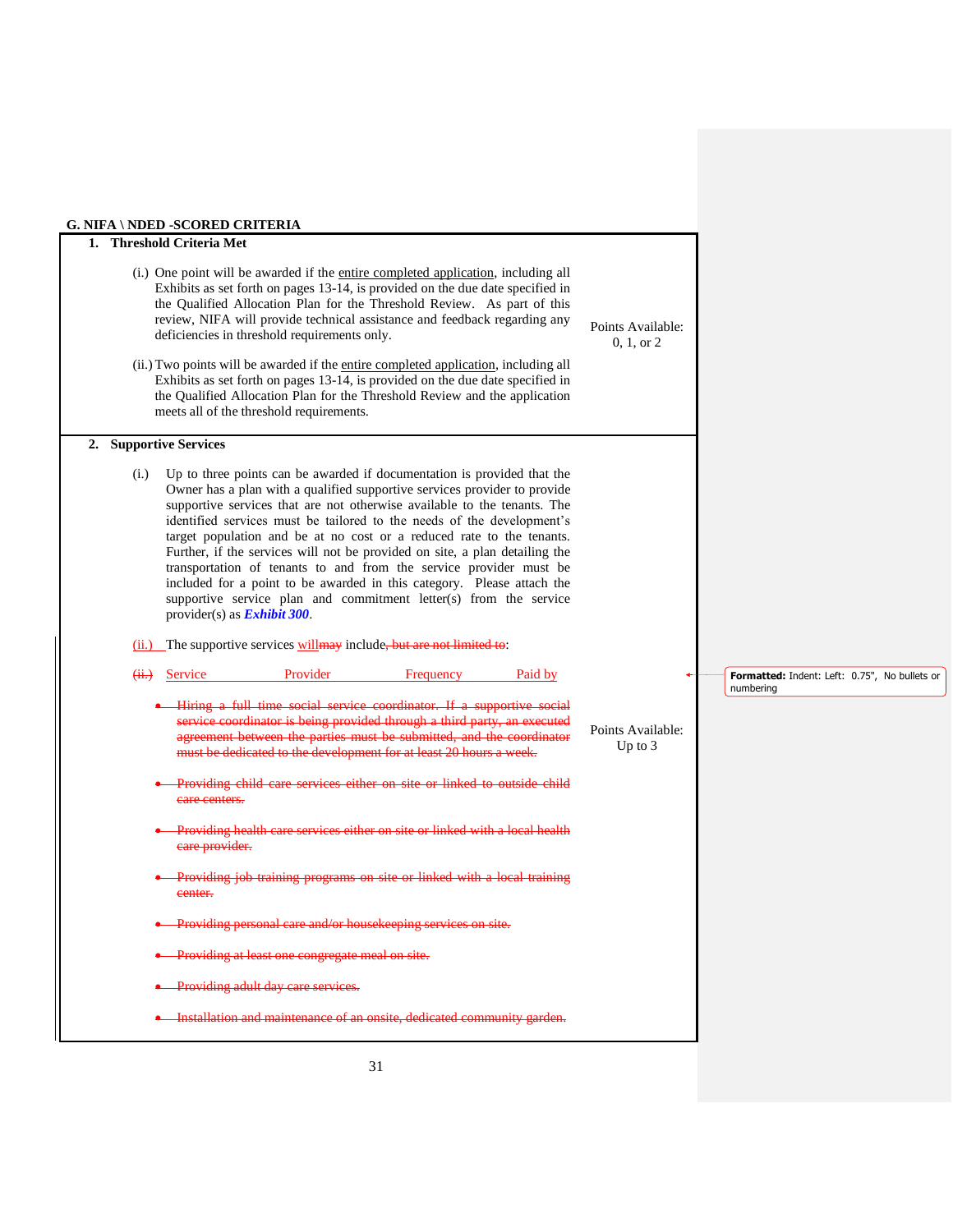| $\overline{(\overline{iii})}$<br>(such as meal preparation, assistance with housecleaning, etc.) from a<br>high level (such as substance abuse and mental health supports) to<br>medically intense (such as skilled nursing) and can vary from tenant to<br>tenant depending on their particular physical, psychosocial and/or<br>mental limitations and may vary for each person over time.                                                                                                                                                                                                                                        |                                                           | Formatted: Indent: Left: 1.25", No bullets or<br>numbering |
|-------------------------------------------------------------------------------------------------------------------------------------------------------------------------------------------------------------------------------------------------------------------------------------------------------------------------------------------------------------------------------------------------------------------------------------------------------------------------------------------------------------------------------------------------------------------------------------------------------------------------------------|-----------------------------------------------------------|------------------------------------------------------------|
| The supportive services will be evaluated based upon the following:<br>$\overline{(+)}$ $(iii.)$                                                                                                                                                                                                                                                                                                                                                                                                                                                                                                                                    |                                                           |                                                            |
| The terms of the supportive service agreement.                                                                                                                                                                                                                                                                                                                                                                                                                                                                                                                                                                                      |                                                           |                                                            |
| Independent financing of fees to pay for the supportive services.                                                                                                                                                                                                                                                                                                                                                                                                                                                                                                                                                                   |                                                           |                                                            |
| The experience of the supportive service provider.                                                                                                                                                                                                                                                                                                                                                                                                                                                                                                                                                                                  |                                                           |                                                            |
| The importance of the supportive service in enhancing a tenant's<br>standard of living.                                                                                                                                                                                                                                                                                                                                                                                                                                                                                                                                             |                                                           |                                                            |
| The supportive service agreement will be incorporated into the LURA.<br>A fully executed agreement with a supportive services provider<br>memorializing the terms of the supportive services plan will be due<br>within 90 days of the date of the conditional reservation.                                                                                                                                                                                                                                                                                                                                                         |                                                           |                                                            |
| 3. Targeting Gross Rents to Lower Levels                                                                                                                                                                                                                                                                                                                                                                                                                                                                                                                                                                                            |                                                           |                                                            |
| Up to 10 points may be awarded based upon the depth of the targeted<br>gross rent levels for the development in comparison to other applicants<br>in the current round. To receive points an applicant must either have the<br>gross rent amounts for all LIHTC units in the development combine to<br>an average amount affordable for an income level at or below 55% of<br>the county's area median income. NOTE: Applicants must agree to<br>have the development rents bound by the stated targeted percentage on<br>the application form for the duration of the compliance period which<br>will be incorporated in the LURA. | Points Available:<br>Up to 10                             |                                                            |
| 4. Efficient Housing Production                                                                                                                                                                                                                                                                                                                                                                                                                                                                                                                                                                                                     |                                                           |                                                            |
| The development represents an efficient production of housing. Up to<br>12 points will be awarded when comparing current applicants, in a<br>measure of the quality of effort made to minimize development costs,<br>and leverage funding sources in the production of affordable housing.<br>Development cost per bedroom (up to 4 points); development cost per<br>finished square foot (up to 4 points) and LIHTC per occupant (up to 4<br>points) are within reasonable limits as compared to local and national<br>standards.                                                                                                  | Points Available:<br>Up to 12                             |                                                            |
| 5. Efficient Use of HOME Funds (for developments applying for HOME funds)                                                                                                                                                                                                                                                                                                                                                                                                                                                                                                                                                           |                                                           |                                                            |
| The development represents an efficient use of HOME funds. Up to 6<br>points will be awarded when comparing current applicants requesting<br>both LIHTC and HOME in a measure of HOME funds per occupant,<br>HOME funds per unit, and HOME funds per square foot.                                                                                                                                                                                                                                                                                                                                                                   | Points Available:<br>Up to $6$                            |                                                            |
|                                                                                                                                                                                                                                                                                                                                                                                                                                                                                                                                                                                                                                     | Supportive services range across a wide continuum of care |                                                            |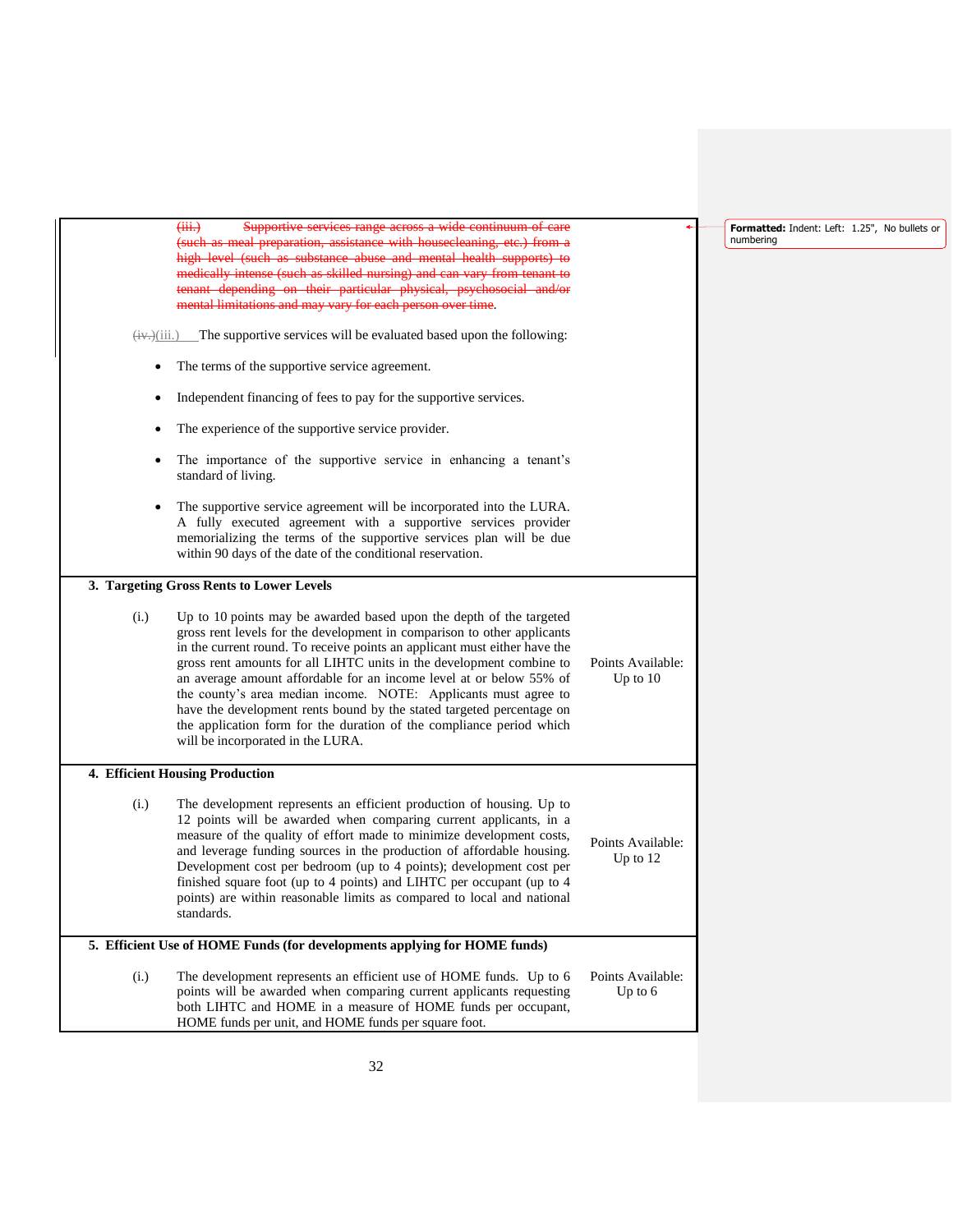|                     | 6. State Assessment / Housing Shortage                                                                                                                                                                                                                                                                                                                                                                                                                                                                                                                       |                                          |                                                           |
|---------------------|--------------------------------------------------------------------------------------------------------------------------------------------------------------------------------------------------------------------------------------------------------------------------------------------------------------------------------------------------------------------------------------------------------------------------------------------------------------------------------------------------------------------------------------------------------------|------------------------------------------|-----------------------------------------------------------|
| (i.)                | Based solely upon NIFA's statewide assessment of communities, up to<br>five points may be awarded to Developments in communities with<br>low-income housing shortages as determined by NIFA.                                                                                                                                                                                                                                                                                                                                                                 | Points Available:<br>Up to $5$           |                                                           |
|                     | 7. Natural Disaster Designation                                                                                                                                                                                                                                                                                                                                                                                                                                                                                                                              |                                          |                                                           |
| (i.)                | Two points will be awarded to developments located in communities<br>that, at any time during the past five (5) years, have been designated as<br>natural disaster areas, pursuant to a State or Presidential Disaster<br>Declaration. Points will be awarded only if it is demonstrated that the<br>natural disaster resulted in the loss of housing in the community as<br>determined by NIFA.                                                                                                                                                             | Points Available: 2                      |                                                           |
| 8. Point Deductions |                                                                                                                                                                                                                                                                                                                                                                                                                                                                                                                                                              |                                          |                                                           |
| (i.)                | Points may be deducted if the proposed development includes, but is not<br>limited to:<br>a. Persons who have an undisclosed or conflicting identity of interest.<br>b. Any of the development team's existing developments have<br>uncorrected noncompliance in the last 3years. Note: Significant<br>events of noncompliance in NIFA's discretion could result in<br>removal of an application from consideration.<br>Failure to pay fees.<br>$e_{\tau}$<br>d.c. Involvement in a foreclosure or deed in lieu of a foreclosure within<br>past seven years. | Points Available: +<br>Up to Negative 20 | Formatted: Indent: Left: 1.5", No bullets or<br>numbering |
|                     | e.d. An applicant's Any of the development team's previous<br>development(s) received a reservation of LIHTC but did not meet<br>the minimum 10% carryover requirement resulting in returned<br>LIHTC.                                                                                                                                                                                                                                                                                                                                                       |                                          |                                                           |
|                     | f.e. An applicant's Any of the development team's previous<br>$development(s)$ was not placed-in-service by the close of the second<br>calendar year in which the Carryover Allocation was made.                                                                                                                                                                                                                                                                                                                                                             |                                          |                                                           |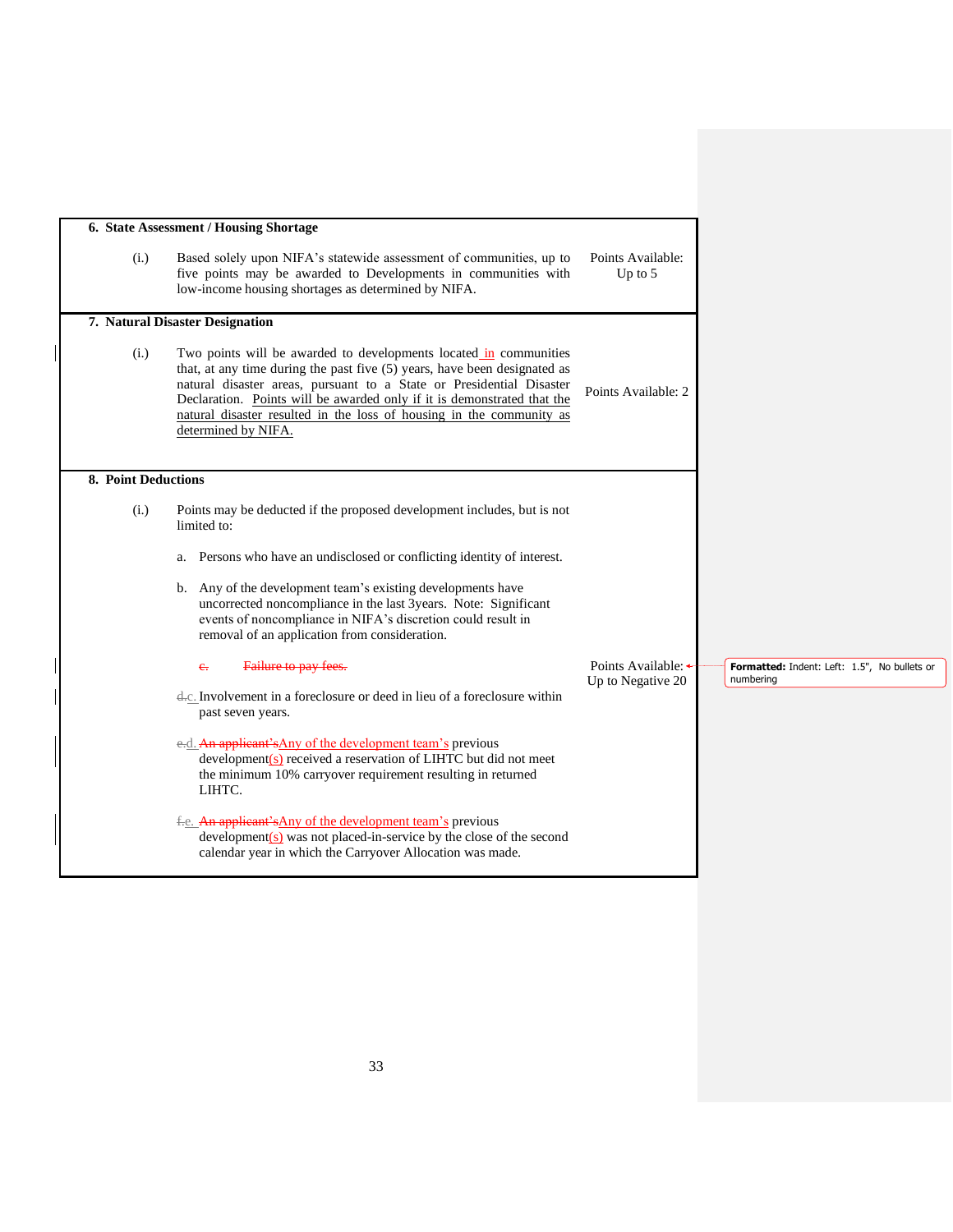## **H. FINAL RANKING**

- 1. NIFA\NDED will rank each application according to the total number of points awarded in each of the Threshold, Other and NIFA-scored criteria. The results of the evaluation will be determined by NIFA\NDED in its discretion.
- 2. After evaluating and scoring all applications received for each application acceptance round, NIFA\NDED will utilize the following factors in determining which development will receive a LIHTC commitment if there is a tie between applications:
	- (i.) Consideration given to meeting the established set-asides;

 $\dddot{\mathbf{u}}$ .)(ii.) which serves the lowest-income tenants;

(ii.)(iii.)which obligates the Owner to serve qualified tenants for the longest period of time;

(iii.)(iv.) which application demonstrates the highest readiness to proceed with the development;

 $\frac{\text{div.}}{\text{div.}}$  which provides the most efficient usage of the LIHTC on a per-unit basis; and

 $\forall x, y(x)$  which is located in a QCT and contributes to a concerted community revitalized plan.